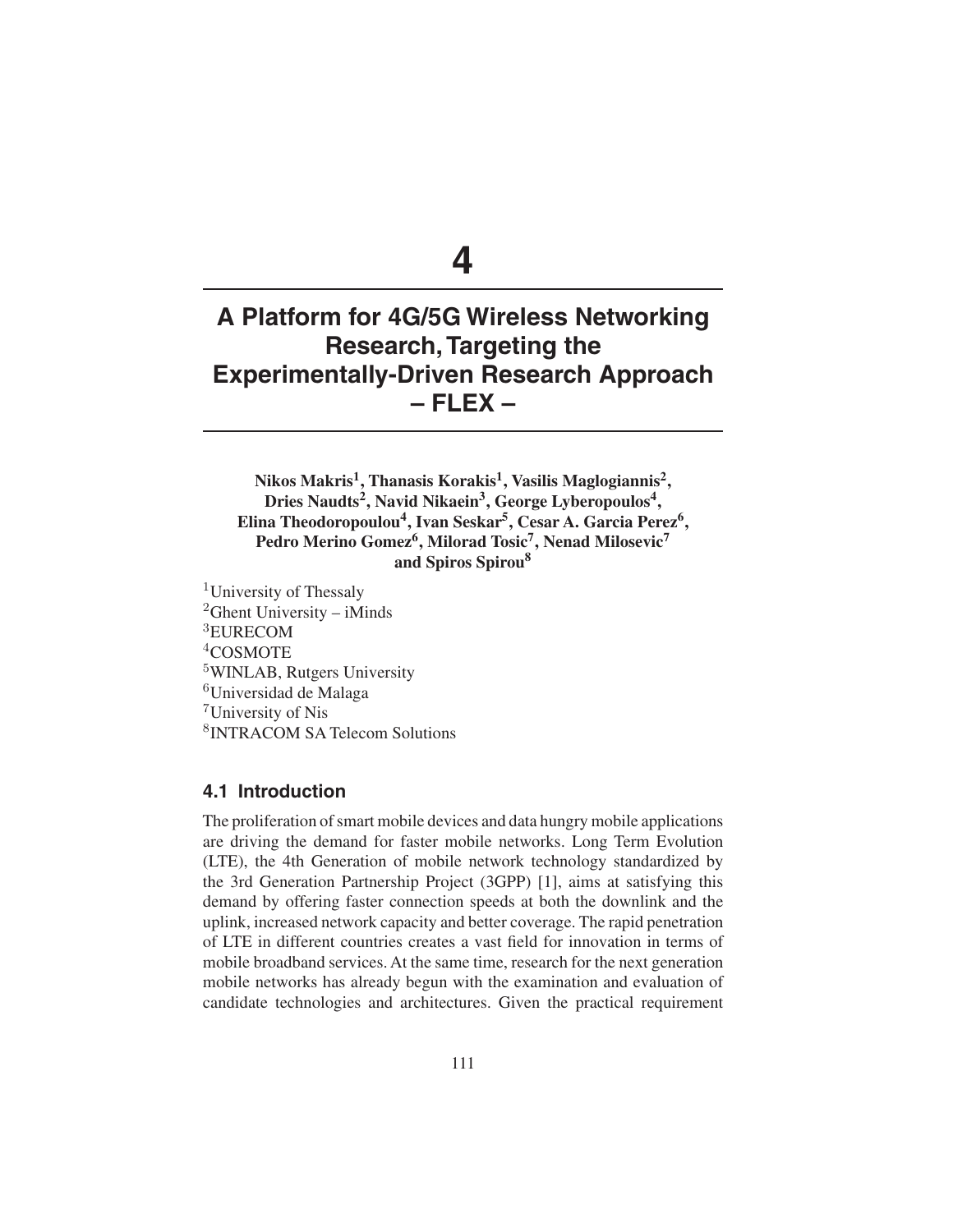for backward compatibility between successive technologies, it is rational to assume that these technologies, often referred to as Beyond 4th and towards the 5th Generation (B4G and 5G), will naturally evolve from the extension of LTE with new advanced features.

Evaluation of the performance of innovative broadband services over LTE and of candidate post-LTE technologies requires rigorous testing and validation. While network simulation software has evolved significantly over the years, it cannot still capture the complex real world environment, and field tests are still considered essential at the late stages of development. To that end, the existence of network testbed facilities plays a significant role in understanding the complexities associated with real use and therefore in building better solutions.

In Europe, since its establishment in 2008, the Future Internet Research and Experimentation (FIRE) initiative [2] has contributed in bridging the gap between visionary research and large-scale experimentation on new networking and service architectures and paradigms. Through the successful organization of several waves of research projects, an extensive and multidisciplinary open network testbed facility has been developed. Despite the diversity in the FIRE facilities in terms of available infrastructure and access technologies, a lack of truly open and operational LTE testbeds had been identified (and cellular testbeds in general). By "open" we mean that the facilities are available to external experimenters and that the latter can configure the testbed to some extent, according to their needs. By "operational" we refer to flexibility in accessing the core, gateways, access points and user equipment of the testbeds, and the capability to run full end-to-end services.

This lack was certainly not due to reduced interest from the community. On the contrary, there is a steadily increasing demand from the research community, including the industry, to have access to LTE and beyond experimentation facilities in different countries. However, the constraints typically posed by operators and large vendors, typically due to commercial considerations, restrict the configuration capabilities to an extent, which usually discourages testbed operators from deploying such infrastructure.

FLEX (FIRE LTE testbeds for Open Experimentation) [3] aims to remove these constraints through the development of a truly open and operational LTE experimental facility. Based on a combination of **truly configurable commercial equipment, truly configurable core network software, fully open source components, and on top of those, sophisticated emulation and mobility functionalities**, this facility allows researchers from academia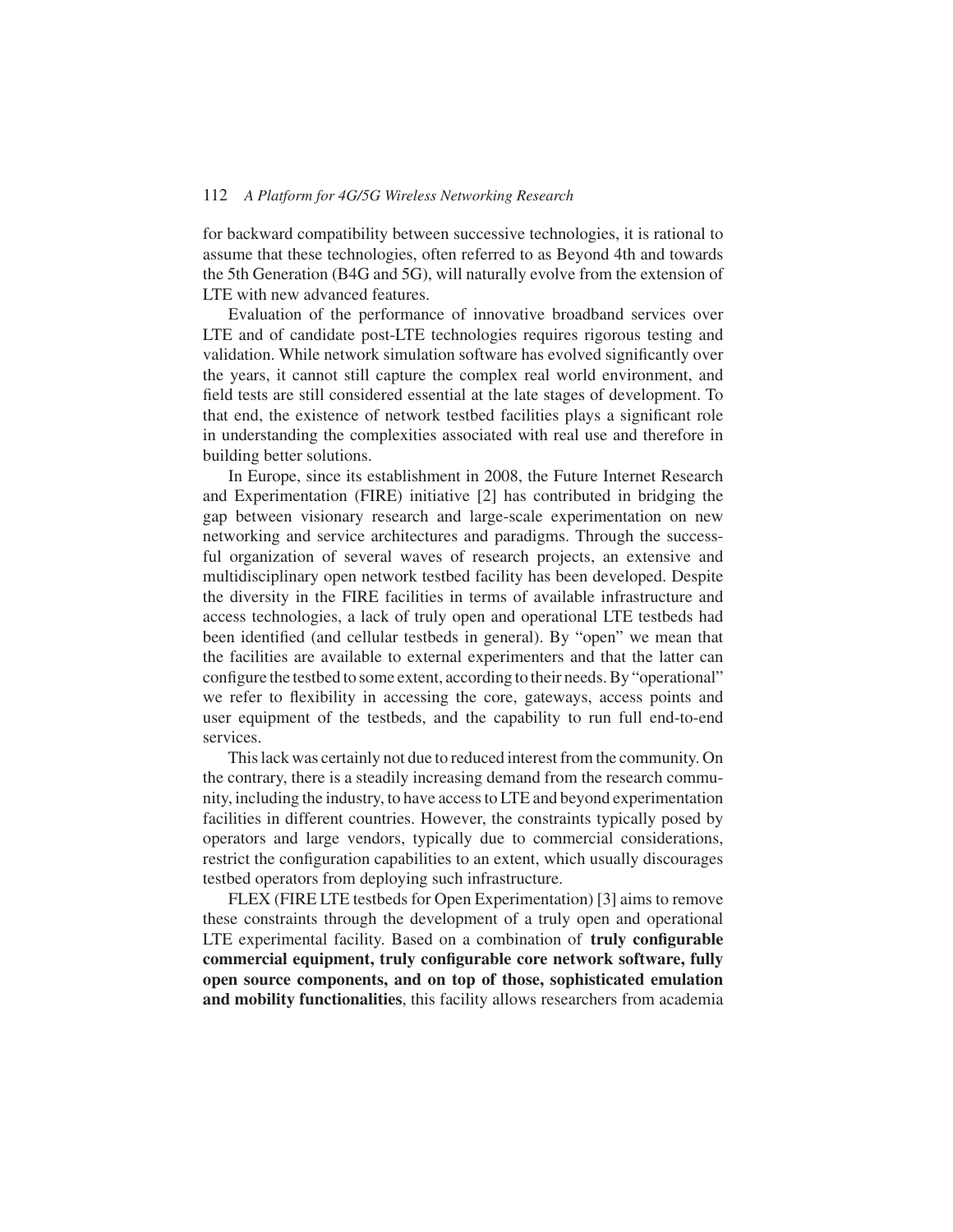and industry to test services and applications over real LTE and beyond infrastructure, or experiment with alternative algorithms and architectures of the core and access networks.

# **4.2 Problem Statement**

Several EU funded projects have paved the way for the federation of isolated testbed islands across Europe. Excellent examples of them are the OpenLab [4] and the Fed4FIRE [5] projects, which have addressed both the control and experimental plane federation of heterogeneous FIRE resources. With the control plane we mean the way that the resources are discovered, represented and reserved inside federations, whereas with the experimental the option to include resources from heterogeneous testbeds, decoupled from their geographical location, and bundle them in one single large scale experiment. Yet, the focus on these federations lies only on the support of generic nodes, meaning just an abstract representation of any testbed resource, with a limited number of parameters being defined by the experimenters.

FLEX is addressing this lack of experimentation services for LTE and beyond resources, by integrating all the LTE hardware extensions to the state-of-the-art control and management services of the testbeds. Three core FIRE testbeds have been extended with LTE support initially, and two more have been added to the consortium after the completion of an infrastructure upgrade Open Call process. All of the FLEX testbeds, have been federated over the GÉANT network [6], thus enabling dedicated guaranteed end-to-end connections from one testbed to another able to bear the traffic, and the setup of novel experiments for decentralized architectures.

Moreover, FLEX is offering two setups; 1) a commercial equipment based testbed, for the development of novel services and 2) an open-source setup for the development and evaluation of new protocols, leveraging the LTE protocol stack. The commercial equipment is fully programmable, provided by the partners of the project, and through the definition of high level APIs, experimenters can take access over them. As for the open source solution, the project is using the open source solution of OpenAirInterface (OAI) [7], that allows the execution of a full stack LTE eNodeB or User Equipment (UE) over commodity hardware with a compatible RF front-end.

The testbeds that are available within FLEX are publicly available 24/7, remotely accessible and provided free-of-charge. The five experimental facilities, along with their capabilities, are detailed in the following subsection.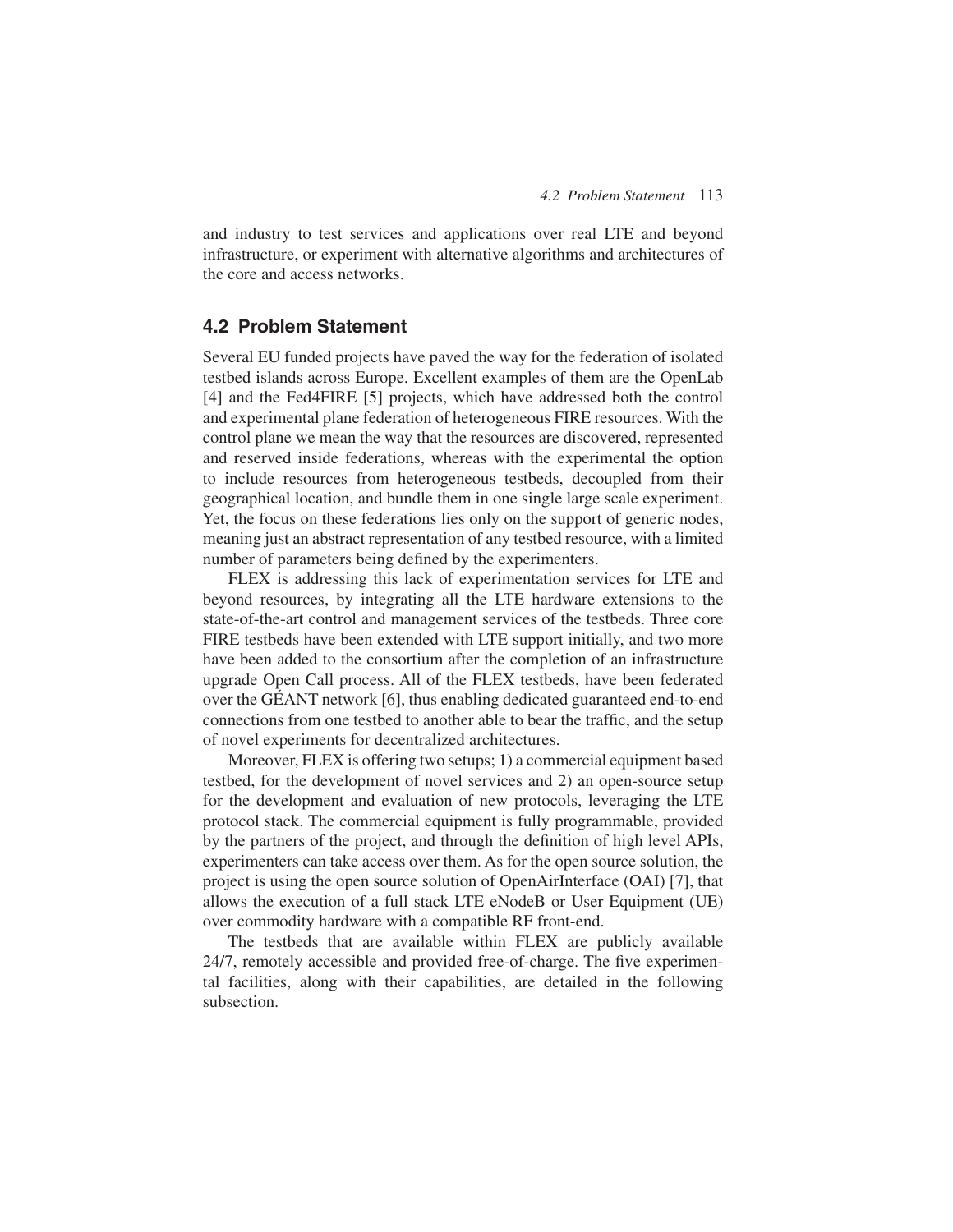## **4.2.1 FLEX Testbeds**

The five experimental facilities, that are comprising the FLEX testbed, are resources rich in heterogeneous equipment, each of them allowing the configuration of several parameters along with the LTE configurations, and enabling the experimentation at a very large scale. Following, we list the capabilities of the five different FLEX islands (see Figure 4.1).

### **4.2.1.1 NITOS testbed**

NITOS testbed [8], is a heterogeneous testbed, located in the premises of University of Thessaly (UTH), in Greece. The testbed facilitates access to open source and highly configurable equipment, allowing for innovations through the experimental evaluation of protocols and ideas in a real world environment. The experimental ecosystem is consisting of several wireless and wired networking components, coupled with powerful nodes and a cloud computing infrastructure. The key equipment components in NITOS are the following: 1) Over 120 nodes equipped with IEEE 802.11 a/b/g/n/ac compatible equipment, and using open source drivers. The nodes are compatible also with the IEEE 802.11s protocol for the creation of wireless mesh networks, 2) Commercial off-the-shelf (COTS) LTE testbed,



Figure 4.1 The FLEX testbed federation in Europe.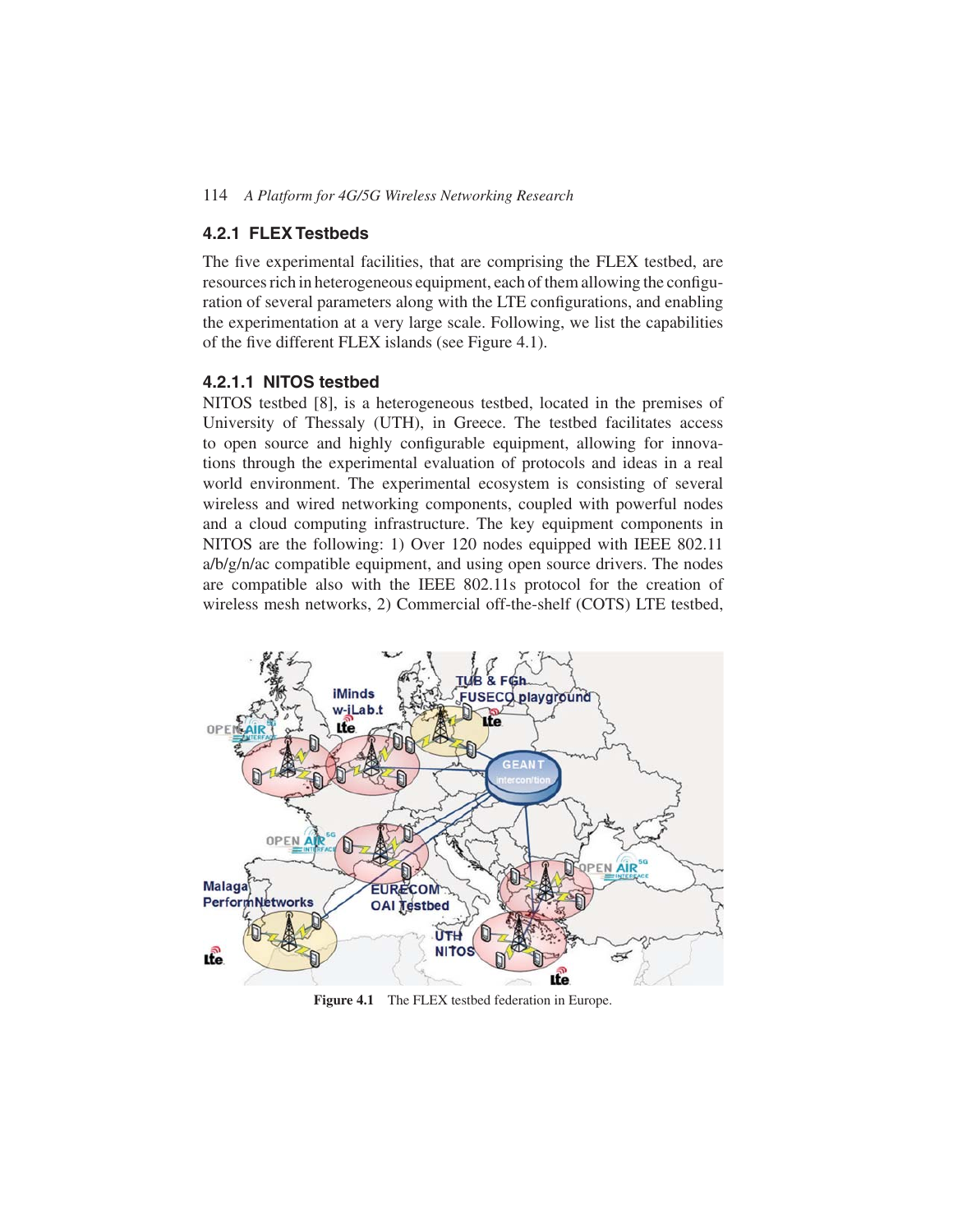consisting of a highly programmable LTE macrocell (Airspan Air4GS), two femtocells (ip.access LTE 245F), an experimenter configurable EPC network (SiRRAN LTEnet) and multiple User Equipment (UE), such as USB dongles and Android Smartphones, 3) Open Source LTE equipment, running over commodity Software Defined Radio (SDR) equipment, by the adoption of the OpenAirInterface [7] platform. OpenAirInterface can be set to operate as either a femtocell or UE, whereas its accompanying open source network is provided (OpenAirCN), 4) COTS WiMAX testbed, based on a highly programmable WiMAX base station in standalone mode, along with several open source WiMAX clients (USB dongles and Smartphones), 5) A Software Defined Radio (SDR) testbed, consisting of 10 USRPs N210, 8 USRPs B210, 2 USRPs X310 and 4 ExMIMO2 FPGA boards. MAC and PHY algorithms are able to be executed over the SDR platforms, with very high accuracy, 6) The nodes are interconnected with each other via 5 OpenFlow hardware switches, sliced using the FlowVisor framework, and allowing multiple experimenters control the traffic generated from their experiments using any OpenFlow controller, 7) a Cloud Computing testbed, consisting of 96 Cores, 286 GB RAM and 10 TBs of hardware storage. For the provisioning of the cloud, OpenStack is used.

The equipment is distributed across three different testbed locations, and can be combined with each other for creating a very rich experimentation environment. The nodes are running any of the major UNIX based distributions.

# **4.2.1.2 w-iLab.t testbed**

The w-iLab.t [9] is an experimental, generic, heterogeneous wireless testbed and provides a permanent testbed for development and testing of wireless applications. w-iLab.t hosts different types of wireless nodes: sensor nodes, Wi-Fi based nodes, sensing platforms, and cognitive radio platforms. Each of the devices can be fully configured by the experimenters. The wireless nodes are connected over a wired interface for management purposes. This interface can also be used as a wired interface. Hence, heterogeneous wireless/wired experiments are possible. Furthermore, iMinds hosts the Virtual Wall, which consists of 2 testbeds:

- Virtual Wall 1 containing 206 nodes
- Virtual Wall 2 containing 159 nodes

The Virtual Wall offers network impairment (delay, packet loss, bandwidth limitation) on links between nodes and is implemented with software impairment. Additionally, some of the nodes are connected to an OpenFlow switch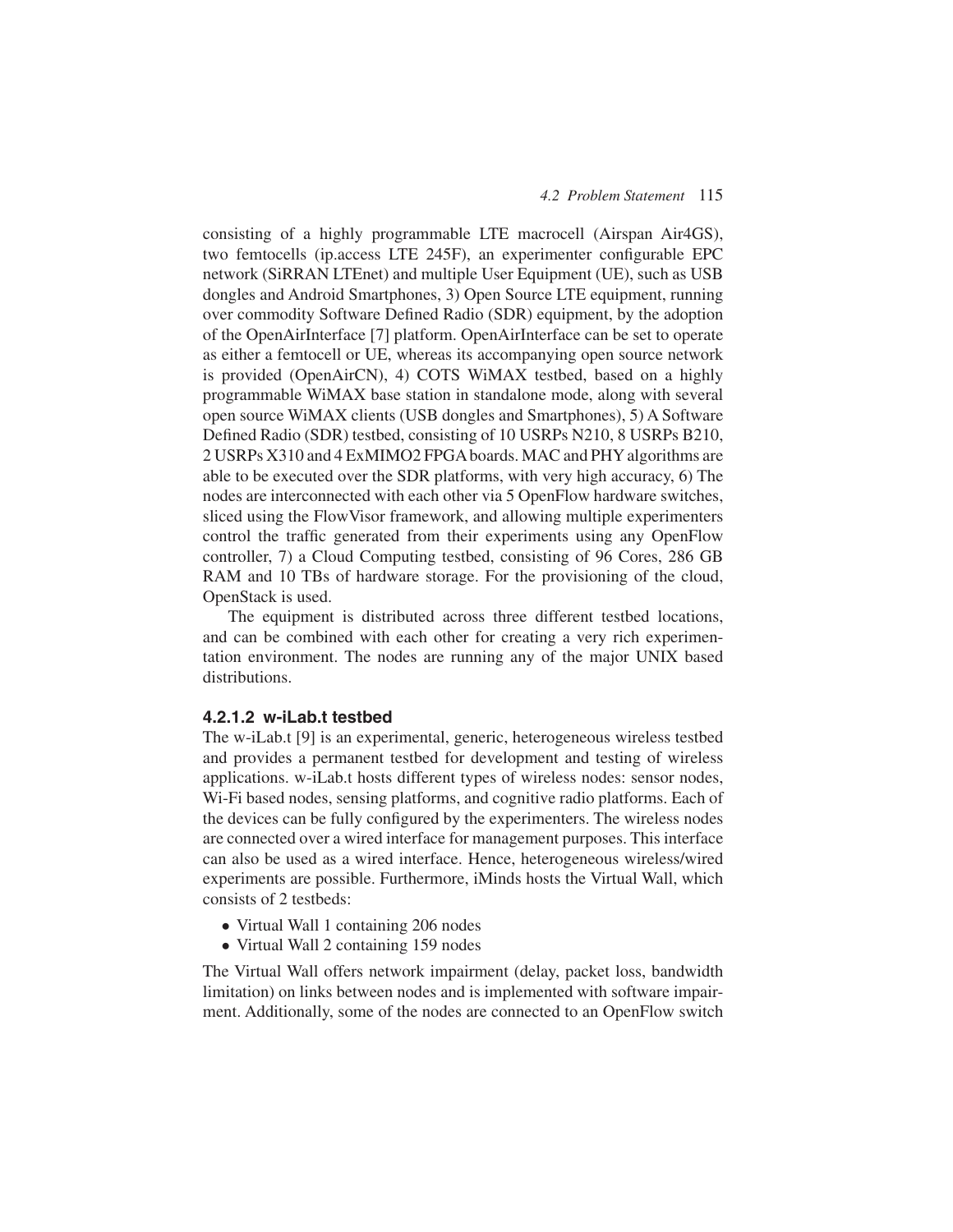to be able to do OpenFlow experiments in a combination of servers, software OpenFlow switches and real OpenFlow switches. Moreover, the following equipment has been installed in order to enable LTE experimentation in the testbed: 1) 2 ip.access LTE femtocells, 2) SiRRAN LTEnet EPC solution with 9 licenses, 3) 22 LTE UEs as USB dongles, 4) 2 Emulated Mobility Frameworks consisting of 4 (big) and 3 (mini) shielded boxes respectively. The boxes are interconnected with each other via COAX cables. The attenuation of the RF components that are placed in the boxes is controlled by programmable attenuators, 5) 2 additional ip.access femtocells accompanied by 2 LTE dongles that are part of the (big) Emulated Mobility Framework, 6) 2 ExMIMO2 FPGA boards and 3 USRPs B210 equipped with RF front-ends compatible with OpenAirInterface. The testbed is also using 20 programmable moving robots, that can be used for real mobility experiments [10]. The users are able to draw interactively a trajectory that each robot will follow during their experiment. Each of the robots is equipped with a Nexus 6P smartphone to enable LTE experimentation. The control of the LTE experimentation can be done using Signal and Spectrum Analyzers or a USRP N210 equipped with an LTE compatible RF front-end.

## **4.2.1.3 OpenAirInterface testbed**

Facilities at EURECOM that are available to the project include an 8-node testbed, equipped with the OAI compatible RF front-ends, UEs and VMs acting as core networks. The OAI testbed [11] nodes include: 1) 4 machines that can be used for running OAI as eNodeB, equipped with the appropriate SDR platforms (2 of them using USRPs B210 and 2 of them ExMIMO2), 2) Dedicated services are executed on top of them, for the orchestration of the experiments, such as OpenStack [12] and JuJu [13], 3) 4 nodes that are equipped with COTS UEs, that can be used for running the OpenAirCN platform (OAI EPC), 4) 2 more UEs as Android Smartphones.

## **4.2.1.4 PerformNetworks testbed**

PerformNetworks [14], formerly PerformLTE, provides multiple scenarios to enable experimentation with different levels of realism [15]. The testbed has been extended in the project with interoperability tools that have been used to perform interoperability testing with equipment available in other FLEX testbeds. Currently, the federated part of the testbed is composed by: 1) T2010 conformance testing units by Keysight Technologies, that can be used to provide LTE end to end connectivity to commercial UEs in any standardized FDD or TDD band. These units have been extended during project to support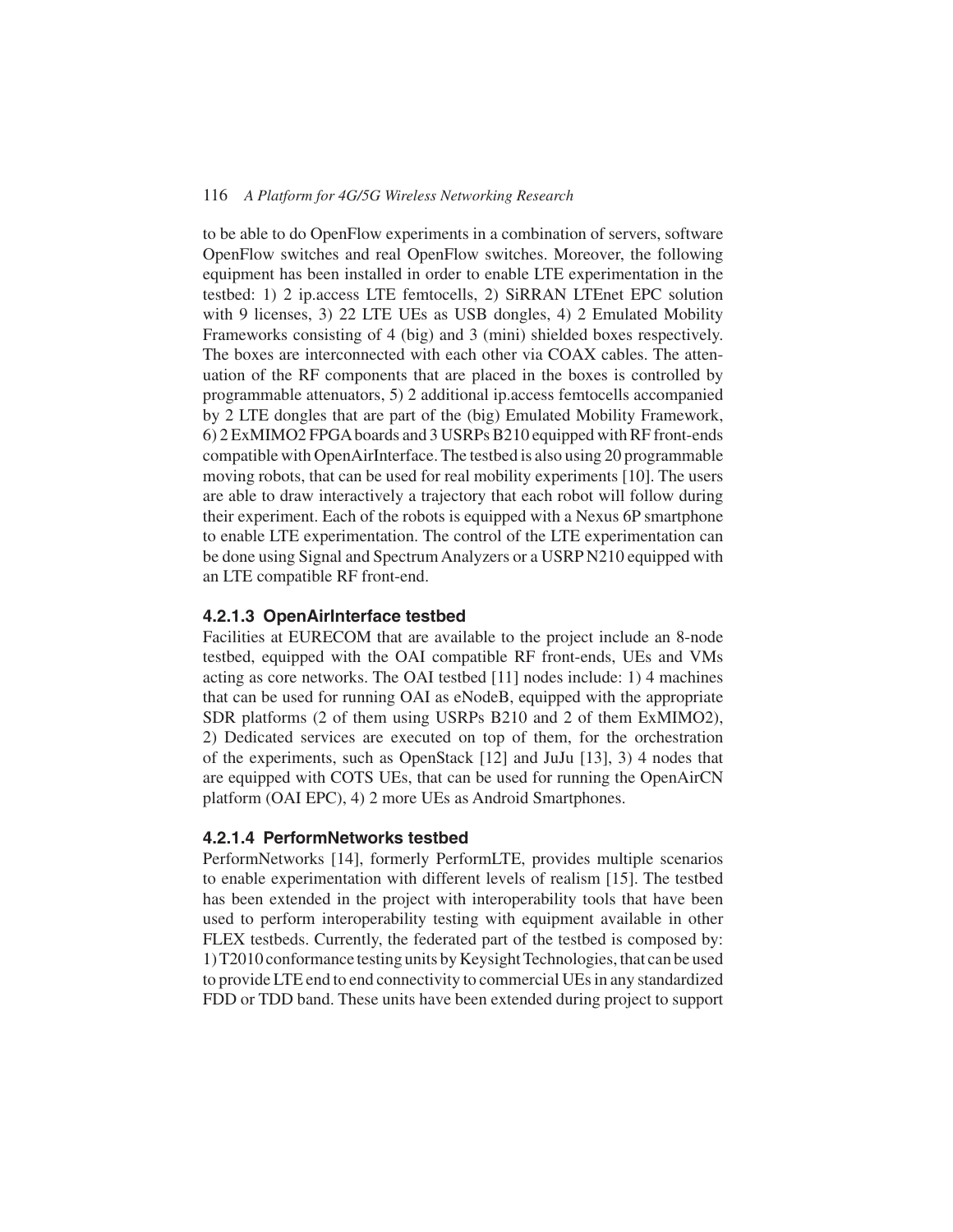communication with standard core networks. 2) LTE release 8 small cells (Pixies) by Athena Wireless working on band 7. 3) Polaris Core Network Emulator (EPC), providing multiples instances in SGW, PGW, MME, HSS and PCRF (more details in [16]). This EPC has been successfully integrated with macro and pico-cells from Alcatel Lucent and with small cells from Athena Wireless and Sirran Technologies, 4) Several LTE UEs, working on different bands, successfully integrated with the T2010 units and the small cells, 5) ExpressMIMO2 and USRP SDR cards, 6) SIM cards from a Spanish LTE operator to be used on commercial deployments.

## **4.2.1.5 FUSECO playground**

FUSECO Playground [17] allows FLEX experimenters to execute even larger scale experimentation with more LTE resources, in handover with 2G, 3G, Wi-Fi, and in collaboration with cloud services. FUSECO integration with the existing FLEX infrastructure adds values by supporting 5G research activities with NFV, SDN, etc. The hardware resources that FUSECO playground is offering to FLEX are summarized in the following: 1) ip.access LTE 245F eNodeB, supporting LTE FDD bands 7 and 13, 2) OpenEPC 3GPP Evolved Packet Core, 3) Virtualized LTE Network Functions (e.g. PDN-GW, SGW, MME) over SDNs, 4) 3 LTE dongles UEs and 3 Android Smartphones, 5) ip.access Nano3G E16 (model 239A) UMTS IMT 2100 (supporting LTE FDD bands 1, 2/5 and 4), 6) 3 Wi-Fi APs Cisco Aironet 3602e (supporting 802.11 a/b/g/n/ac), 7) Radio Signal Attenuation System with a frequency range from 700 MHz to 3 GHz, allowing the configuration of attenuation of 1–127 dB in 1dB steps, 8) OpenIMS Core (IMS Call Session Control Functions (CSCFs) and a lightweight Home Yes (ssh & OMF/FRCP Subscriber Server (HSS), which together form the core elements of all IMS/NGN access) architectures as specified today within 3GPP, 3GPP2, ETSI TISPAN and the Packet Cable initiative. The four components are all based upon Open Source software (e.g. the SIP Express Router (SER)).

# **4.3 Background and State-of-the-Art on Control and Management of Testbeds**

In this section we provide some information on the state-of-the-art tools for testbed management and control, as well as federation setup, that existed prior to FLEX, along with some insights on how these have been extended in order to serve the goals paved by the project. These tools include control tools for the management of the testbeds and federations, experimental plane tools,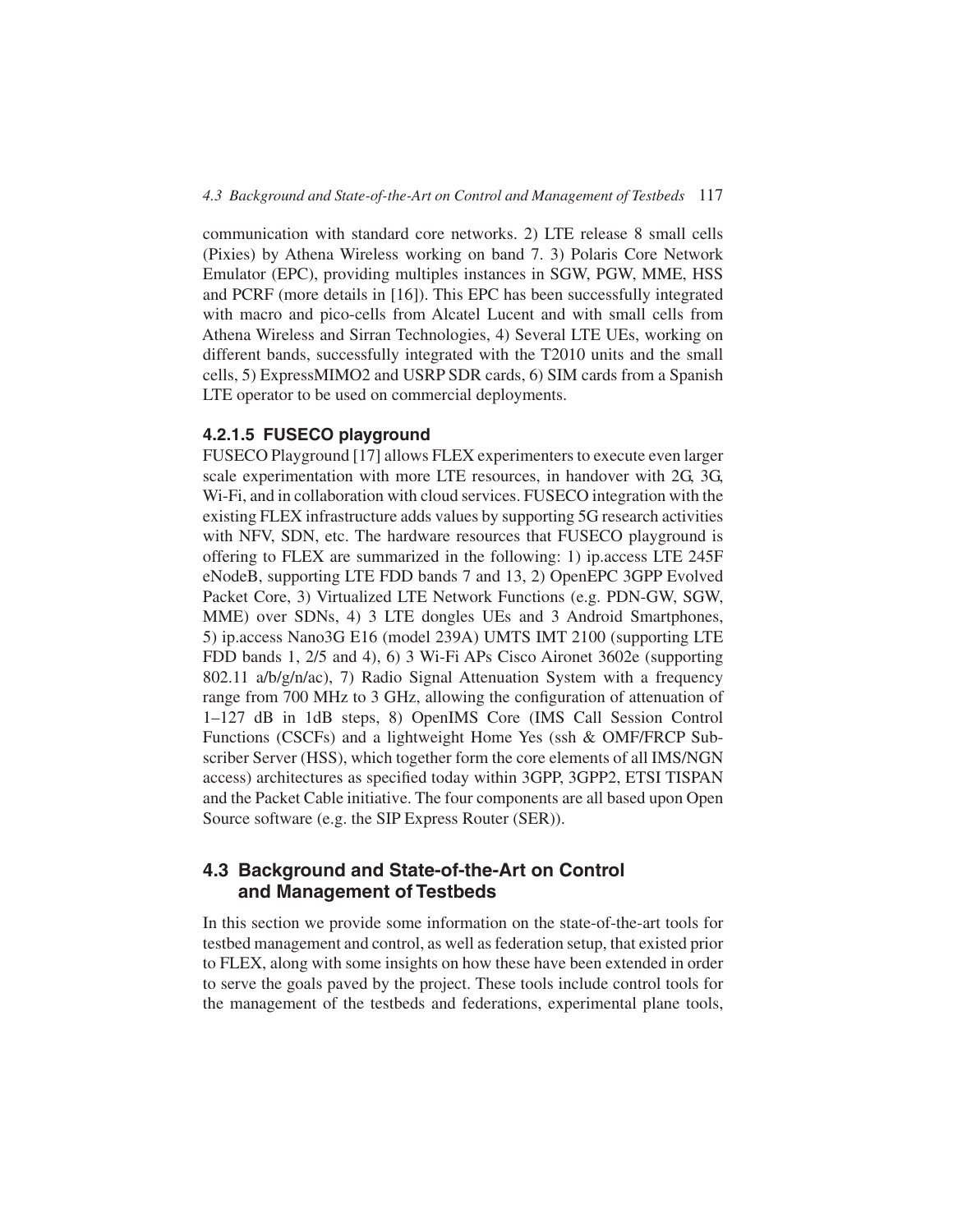for conducting experiments over the testbed, as well as monitoring methodologies, for collecting measurements over the distributed testbed resources.

## **4.3.1 Slice-based Federation Architecture (SFA)**

Slice-based Federation Architecture (SFA) [18] is used in order to facilitate testbed federations, via providing a standardized interface. It provides a minimal interface, which enables testbeds of different technologies and/or belonging to different administrative domains to federate without losing control of their resources.

SFA provides a secure, distributed and scalable narrow waist of functionality for federating heterogeneous testbeds. However, there are barriers to entry to using SFA: a testbed owner would normally need to implement the certificate-based authentication and authorization mechanisms used by SFA, as well as coders and parsers for files that describe the resources on their testbed.

Some examples of well-known tools that take advantage of the SFA architecture are jFed [19], mySlice [20], OMNI [21], used to graphically represent an experiment including resources from multiple sites.

## **4.3.2 cOntrol and Management Framework (OMF)**

The management of several heterogeneous resources is a significant issue for a testbed operator. The testbeds, which are participating in FLEX have adopted the cOntrol and Management Framework (OMF) [22] for the administration and experiment orchestration with the underlying resources. OMF was initially developed in ORBIT by Winlab and currently its development is being led by NICTA along with the contributions of other institutions like Winlab and UTH. FLEX has adopted the "cOntrol and Management Framework (OMF)" for providing experimentation services on top of the FLEX testbeds. The framework allows for the transparent configuration of the underlying resources, via the submission of a simple experiment description in a high level language. The experimenter is able to submit this kind of description to the testbed, and the different OMF components communicate with each other and set up the experiment topology.

Currently, two different releases of the OMF framework are supported: OMF5.4 and OMF6. OMF version 6 has introduced radical changes in the architecture and philosophy of the framework. The main concept of the new architecture is that everything is being treated as a resource and for every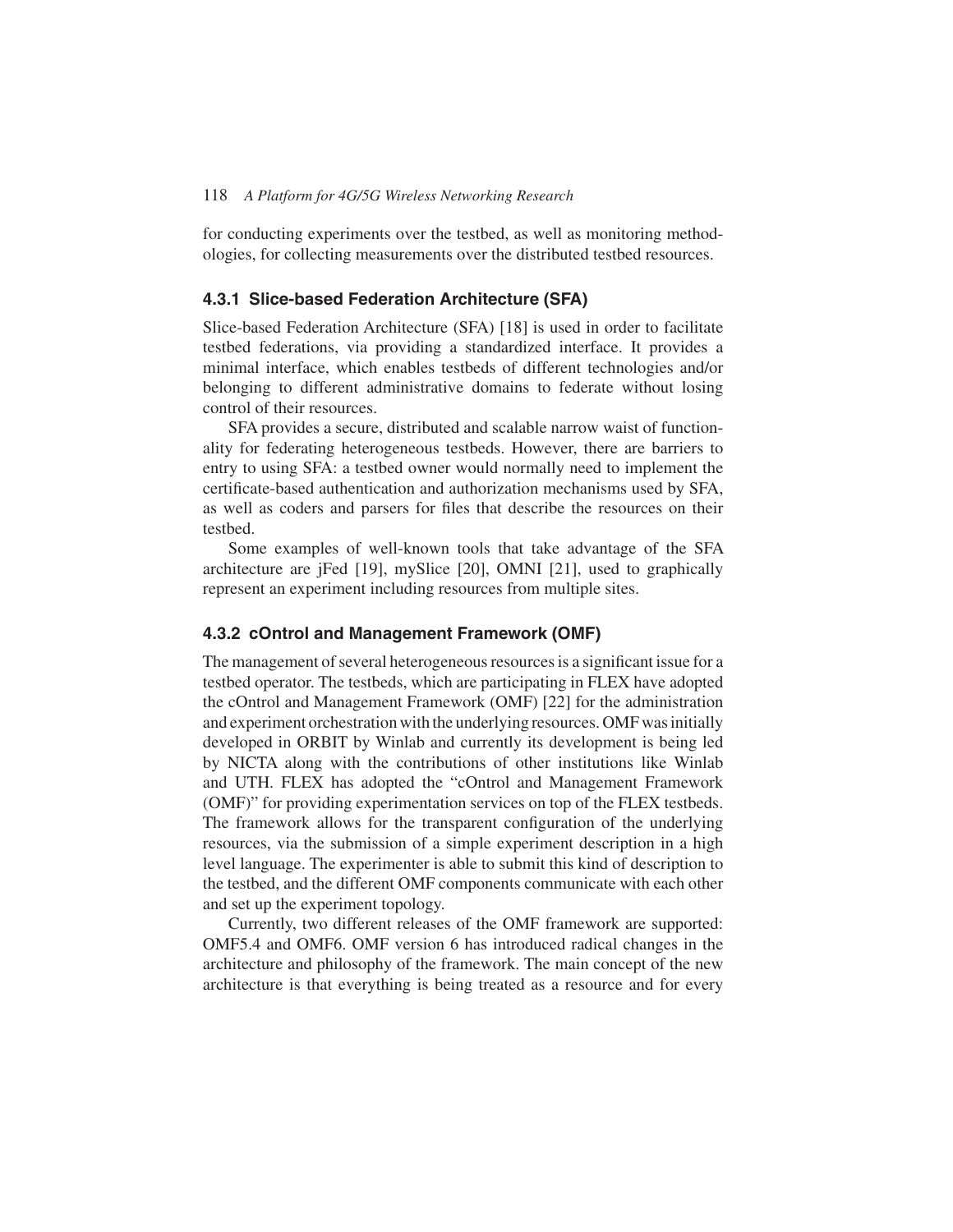

**Figure 4.2** The OMF6 architecture.

resource there is a dedicated resource controller (RC) responsible for controlling it. OMF 6 moves towards to an architecture, which incorporates loosely connected entities, that communicate with a "publish-subscribe" mechanism by exchanging messages that have been standardized (Figure 4.2).

In overall, OMF 6 aims to define the communication protocol between all the entities rather than their specific implementation.

The messages of this communication protocol that are being exchanged are defined in the federated resource control protocol (FRCP [23]). This novel protocol defines the syntax of the messages, but not the semantics that are subject to the different implementations concerning the various kinds of resources (see Figure 4.2).

On the other hand, version 5.4 of the OMF framework is the most mature of the frameworks released under the 5th release. It supports interoperability with legacy OMF components. Although the exchange of messages is not standardized like in the 6th version, the testbed administrator is able to define a sequence of messages along the components and handle them appropriately. The different building blocks of OMF are the following, as shown in Figure 4.3: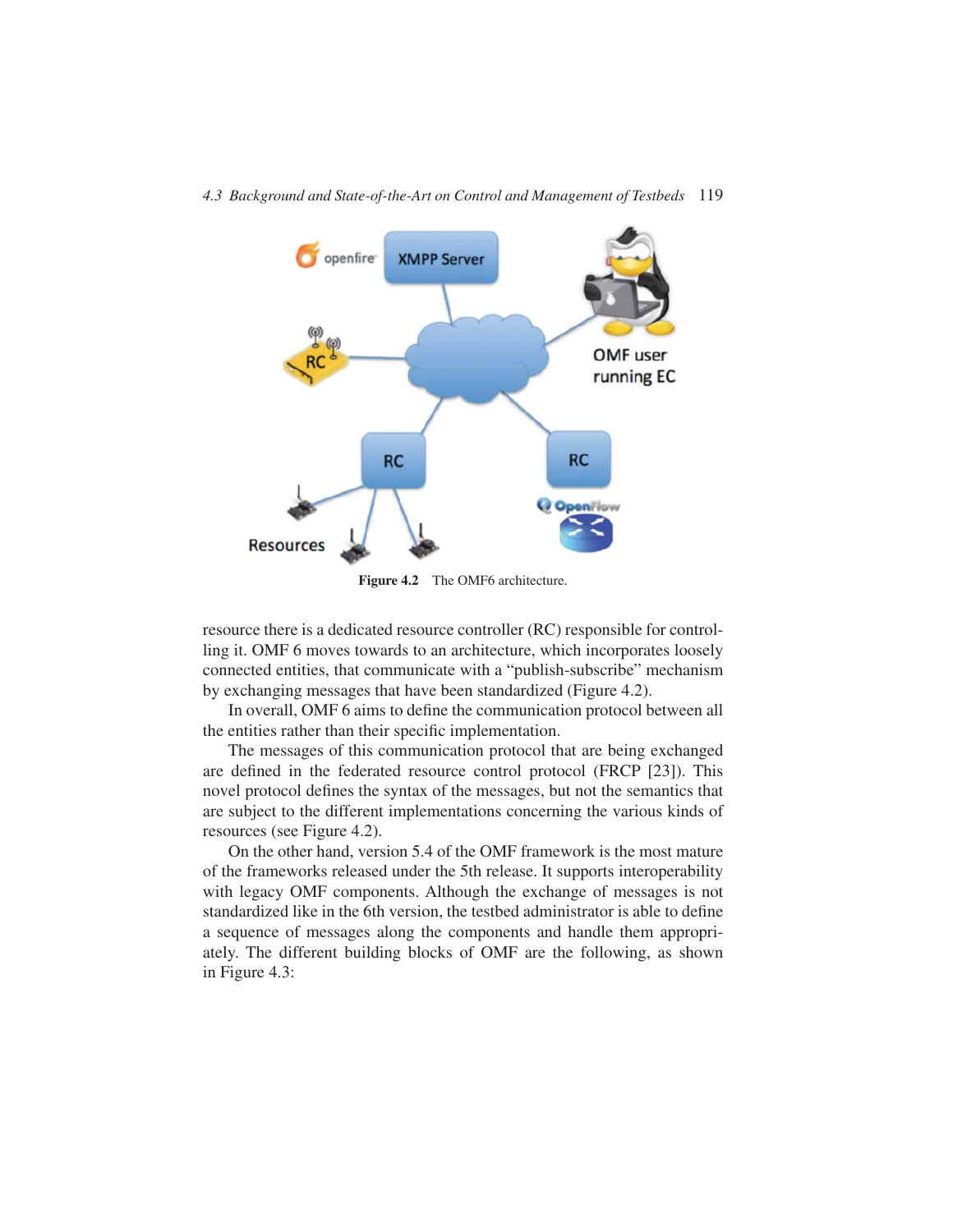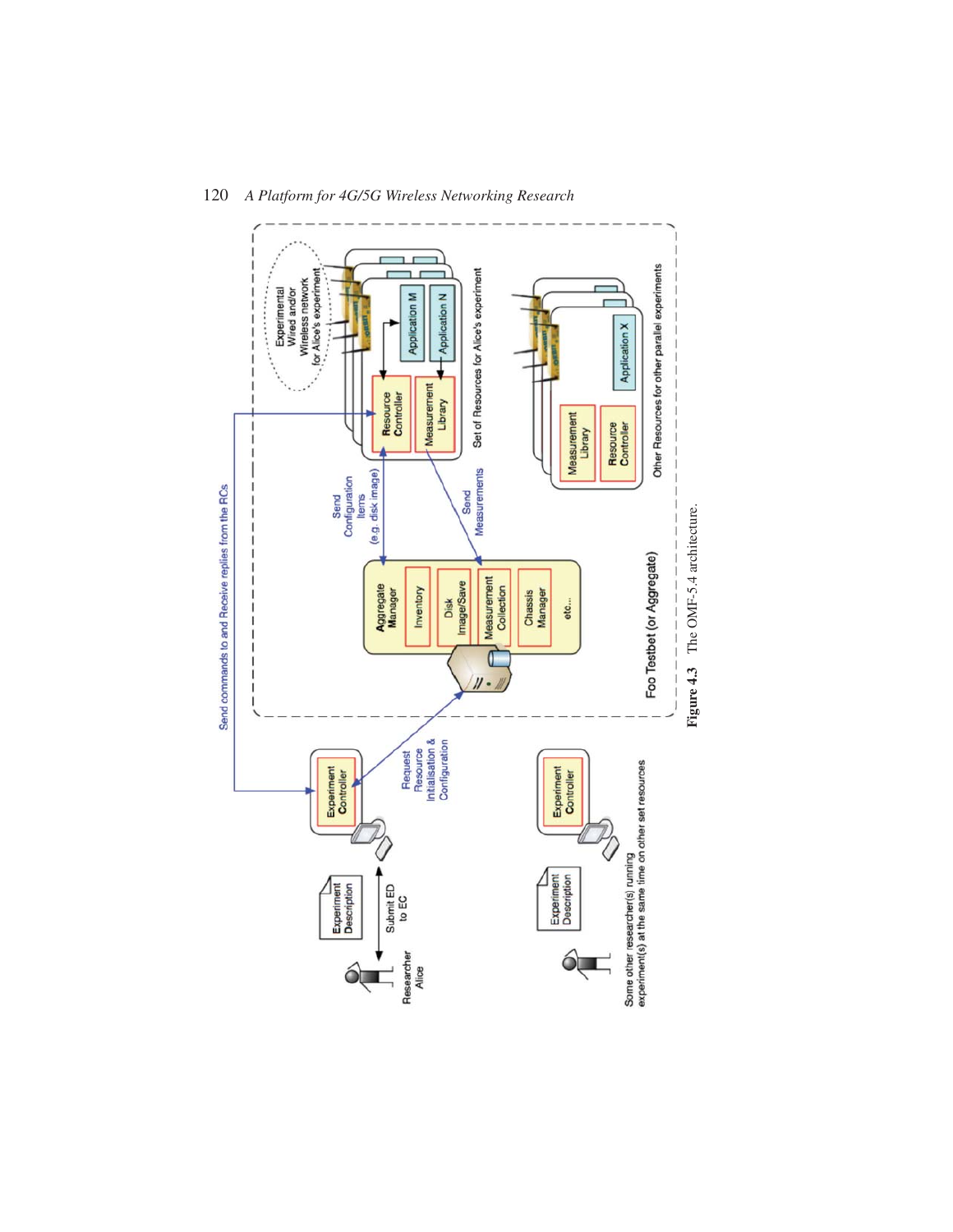- 1. The OMF Experiment Controller (EC): The EC is in charge of receiving the experiment description in a high level language named OMF Experiment Description Language (OEDL) and generating the appropriate OMF messages sent to the Resource Controller.
- 2. The OMF Resource Controller (RC): The RC is in charge of parsing the OMF messages created by the EC and translating them in the appropriate commands for configuring the resources, installing/starting specific applications etc. The RC is generating OMF messages for monitoring the experiment process.
- 3. The OMF Aggregate Manager (AM): The AM is providing administration services for the testbed, like for example loading/saving an image on a node, turning a node on/off, etc.

## **4.3.3 OML**

OMF Measurement Library (OML) [24] is acting complementary to the OMF framework and can be used for collecting distributed measurements from new or existing applications (Figure 4.4). Although initially it was developed to support the OMF framework, currently it can be used as a standalone library. OML is now a generic software framework for measurement collection.

OML is quite flexible and can be used to collect data from any source, such as statistics about network traffic flows, CPU and memory usage, input from sensors such as temperature sensors, or GPS location measurement devices. It is a generic framework that can be adapted to many different uses.



**Figure 4.4** OML measurement library architecture.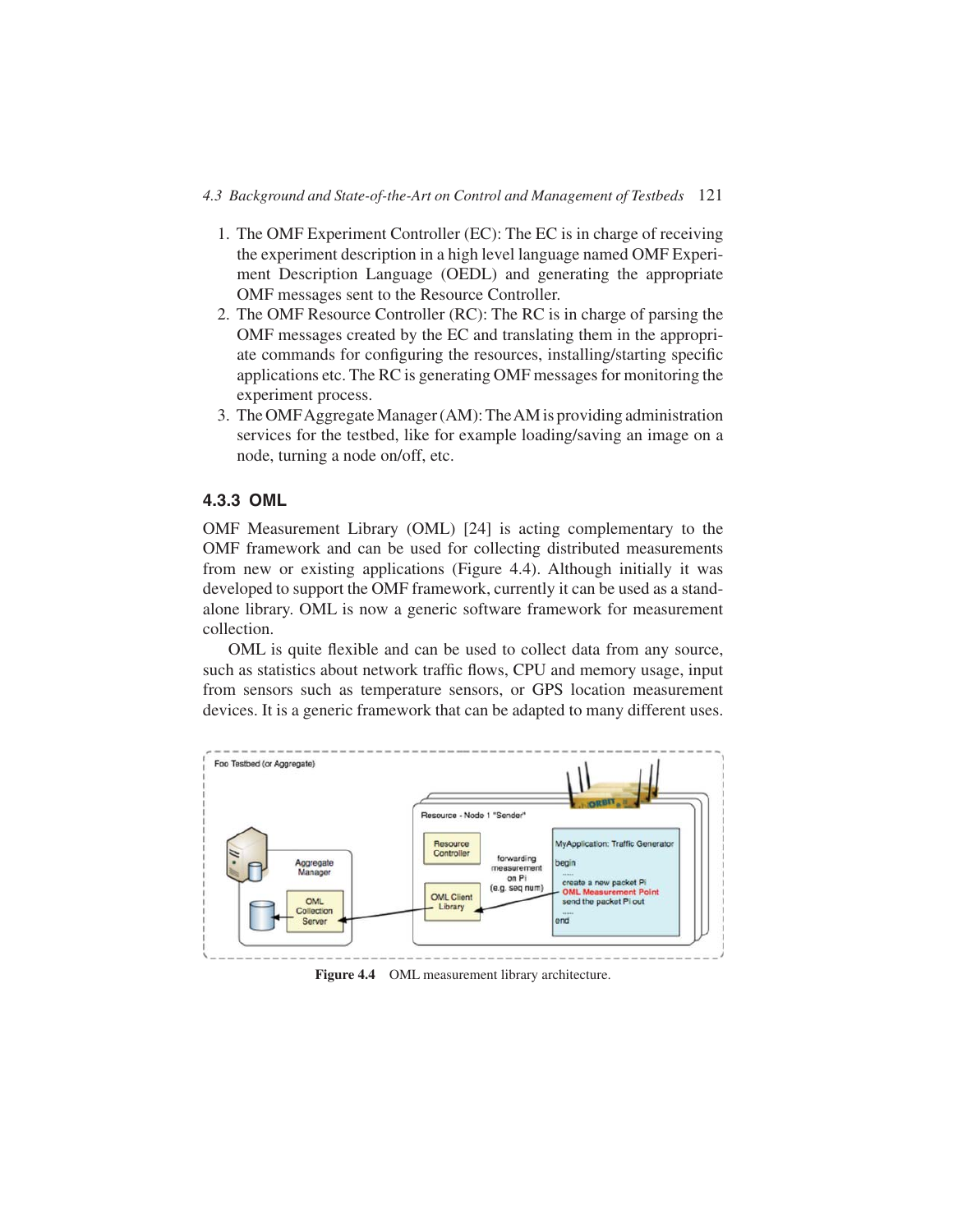Networking researchers who use testbed networks to run experiments would be particularly interested in OML as a way to collect data from their experiments.

OML consists of two main components:

- OML client library: the OML client library provides a C API for applications to collect measurements that they produce. The library includes a dynamically configurable filtering mechanism that can perform some processing on each measurement stream before it is forwarded to the OML Server. The C library, as well as the native implementations for Python (OML4Py) and Ruby (OML4R) are maintained.
- OML Server: the OML server component is responsible for collecting and storing measurements inside a database. Currently, SQLite3 and PostgreSQL are supported as database back-ends.

# **4.4 Approach**

In order to enable the experimentation potential of the distributed FLEX platform, the resources offered by the consortium needed to be fully aligned with the testbed tools and frameworks. To this aim, FLEX has built extensions based on the aforementioned frameworks, as well as new platforms completely from scratch, in order to facilitate the experimenter access and usage of the LTE resources. The extensions and tools that FLEX has built are summarized in the following principles:

- 1. **Extensions for handling the LTE resources and SFA based federation**: These include the definition of new Resource Specifications (RSpecs) for the LTE network components that are present in each facility. Moreover, the integration of these RSpecs and handling of the equipment by higher layer tools, such as jFed, NITOS broker [25] and Emulab [26] are included.
- 2. **Tools for facilitating experimentation with the FLEX resources**: These tools include the development of a completely new service, able to handle parameters from the base stations and core networks, and provide a standardized API to experimenters. This service is built from scratch during FLEX and named LTErf. Moreover, the tools in this section include the definition of new OMF controllers for handling the LTE equipment.
- 3. **Monitoring applications of the LTE network status**: Monitoring applications have been developed by COSMOTE, the largest mobile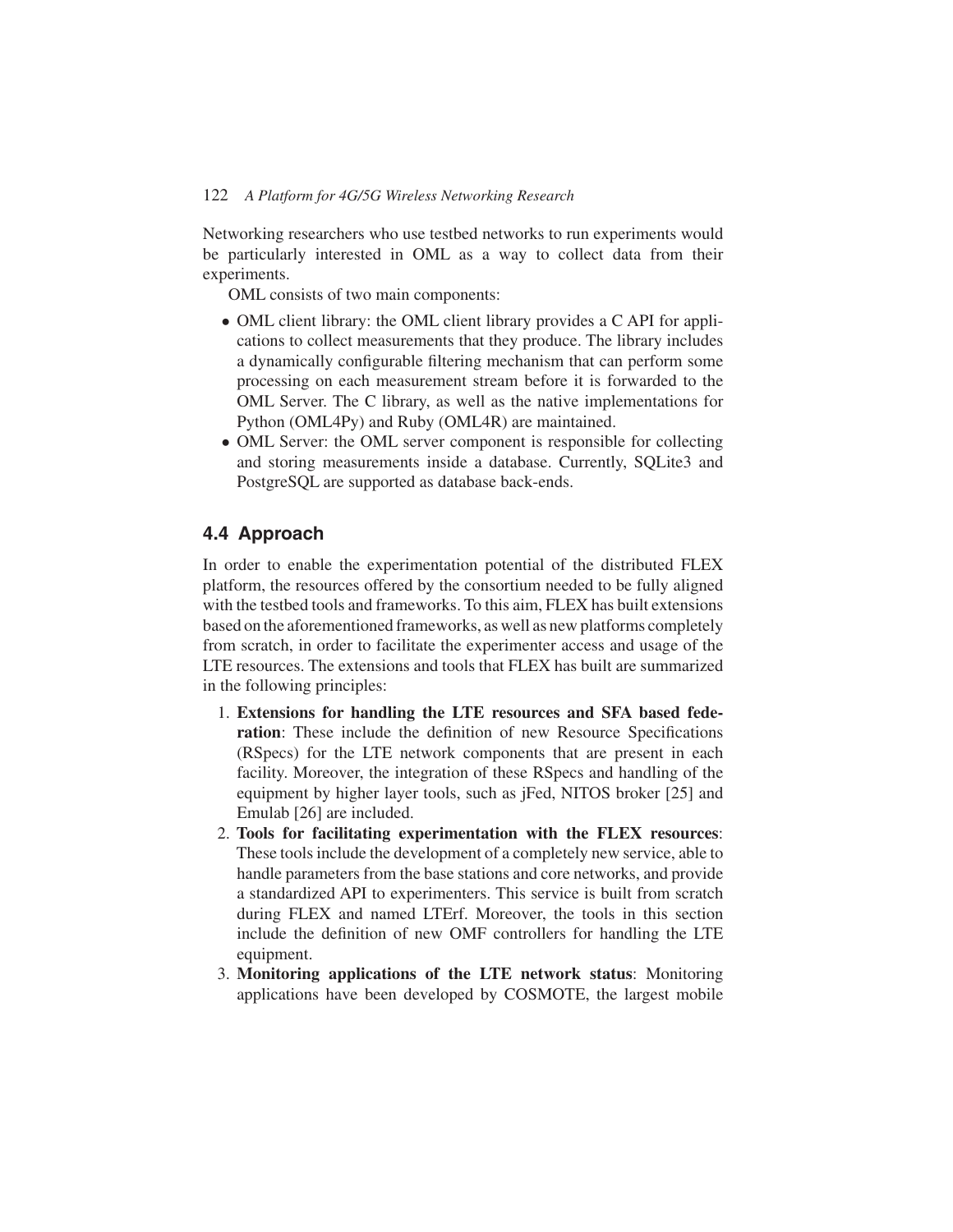operator in Greece, along with UTH. The applications are aiming at both the depiction of network related information (e.g. Cell-Id, RSSI/RSRP, LAC/TAC) and the identification of possible network issues (e.g. poor/no coverage, unsuccessful handover). The tools are designed so as to fulfill the commercial requirements both in terms of presentation and functionalities. The tools developed are utilized in the context of FLEX project during the project time course by the project partners as well as by COSMOTE's engineering staff, mainly.

- 4. **A toolkit for enabling handover experimentation over FLEX**: As handover experimentation is of major importance for next generation and 5G technologies, FLEX members have developed a rich toolkit for enabling user-friendly experimentation and definition of handover experiments. The handover experiments that are currently supported include S1- and X2-based for LTE, as well as an SDN based handover scheme for cross-technology based handovers (e.g. LTE to Wi-Fi/WiMAX/ Ethernet).
- 5. **Mobility emulation and real-mobility framework**: FLEX is providing sites offering real mobility, through either predefined trajectory control (iMinds) or fully uncontrolled mobility (UTH) inside the coverage area of a macrocell setup. Using the information collected through these real-world setups, including the signal fading for the different wireless channels, etc., FLEX is able to provision an emulation mobility platform using the programmable attenuation platforms for the LTE network. Through this framework, mobility patterns are used as predefined patterns, which can be programmed in the emulators by the experimenters.
- 6. **Functional federation of the testbeds**: This principle includes the operational engagement of the extensions for the control and experimental plane tools, as well as the physical interconnection of the testbeds over the GÉANT network in Europe. Using the extensions for the federation, resources from different testbeds inside FLEX are able to be bundled in one single experiment description, including scenarios of cross-platform interoperability (e.g. OAI femtocells and commercial macrocells from NITOS in Greece, controlled by an EPC network setup in Eurecom testbed in France).

The following section is describing in detail the extensions that FLEX has built in order to provision truly open LTE and beyond resources to the research community.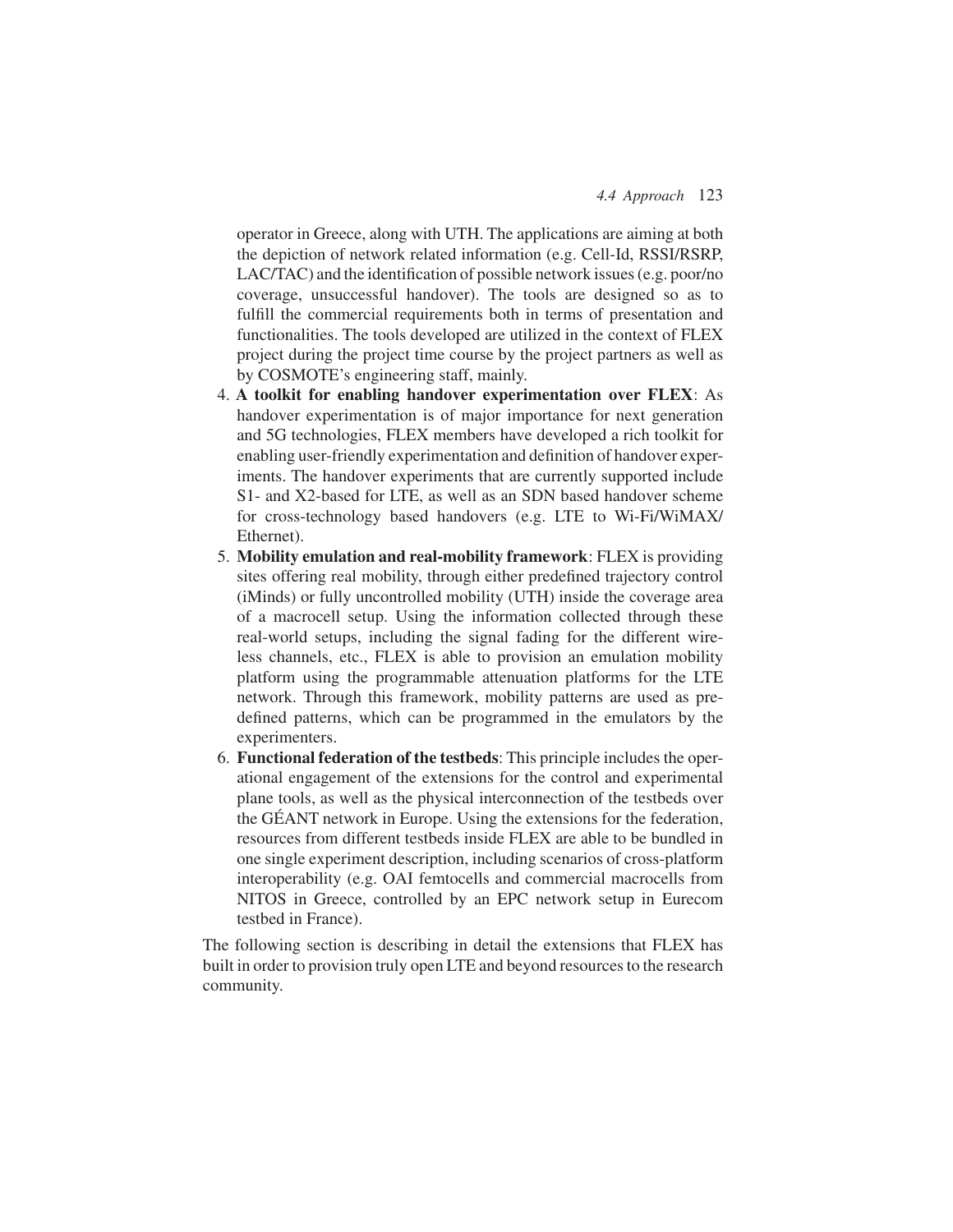# **4.5 Technical Work**

## **4.5.1 Control Plane Tools**

The control plane tools that FLEX has focused are the ones that existed in the FIRE community before FLEX. The extensions to these tools are summarized in the following list:

- Extensions to the NITOS Scheduler Portal platform
- Extensions to jFed
- Extensions to the NITOS Brokering tool

# **4.5.1.1 NITOS Scheduler**

The NITOS Scheduler [27] is a framework developed by UTH, dedicated to the control and provisioning of testbed resources. It is developed in the spirit of serving as many users as possible without any complicated procedures. Its functionality relies on the OMF architecture. NITOS resources, namely nodes and wireless channels, are associated with the corresponding slice during the reserved time slots, in order to enable the user of the slice to execute an experiment. UTH has enabled Wi-Fi spectrum slicing support in NITOS, meaning that various users may use the testbed at the same time, without interfering with each other, since each one of them is using different spectrum blocks. The service can be adopted with very minor changes from any NITOS like testbed. It is worth to mention that already the Eurecom FLEX site is operating by adopting the NITOS Scheduler platform. It consists of a web frontend and a database backend for selecting and applying the appropriate firewall rules (for accessing the resources) and the spectrum restrictions (for not colliding with other experiments). In order to incorporate the FLEX resources, NITOS Scheduler has been extended in order to be able to parse the RSpecs regarding the LTE resources. Moreover, the web-frontend has been extended allowing the advanced filtering of the testbed resources, based on their type and frequency of operation.

## **4.5.1.2 jFed**

jFed [19] is a framework that allows a user to design an experiment using resources of any of the Fed4FIRE's resource pool. It makes it possible to learn the SFA architecture and related APIs, and also to easily develop java based client tools for testbed federation. jFed is built around a low level library that implements the client side of all the supported APIs. A high level library manages and keeps track of the lifecycle of an experiment. On top of these two libraries various components have been built with different useful functionalities. The most important are: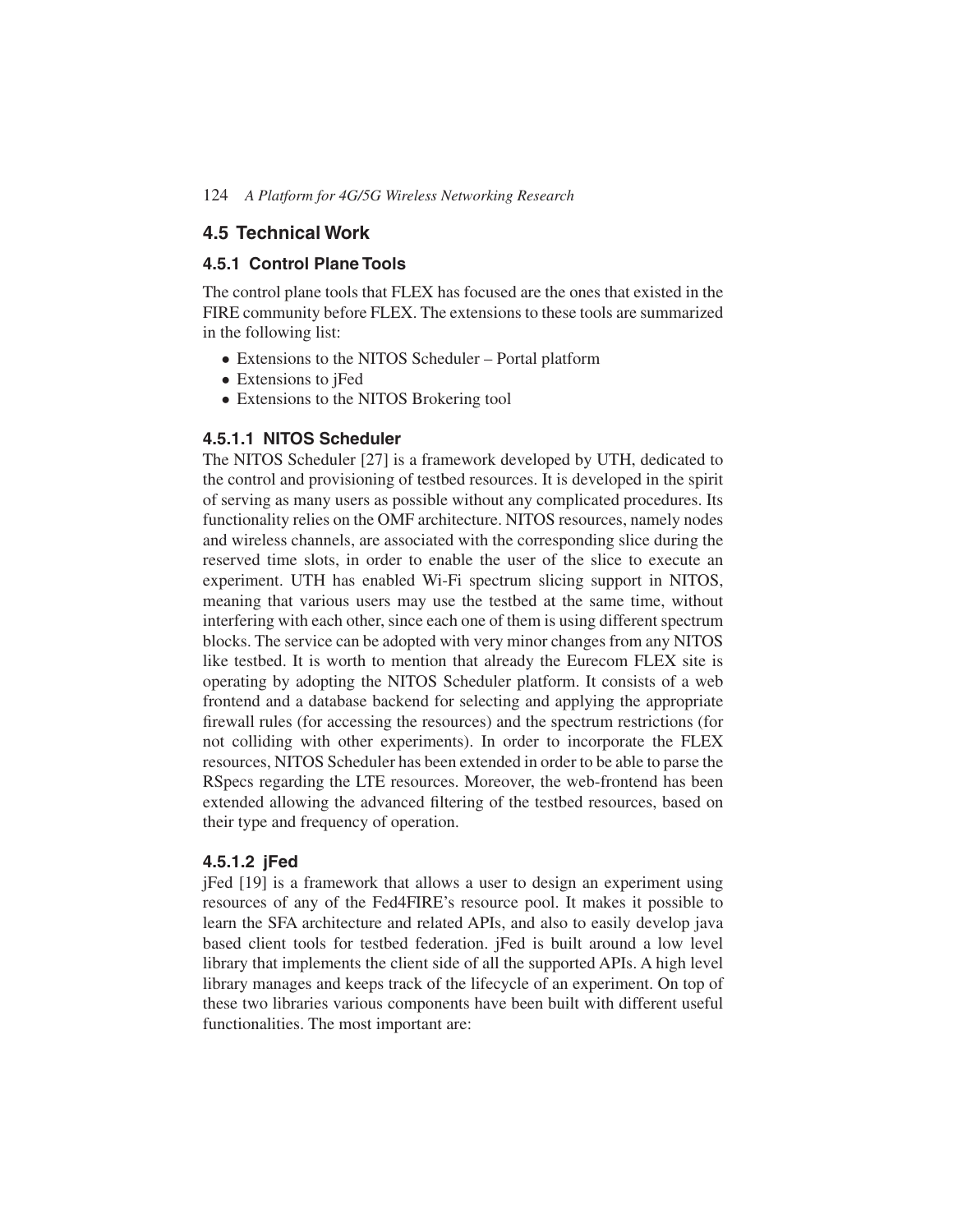- jFed Experimenter GUI (Graphical User Interface) and CLI (Command Line Interface) that allow experimenters to provision and manage their experiments.
- jFed Probe GUI and CLI that assist testbed developers to test their API implementations.
- jFed Automated tester GUI and CLI that perform extensive automated tests of the different testbed APIs.

The jFed framework that is used in FLEX has been extended to support LTE experimentation. Hence an experimenter can design his/her experiment and use the available LTE equipment. The equipment includes resources that are filtered through their defined RSpecs, regarding either base stations, EPCs or UEs. Moreover, the experimenter can alter the parameters that are used for setting up their experiment (e.g. transmission power, IP address of MME and PGW, etc.).

#### **4.5.1.3 NITOS brokering**

Fed4FIRE [5] project has been working towards federating experimental facilities using one unified framework. The Broker entity, which is designed by the Fed4FIRE project and implemented by the two partners who are also participating in the FLEX project (UTH and NICTA) is offering the means for resource discovery, reservation and provisioning of federated infrastructure to the testbed users. Broker's responsibilities contain the advertisement of testbed's resources to the interested users, but also the reservation and provision of them. It is a way to easily federate OMF testbeds under the scope of SFA [18]. However, it is not limited serving the SFA specification with the XML-RPC interface. Broker should be seen as the main way for experimenters to interact with an experimental facility. It offers additional interfaces beyond XML-RPC, like RESTful and XMPP which leverages the new OMF Messaging System. The main functions of the Broker are communication (through the Broker's available interfaces), Authentication/Authorization, Scheduling and AM Liaison.

The brokering service adopted by NITOS-like testbeds has been developed over the OMF6 framework and support the following configurations towards allowing the efficient provisioning of the project's testbeds:

- Discovery of the available LTE equipment in each testbed (base stations, EPCs and UEs).
- Configuration of this equipment tailored to each experimenter's needs (e.g. using a NITOS base station with a 3rd party EPC network using only the Internet connection).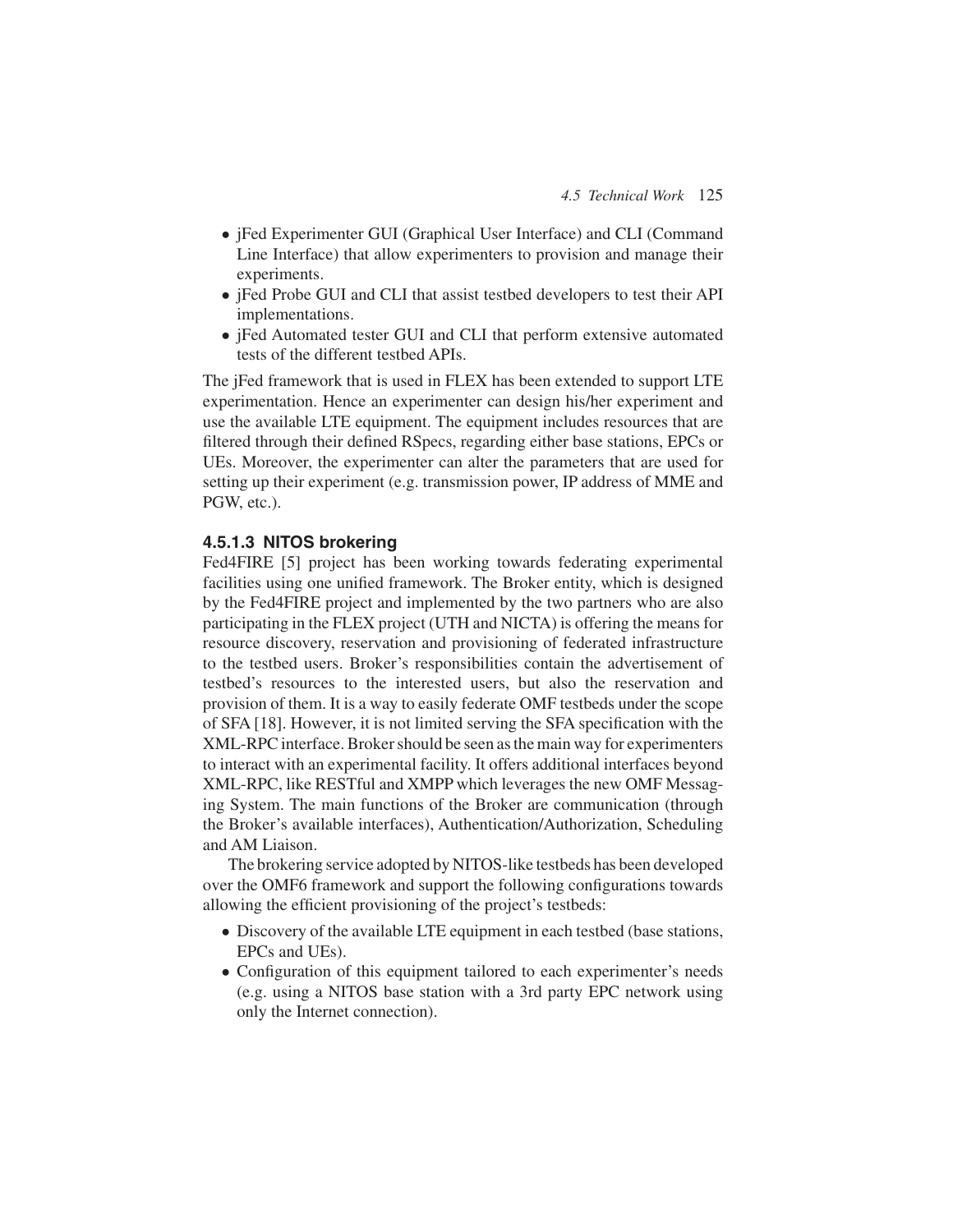- Intercommunication among the the testbeds for the resource reservation.
- Setting up the proper user accounts for accessing the LTE components.
- Configuring the appropriate access rules on each testbed for isolating concurrent experiments among different users.

The broker entity is interfacing the scheduler of each testbed and based on the resources creates the appropriate RSpecs for advertising the testbed components. It is also featuring multiple APIs for interfacing the SFA API that it provides. The supported APIs are three; 1) an SFA client based, using for example applications like SFI [28], 2) a REST based and 3) an FRCP [23] based.

## **4.5.2 Experimental Plane Tools**

The extensions that are described in this section regard the following:

- The definition of the LTErf [29] service, for handling all the FLEX component parameters and easing the testbed federation, by allocating end-to-end isolated paths.
- The extensions to the core OMF framework for supporting experimentation with the LTE resources.

# **4.5.2.1 The FLEX LTErf service**

One of the main challenges in provisioning an Open LTE testbed is the providedAPI for the configuration and setup of the involved LTE components. The LTE components we refer to are the base stations, EPC network, monitoring and datapath functions. In the following sections we refer to the **"LTErf"** [29] service that has been developed through the FLEX project, aiming for providing open and configurableAPIs to the experimenters that take advantage of the FLEX testbeds.

The service is built on top of the OMF AM entity and provides a REST based interface for interacting with it. It is configured to reply with either an XML format or plain text, depending on the query and the representation that is requested by the end users. The APIs that are provided to the users are abstractly divided to four classes:

- *Base stations*: The wireless parameters, as well as the configuration of the base stations regarding their EPC interconnection should be the same among different vendors of hardware. Examples of such common parameters are the channel bandwidth, transmission power, etc.
- *EPC networks*: Similar to the base station approach, different EPC networks should provide similar functionality and thus provide the same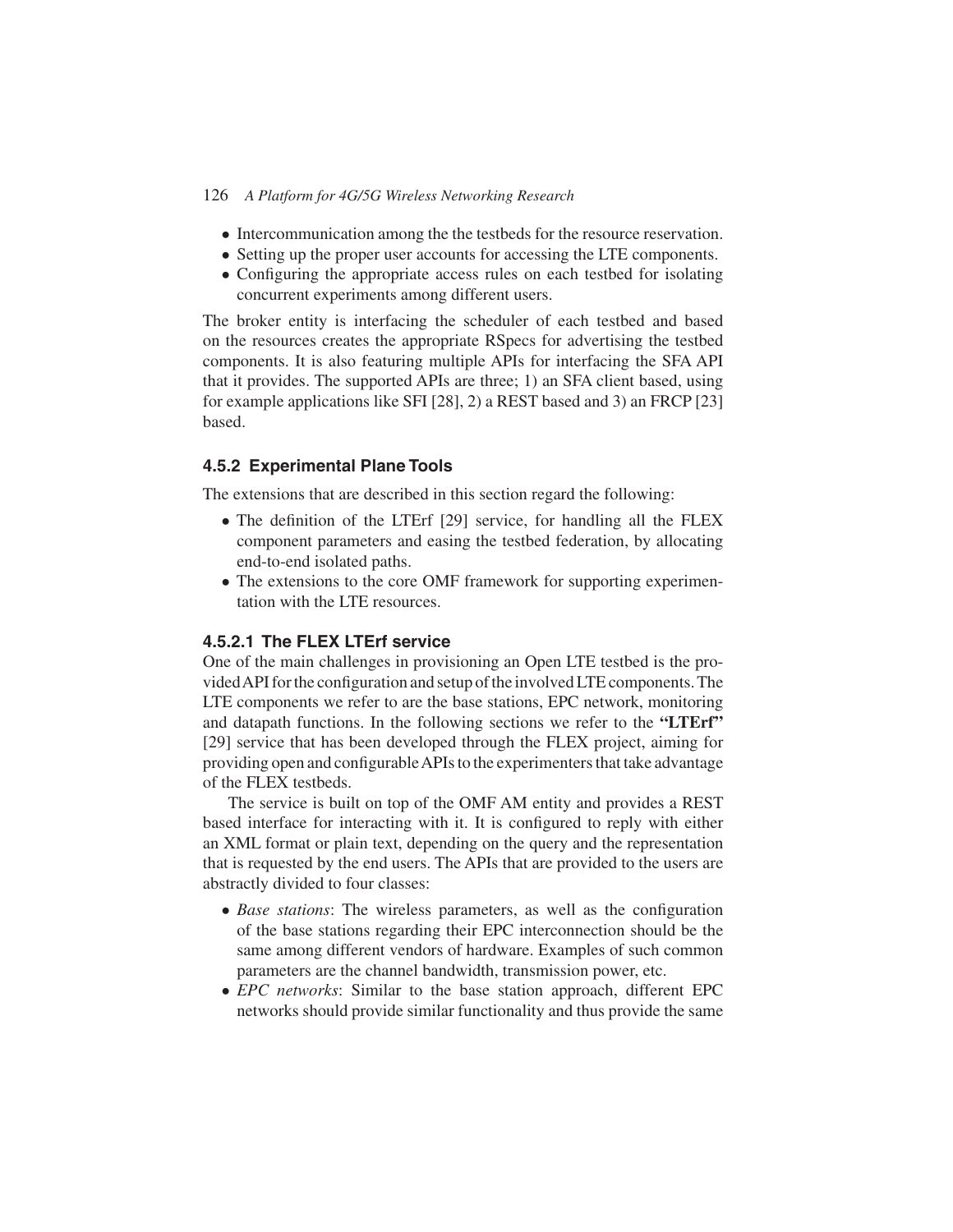API for configuring them. Examples of such configurations are the different network configurations (IP addresses and ports for the S1-MME, S11, S6, S1-AP, etc. interfaces), Access Point Names (APNs) that will be used, etc.

- *Datapath configurations*: Setting a datapath, meaning the way that traffic will be routed beyond the EPC network, through a common API, regardless of the datapath chosen (eg. Internet/GÉANT). For the cases of the GÉANT network, the experimenter can set a VLAN tag for the traffic that will be exchanged, thus creating an end-to-end isolated slice on the wired network.
- *Monitoring functions*: As the equipment is already providing an API for the collection of network performance measurements, the service appropriately handles them and visualizes them to the end user.

The service has a modular architecture as shown in Figure 4.5. The different northbound interfaces for the subservices are mapped to resource specific drivers for controlling and configuring the diverse components. These drivers



Figure 4.5 The LTErf service architecture; single northbound interfaces are mapped to several southbound depending on the type of the equipment.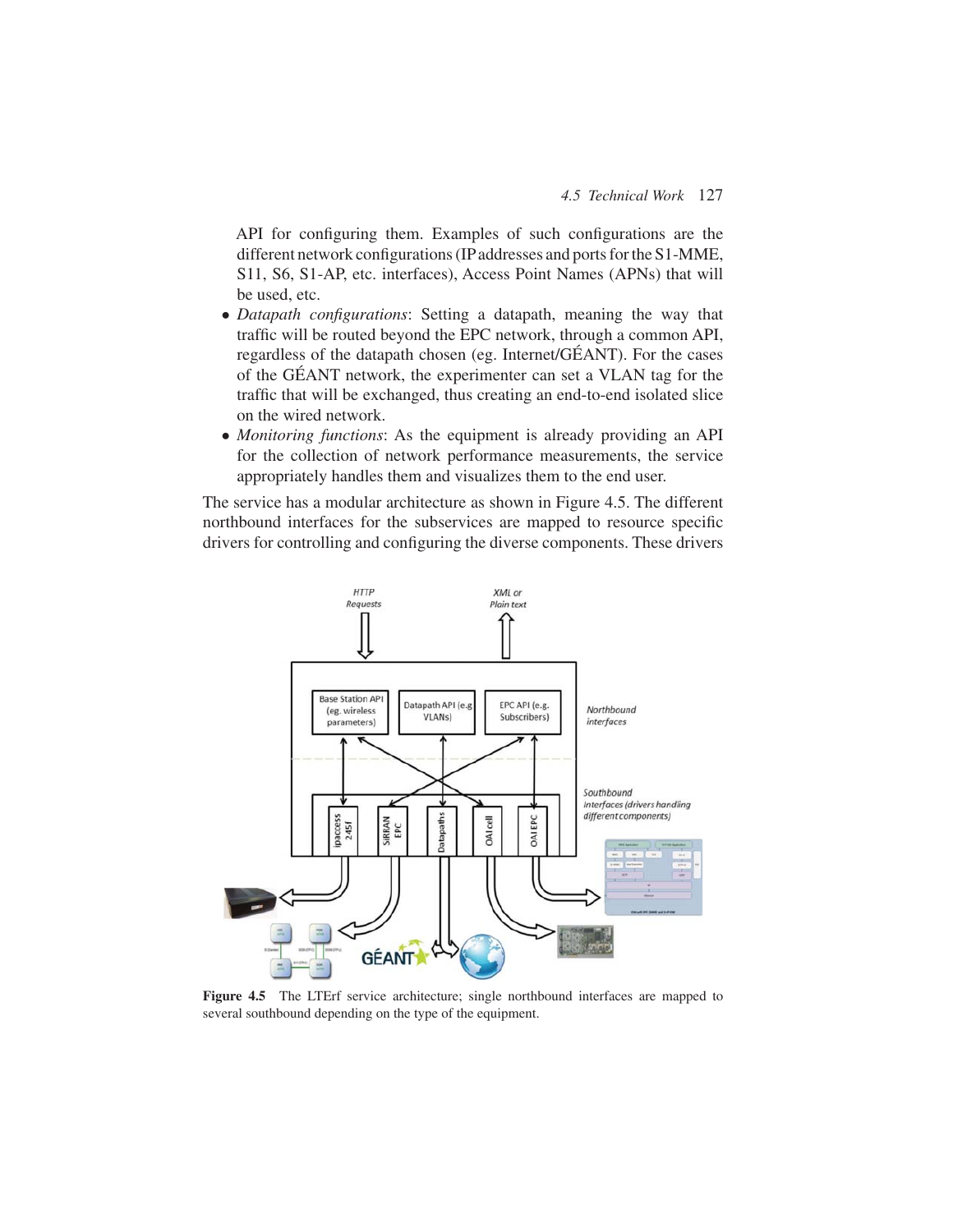consist the southbound interface, written in the Ruby language, able to handle the different methods of accessing the resources (e.g. SNMP/SSH access for the components). Upon service startup, a configuration phase is employed where the available resources (specified in a configuration file) are given to the service.

Different modules on the southbound interface are used to configure the different components are discovered and identified. During this phase, these drivers are initialized and set-up. From now on, the user is interacting with the web interface of the service, by addressing each resource using an identifier, like for example node1/node2 for the different base stations involved. The service parses any requests and delivers them to the appropriate driver for setting the respective resource.

The existing cellular solutions that are currently supported by the LTErf service are the following: 1) ip.access femtocells, 2) OpenAirInterface cells, 3) Airspan Air4GS LTE macrocells, 4) OpenBTS components, for configuring 2G/3G circuit-switched networks along with the 4G and beyond ones, 5) the Keysight T2010 conformance testing" units, 6) The SiRRAN EPC instances, 7) OpenEPC instances and 8) OpenAirInterface EPCs.

## **4.5.2.2 OMF extensions**

As OMF has been widely deployed worldwide, FLEX has extended the available OEDL language for specifying experimental resources in order to include LTE resources as well. The LTE resources that are currently supported by incorporating them in an OMF experiment are:

- 1. LTE USB dongles, for connecting testbed nodes to the provisioned LTE networks,
- 2. LTE Android enabled Smartphones, connected to the FLEX networks and controlled over the Android Debug Bridge (ADB),
- 3. UE instances of the OAI platform.

These resources are currently supported by the FLEX platforms, by means of the respective OMF Experiment Description Language (OEDL) extensions, extended EC's for controlling the LTE equipment and brand new RCs (for both OMF versions).

The syntax is supporting configuring the LTE dongle to operate as a modem/USB mass storage device, restarting it, turning on/off the radio, setting anAPN that will be activated for setting up the required PDP context, attaching and connecting to the network and using a defined IP address.

The OMF ECs (both for OM6 and OMF5.4) have been extended in order to support the updated experiment syntax and the generation of the OMF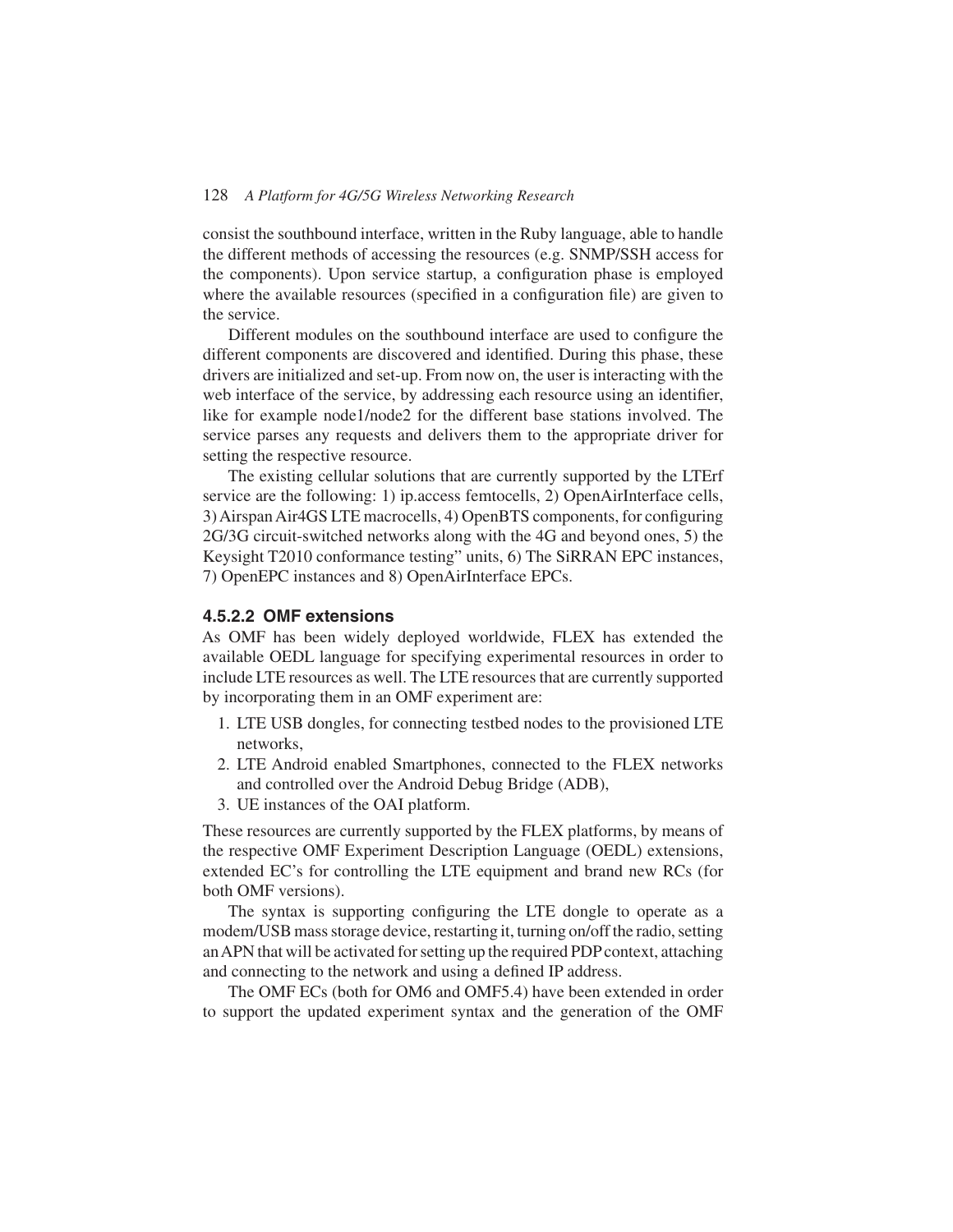messages that are sent to the respective OMF RCs. For the case of the OAI UE, the same API is used as in the case of the LTE dongles, yet the vast configurability of the platform is allowing for the further extension of it in order to support more configuration parameters.

The RCs are responsible for receiving and decoding the OMF messages (FRCP for the case of OMF6) and translating them to the appropriate commands. For the case of the LTE dongles, the diversity of the available dongles inside the FLEX federation is posing several barriers that have to be overcome by the RCs. To this aim, the RCs are using the standardized protocol of AT commands [30] for interacting with the LTE dongles. The RCs for the smartphone components have been developed in the same spirit the respective ones for the LTE dongles.

Regarding the smartphone control, two RCs have been developed; an OMF5.4 RC for controlling the smartphone over the Android Debug Bridge (ADB) and an OMF6 RC for controlling it over the Wi-Fi interface. For the case of the ADB, the smartphones are connected in the NITOS testbed to the lightweight Raspberry-Pi based nodes that UTH has developed, or to standard NITOS nodes, via the USB connection.

## **4.5.3 Monitoring Applications**

COSMOTE and UTH have developed over the FLEX platform three mobility/performance-related tools (Figure 4.6). The tools are decomposed to:

- (a) Client applications running on Android devices, in "on-demand" mode, "on-event" mode or "periodically".
- (b) Server-side infrastructure utilized to collect, store and process the related mobility/performance measurements.
- (c) A graphical environment (WebGUIs) with advanced filtering and presentation capabilities, through which the measurements will be depicted.

#### **4.5.3.1 FLEX QoE tool**

The purpose of this tool is to present 2G/3G/HSPA/HSPA+/4G network related information (including BSs locations/capabilities/name, cell reselections/locations info, handover locations/info, etc.) in real time, over Google Maps. It is also able to measure and depict QoE related measurements in real time, such as signal strength (RSSI, RSRP, RSSNR, RSRQ, etc.), latency, maximum download bitrate, maximum upload bitrate and upload the QoE related measurements to a dedicated server for storage, post processing. The collected measurements are depicted via a user friendly web interface.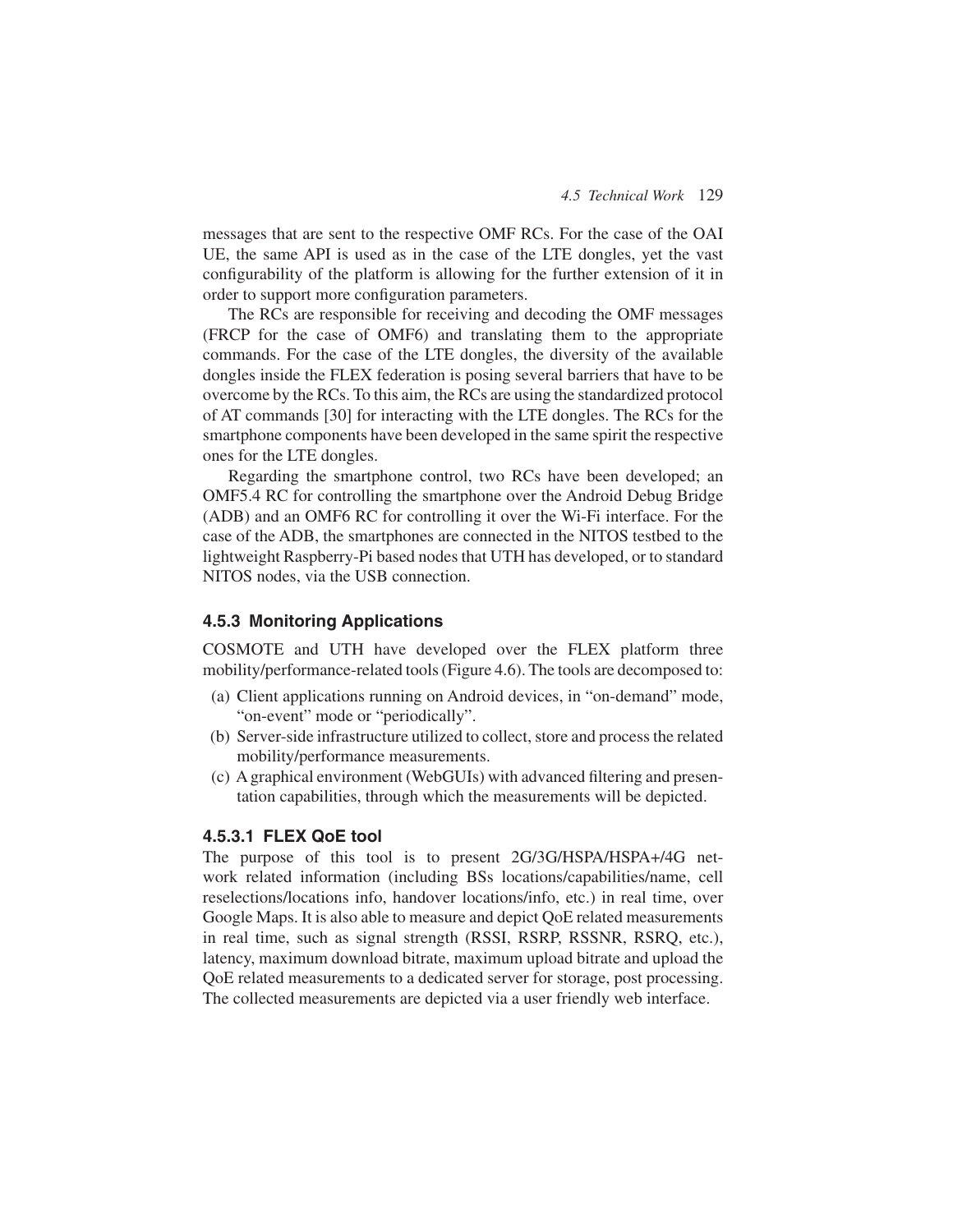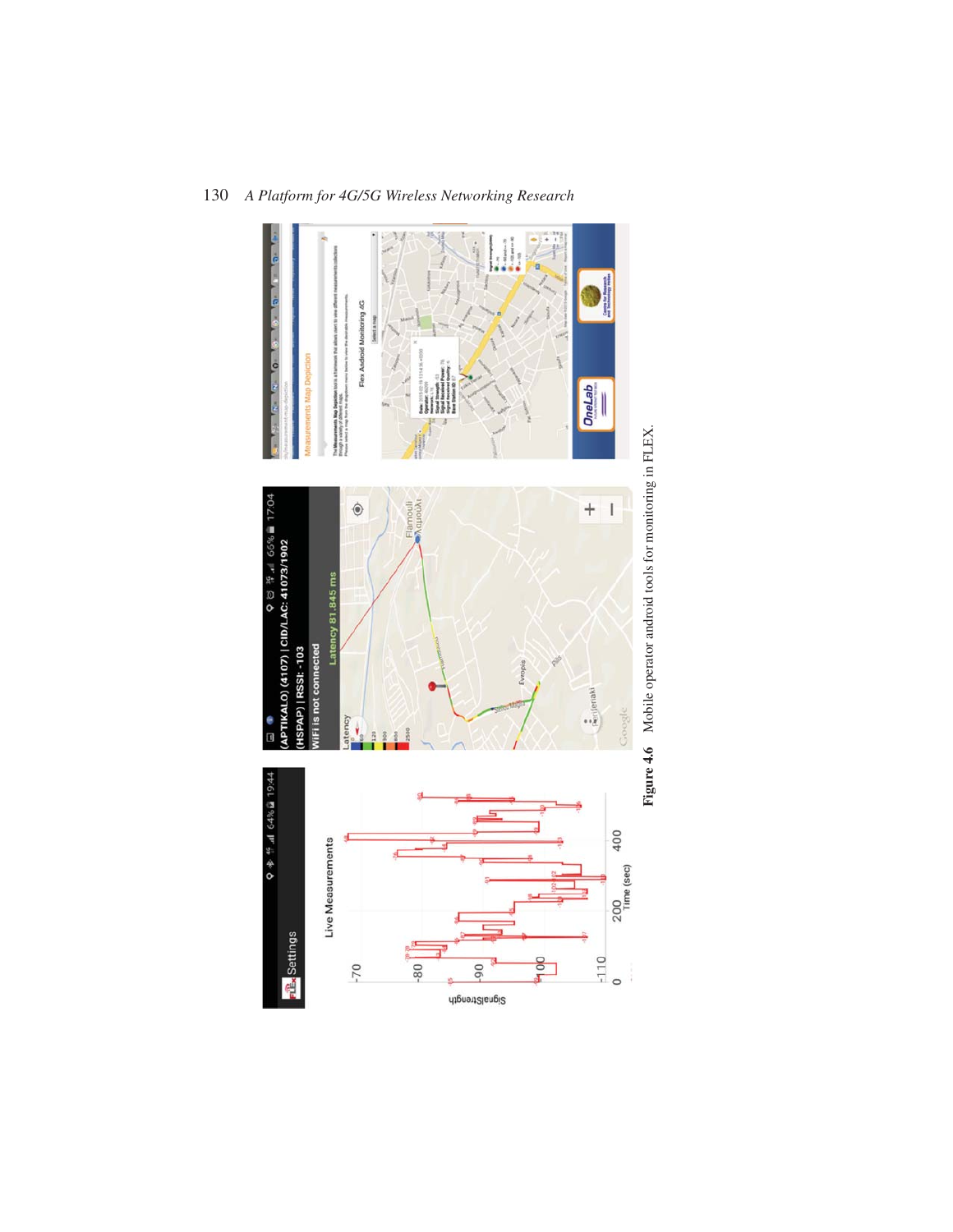#### **4.5.3.2 FLEX problems**

The aim of the FLEX problems tool, is to notify the MNO, in real-time, on network issues/problems (e.g., areas exhibiting huge number of cell reselections, poor coverage, no coverage, high number of handover failures). The client application runs on Android devices and could start either at power on, or manually. The application could be: (1) utilized by MNO staff (mobile UI is required in this case) and/or (2) offered by a MNO as a commercial application (running in background – no mobile UI required). In either case a graphical environment (WebGUI) shall be made available to the MNO so as to be informed on those network events. More specifically, the basic features of the FLEX problems client App are the following: 1) Presents at terminal screen 2G/3G/4G network-related info (BS name, BS-id, RAT, cell-id, LAT/TAC, RSSI/RSRP, RSRQ, etc.), 2) "Listens" to the environment (2G/3G/4G) continuously and the terminal status (offhook, busy), 3) In case of an event (cell change on idle, handover, low-RSSI) it uploads, in real-time, to a dedicated server, the relevant measurements. 4) If the network is not available (handover failure, no coverage), it queues the "measurements" and uploads them (automatically) upon "network recovery", 5) Presents at terminal screen info, in real-time, regarding the number of cell reselections, handovers, poor coverage location identified, along with the number of queued messages (if any).

## **4.5.3.3 FLEX netchanges**

The aim of this application is to (automatically) measure the network performance in terms of signal strength (RSSI, RSRP, RSSNR, RSRQ, CQI), latency, maximum download bitrate, maximum upload bitrate) periodically (e.g., every X minutes). The application could be: (1) deployed by an MNO, on its own terminals distributed at specific locations – terminal operation could be remotely controlled and/or (2) offered by the MNO as a commercial app (running in background – no mobile UI required in this case). This application can serve as "real-time" network probes, in order the MNO to be notified on network performance e.g. in cases of Self-Organized Networks, network changes, etc.

## **4.5.4 Handover Toolkit**

The handover toolkit available across the FLEX testbeds is an open framework that allows the configuration of the handover parameters for facilitating this type of experimentation. The following setups are supported: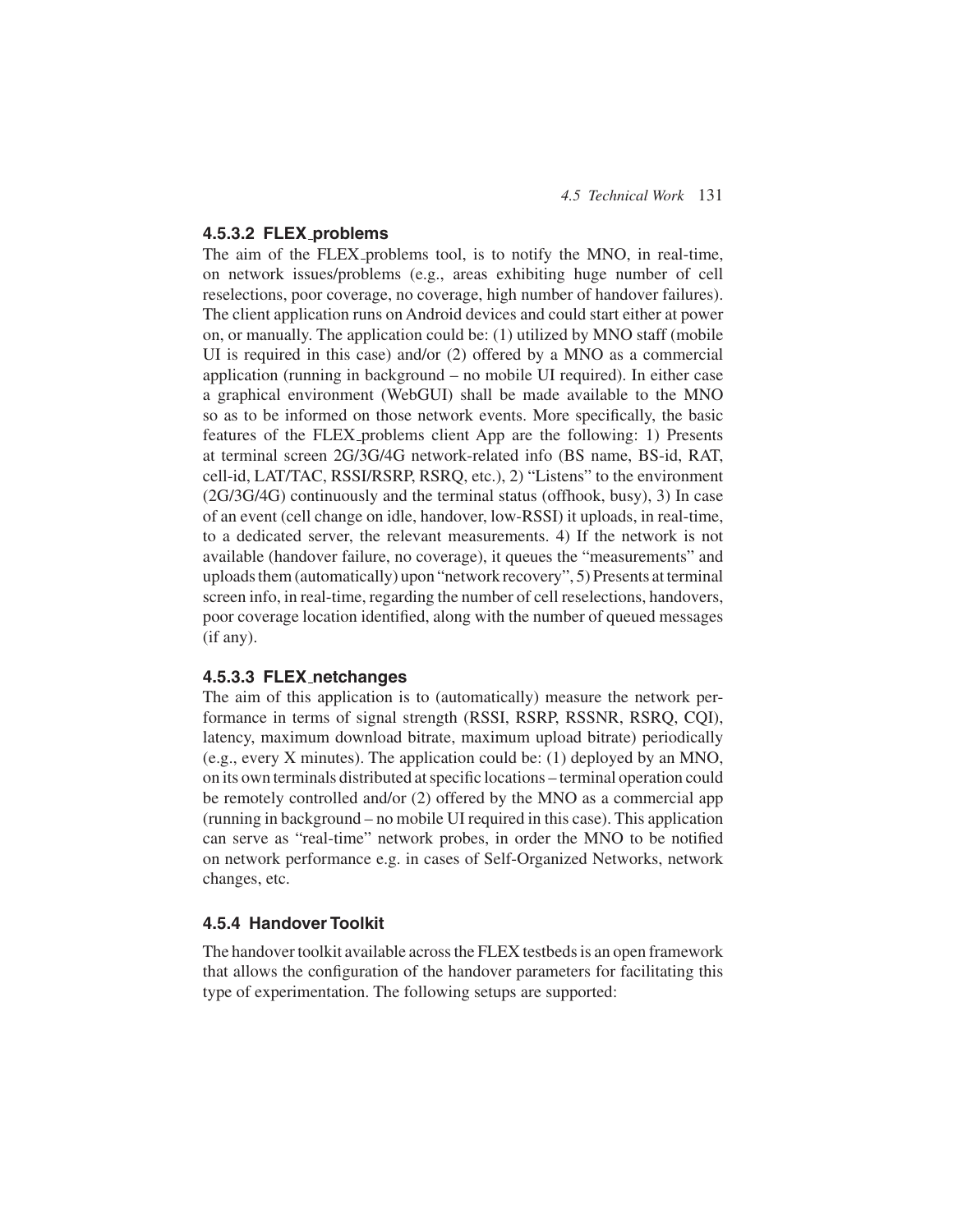- S1-based handover, using the commercial FLEX equipment.
- X2-based handovers, using the OpenAirInterface equipment.
- Cross-technology handover frameworks, using SDN and any types of LTE equipment.

# **4.5.4.1 S1-based handovers**

In accordance with the FLEX project requirements to support experimentation of handover scenarios, SiRRAN and ip.access have extended the capabilities of their equipment (femtocells and EPC) to include S1 based handovers, between eNodeBs, connected to a single MME. Although S1 handover is normally utilised to facilitate transfer between eNodeBs that are connected to different MMEs, the NITOS and w-ilab.t testbed installations of the SiRRAN EPC use only a single MME component, so the functionality was designed in the EPC with this in mind. Initial development and testing was performed in SiRRAN's labs, using ip.access LTE245 and E40 radios.

# **4.5.4.2 X2-based handovers**

Regarding the setup of the X2-handovers using the OpenAirInterface platform [31], within FLEX the extensions to support this type of handover procedure has been developed. X2 handover has several advantages compared to the conventional S1/MME handover used by other FLEX testbeds. The main key-features are described below:

- 1. The whole procedure is performed directly by the eNBs (without EPC). There is a direct tunnel formed between source and target eNBs for downlink data forwarding in handover execution time.
- 2. MME is involved only when the handover procedure is completed in order to setup the new network path.
- 3. The UE release context at the source eNB side is triggered directly by target eNB.

Thus, X2 handover minimizes the latency of the EPS network. A handover experiment in OAI can be performed using a different set of parameters that are managed via configuration/command-line (User CLI) inputs. User CLI provides certain commands for runtime control and monitoring of the OAI X2 handover. The parameters that can be adjusted are time to trigger, hysteresis parameter for this event, the frequency specific offset of the frequency of the neighbour cell, the cell specific offset of the neighbour cell, the frequency specific offset of the serving frequency, the cell specific offset of the serving cell, the offset parameter for this event, coefficient RSRP/RSRQ,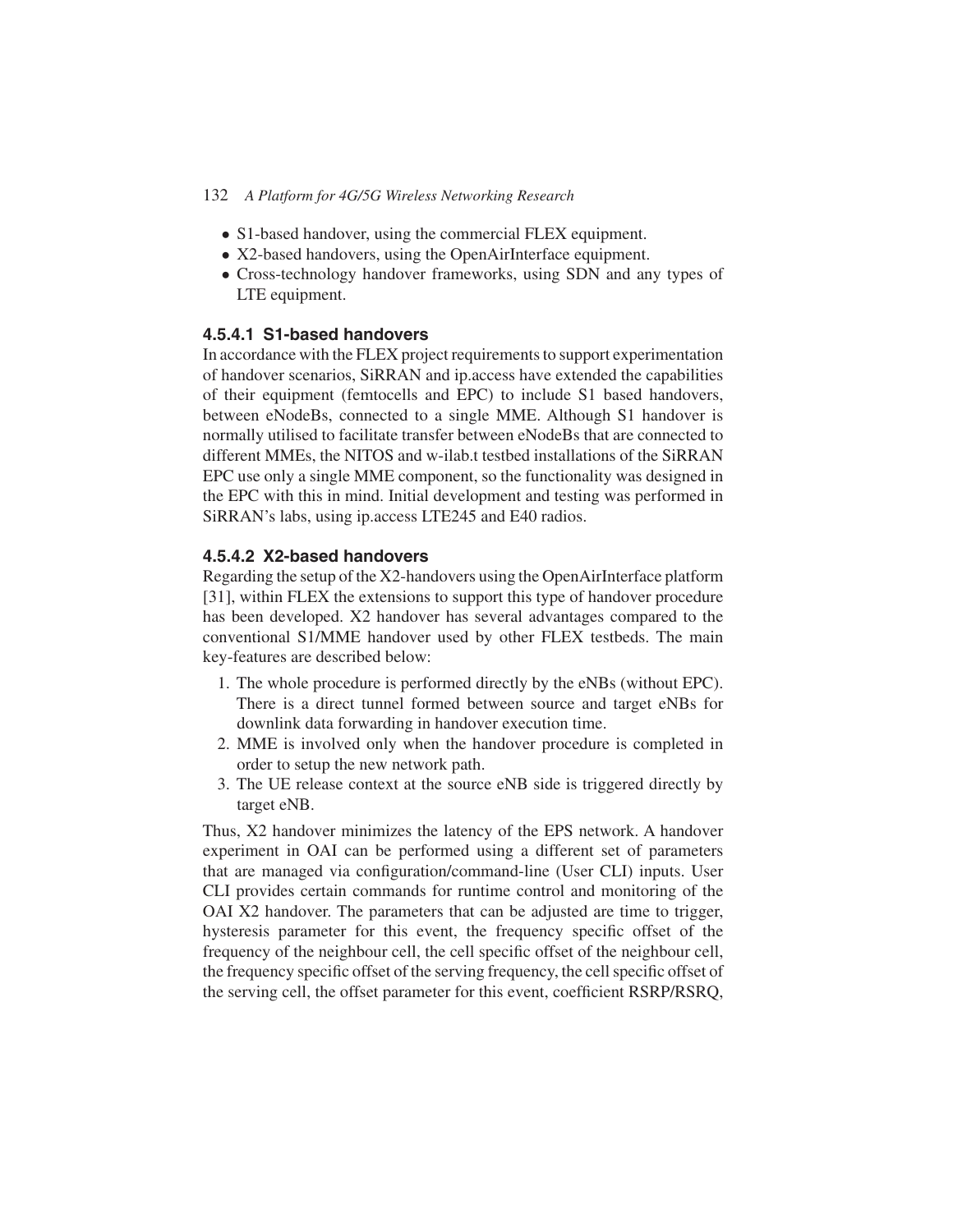parameter for exponential moving average (EMA) filter for smoothing any abrupt measurements variations. The developments take place over the OAI networking stack, thus enabling for the further extension and development of new policies for handover (e.g. [32]).

### **4.5.4.3 Cross-technology Inter-RAT SDN based handovers**

Regarding the cross-technology inter-Radio Access Technology (RAT) handover framework, it is based on the OpenFlow technology [33], able to perform seamless handovers among different technologies (e.g. Wi-Fi to LTE, LTE to Ethernet, Wi-Fi to Bluetooth, LTE to WiMAX, etc.). The architecture adopted for the realization of the framework in NITOS is depicted in the Figure 4.7.

The framework is called **OpenFlow Handoff Control (OHC)** [34] and is consisting of two different entities; the mobile clients and the destination servers. During a handoff, network address changes take place at the mobile host, which break the established connections if no proper management is applied. These changes are induced by the different gateway used by each RAN, or by the NAT process that is always present before the traffic is routed to the Internet. With the OHC scheme the changes are handled at two points; on the client that performs the handoff and just before the traffic reaching the destination server. By using the OpenFlow technology, we are able to establish custom flows on a network switch, by mangling the exchanged traffic accordingly so as the connections are not dropped.

The key for applying our scheme relies on creating virtual OpenFlow enabled switches. To this aim, on the mobile node we employ the architecture illustrated in Figure 4.7; we place all the available networking interfaces in a single switch. By relying on the Open vSwitch framework [35] for the creation of our switches, the switches residing on the mobile node are OpenFlow enabled. The Operating System on the mobile node communicates only with the bridge device as a network interface and uses it as the default interface for any outgoing/incoming traffic from the mobile node. The controller that is establishing the flows on this virtual switch is in charge of selecting the appropriate southbound interface (e.g. Wi-Fi, LTE) for sending out the traffic.

The respective changes for adopting our framework have to take place before the traffic is delivered to the destination application.As we described, in the case that the bridge on the mobile node has an IP address of the 10.0.0.0/24 subnet while the Wi-Fi interface bears an IP address of the 192.168.0.0/24 subnet, the flow on the switch will change the source IP and MAC address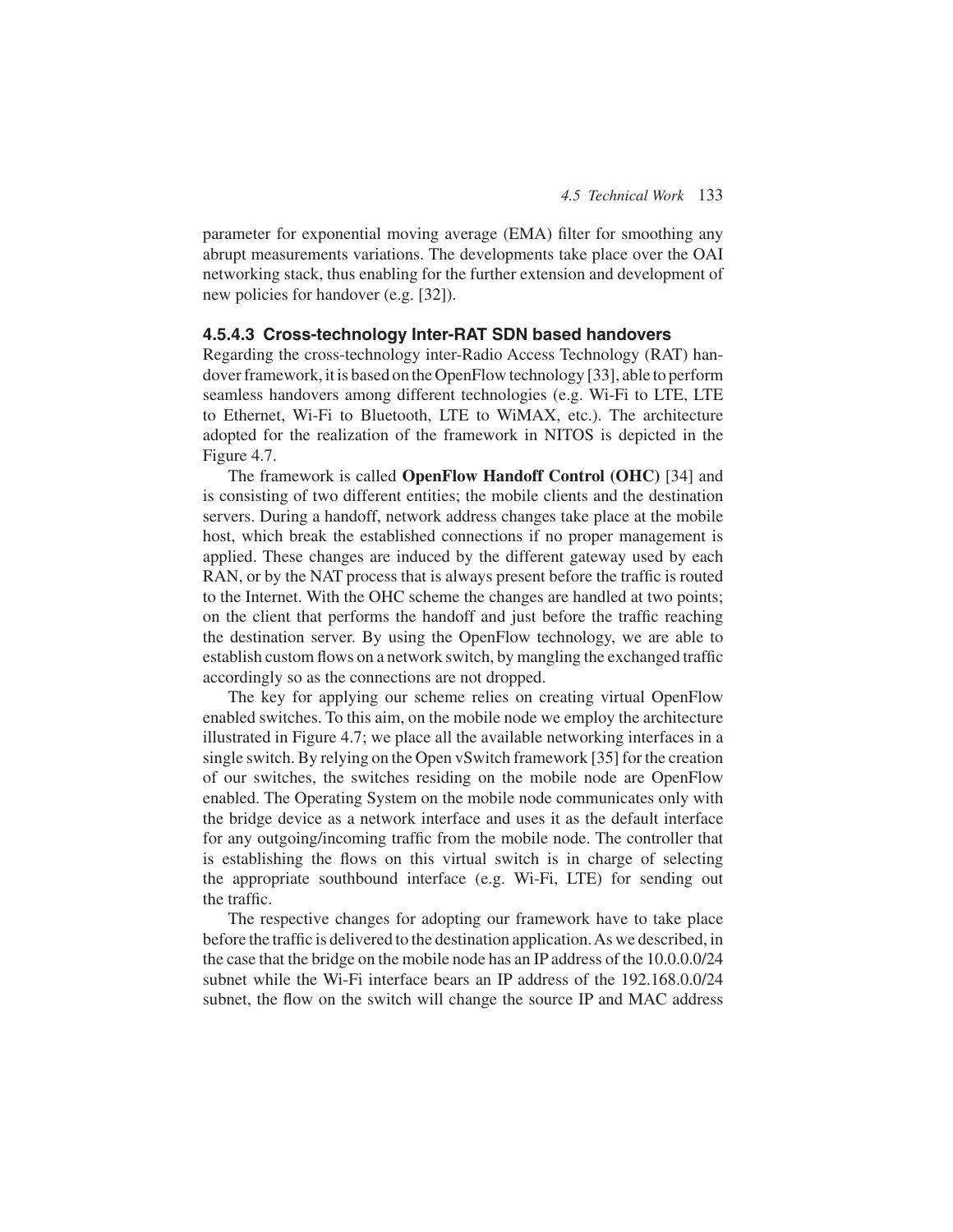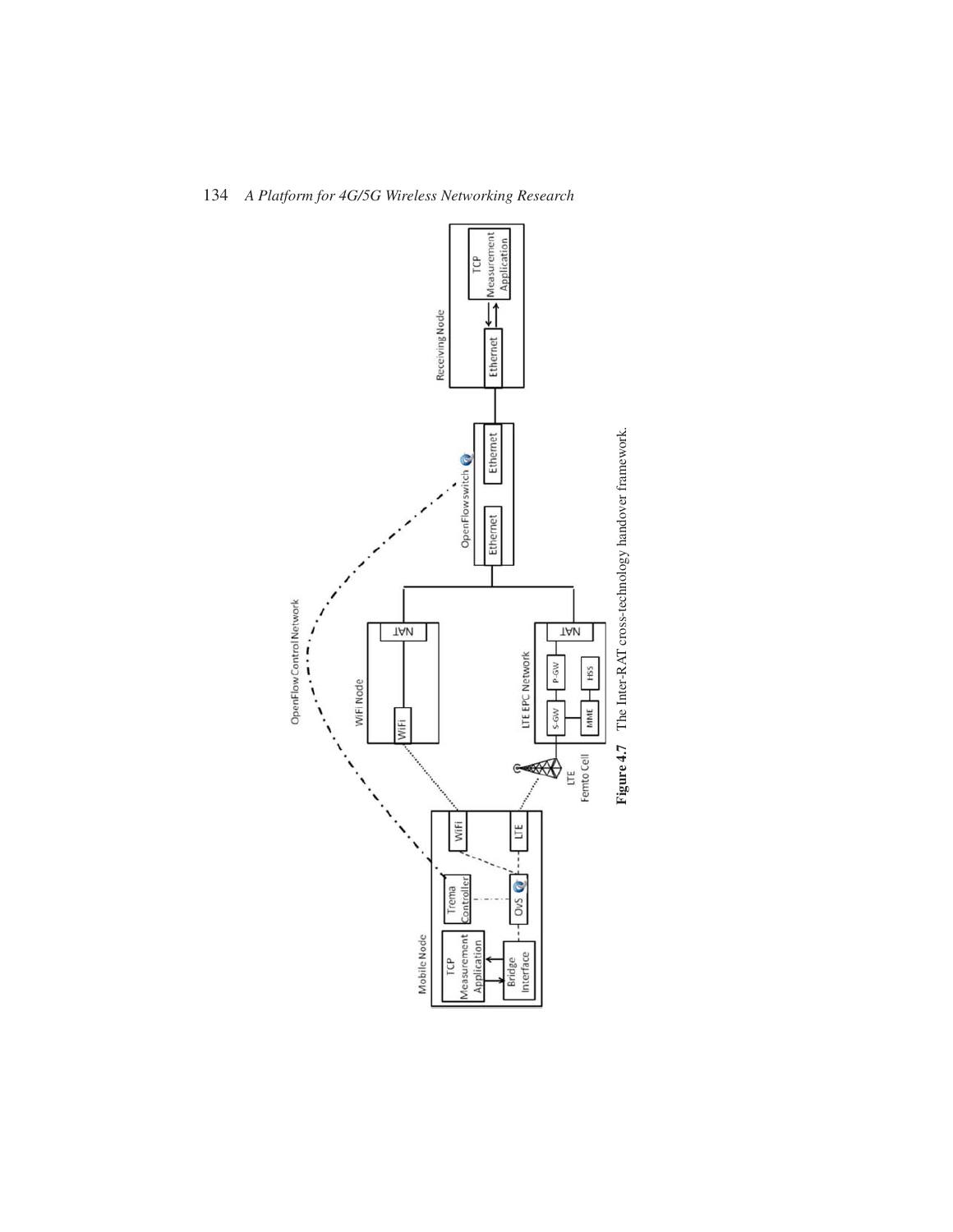of each outgoing packet to match the address of the Wi-Fi interface, and the respective destination MAC address to match the one of the target Wi-Fi Access Point. For the incoming packets, the opposite procedure has to take place.

The testbed application of our framework is the following. On our mobile node we use Open vSwitch (OvS) for our bridging solution, and enable its control from an OpenFlow controller residing on the same machine. We employed the Trema framework [36] as our solution for implementing our OpenFlow controller. Finally, we unified both the operation of our aforementioned algorithms (server side and mobile node side) in one controller instance, which is able to control multiple datapaths (mobile node and NITOS OpenFlow switch).

A comparison of the FLEX inter-RAT framework for LTE to Wi-Fi handovers against other state-of-the-art solutions for cross-technology handovers or higher-layer solutions is shown in Figure 4.8. As it is illustrated, both achieved throughput and delay through this scheme are better, compared to other technologies, and as if the interfaces were acting as standalone connections to their network.

#### **4.5.5 Mobility Emulation Platforms**

Data captured from the real network setup are used in order to feed the mobility emulation platforms. The data that is used for generating the patterns is collected from monitoring applications, residing at the FLEX testbed nodes, and after their anonymization (removing all the user sensitive information, such as the phone's IMEI, the card's IMSI, etc.) are fed to the emulation



Figure 4.8 OHC comparison against other technologies for seamless handovers.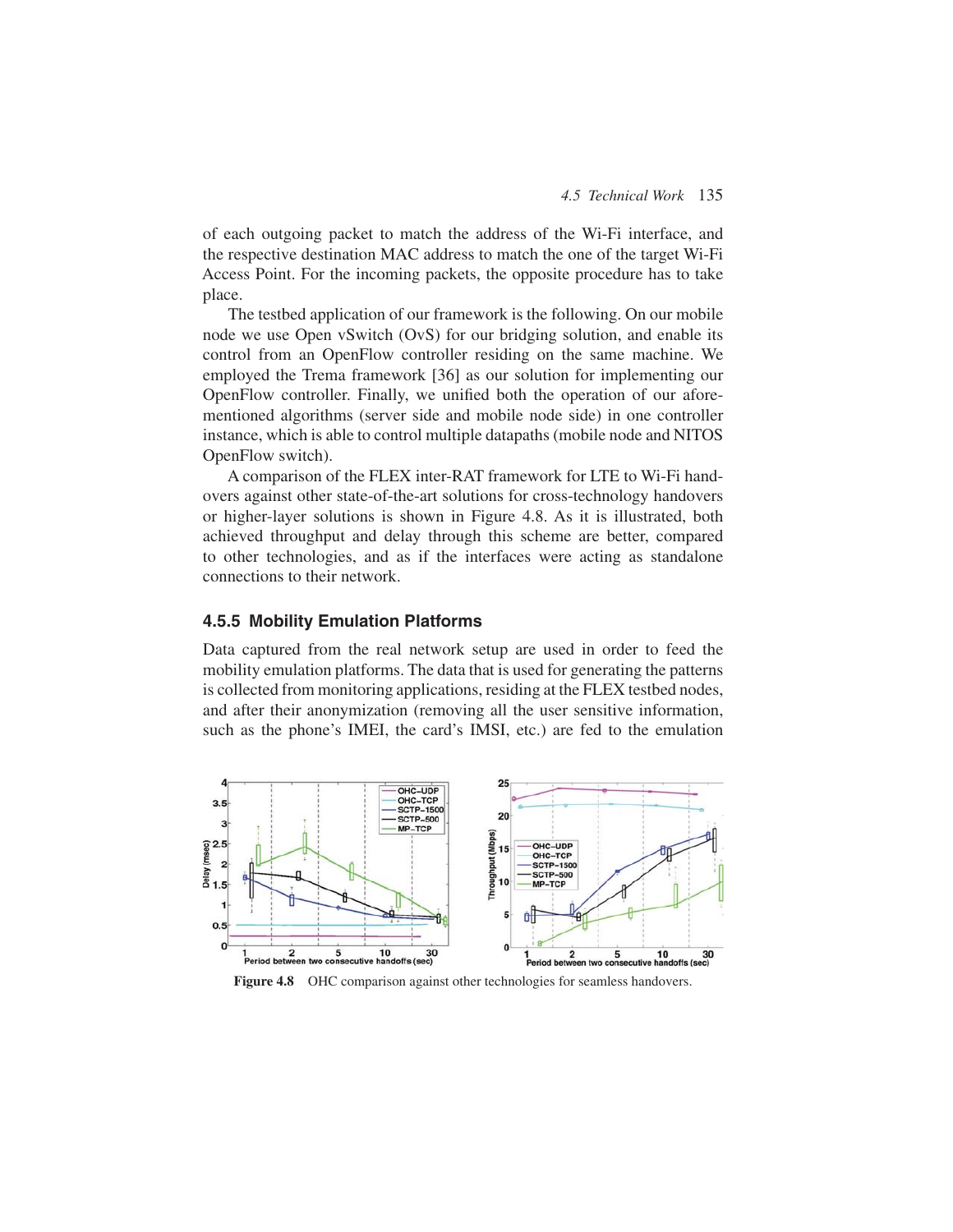platform. The selection of a tool like the Qosmotec platform (by iMinds) is crucial, as it provides the experimenters with the potential to fully replicate a real world mobility experiment with the emulation platform.

Path loss models can be used to calculate the reduction in power density of the signal between two radio devices. The results of path loss model calculations can be used to feed the emulation mobility platforms (attenuators, LTE cells and UEs) and emulate signal attenuation. The simplest path loss model is the free-space path loss (FSPL) model that presents the loss in signal strength on a line-of-sight path without any obstacles [37]. The calculations are straightforward but do not model real conditions. For cellular networks, the Walfisch-Ikegami (COST231 project) [38] and Erceg model [39] are frequently used. The ITU-R P.1238 model [40] is developed for indoor conditions. Most of the models are used for lower frequencies  $\langle$   $\langle$  2 GHz), but by adding a certain correction factor, they can still be used for higher frequencies.

## **4.5.6 Functional Federation**

In order to enable the functional federation across the FLEX islands, dedicated end-to-end slices have to be reserved from one testbed to another, utilizing the GÉANT network. The tools that enable such access are the the LTErf service and jFed. LTErf has been developed in a manner that allows user defined datapath control. However, the incorporation of LTE resources in the testbed network creates several issues that are not present when dealing with other resources than the LTE ones. Since no ARP protocol is used on the LTE access network, and until data reaches the EPC, the EPC service is endowed with the process of handling the ARP messages for the data incoming to the EPC for the PDN-GW and towards the UE. As the address with which the EPC replies to any ARP request destined to the UE is always the same, we had to create a book-keeping mechanism for mapping the appropriate traffic flows to each UE. To this aim, the service is able to generate dynamically an OpenFlow controller that is able to appropriately map each request to each client based on the APN they use, and establish accordingly the traffic flows. Similar to this, the service is supporting the VLAN creation through an HTTP command, and adding it to the datapath so that the experimenter can create end-to-end isolated slices of the infrastructure, incorporating different components from different testbeds with guaranteed bit rates. Since the GÉANT connections are delivered as a VLAN interface at the testbeds, the service enables the creation of dedicated QinQ VLANs inside them, per each user request.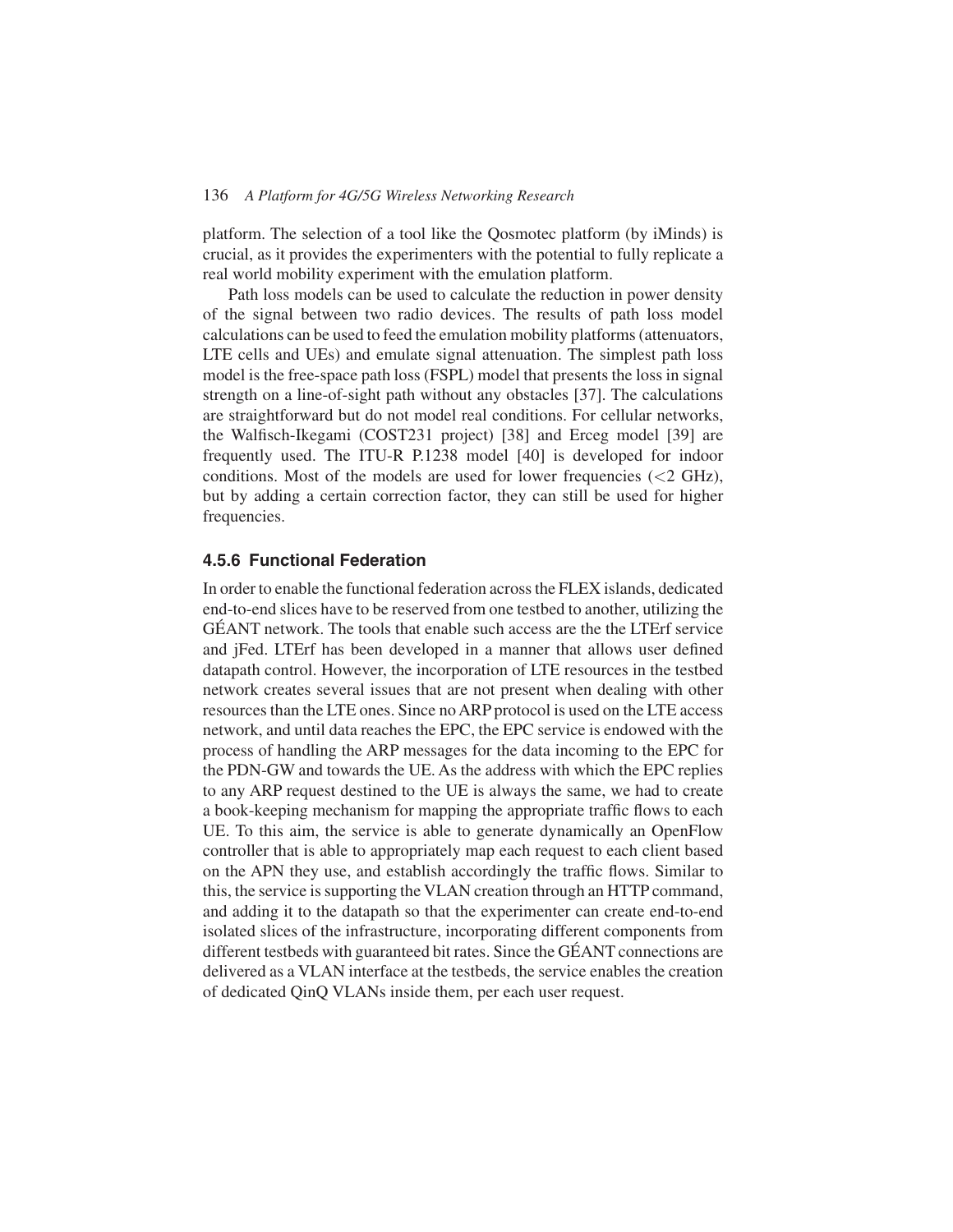The jFed provisioning of end-to-end slices is based on VLANs which are provisioned and then stitched together at points where they meet. The workflow in the jFed tool is as follows:

- The experimenter draws in an experimenter tool a link between two nodes on different testbeds (which is translated in an RSpec).
- When the tool starts provisioning, it first calls the Stitching Computation Service (SCS) which calculates a route between the two testbeds based on the layer 2 paths it knows. The SCS augments the RSpec with this information.
- The tool then knows also intermediate hops in the path (e.g., GÉANT, Internet2) and can call them to set up the path.
- In the end, all the parts of the links and nodes become ready, and the experiment is ready.

For this fully automatic stitching, the VLAN numbers are dynamically chosen based on free VLAN overviews, tries and retries.

# **4.6 Results and/or Achievements**

The experimentation potential that the FLEX platform is fulfilling is mirrored in the different number of use cases and scenarios that can be executed over the testbed. Indicatively, we present some experiments that have been successfully executed over the FLEX testbed, along with some experimental results. We focus on the following scenarios:

- 1. Spectrum coordination schemes for LTE in unlicensed bands, using semantics.
- 2. The development of an offloading framework using the commercial equipment.

## **4.6.1 Semantic Based Coordination for LTE in Unlicensed Bands**

One of the types of different experiments that can be executed over FLEX testbeds deal with Dynamic Spectrum Access (DSA) for heterogeneous technologies, along with their spectrum coordination algorithms. To this aim, several works have been executed demonstrating the coordination of spectrum for different technologies, using either the commercial LTE equipment [41] or the OAI setup [42].

In this subsection, we focus on the LTE and Wi-Fi coexistence in an unlicensed band environment. Wi-Fi and LTE are different RATs designed for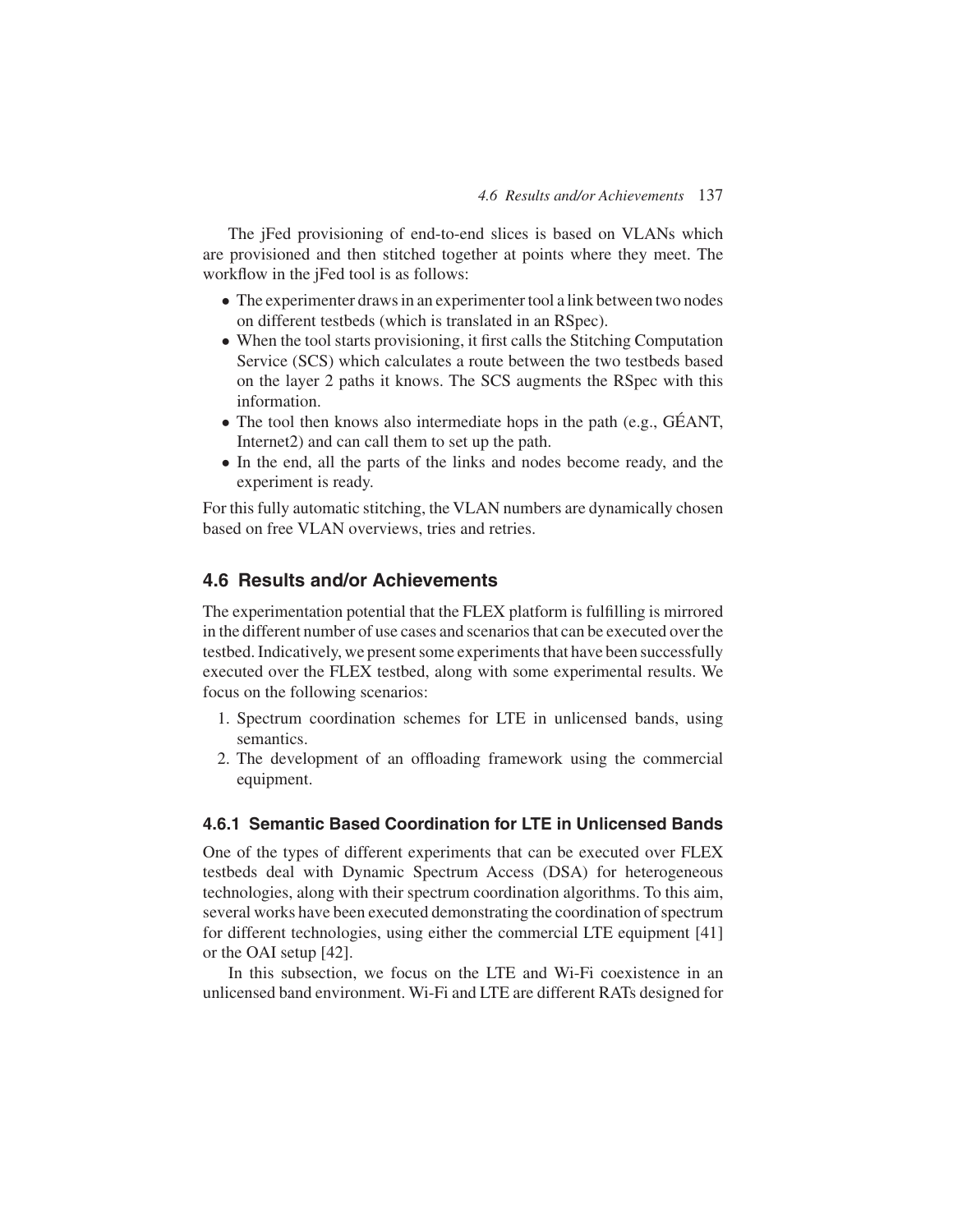specific purposes at different frequencies. In the cases when they are required to coexist in the same frequency (e.g. LTE in Unlicensed bands) time and space, increased interference is caused to each other along with an overall system degradation because of a lack of inter-technology compatibility.

For LTE-U (LTE in Unlicensed bands) operation, several challenges have to be tackled for the efficient coexistence of LTE and Wi-Fi technologies. The key differences among the two technologies lie in the medium access method; Wi-Fi uses CSMA/CA, a "listen before talk" method in order to access the medium. In case of an unsuccessful transmission, theWi-Fi device executes an exponential backoff algorithm before accessing the medium again. Contrary to that, and since LTE is designed for use under a licensed band environment, LTE is using OFDMA (Orthogonal Frequency Division Multiple Access). The coexistence of the two different technologies within the same band, can seriously affect the performance of Wi-Fi. Therefore, efficient spectrum management and power control should be employed for accommodating both of these technologies within the same band. In this use case, we focus on the spectrum coordination solution called CoordSS [42], which is using semantics for the coordination between Wi-Fi and LTE.

Figure 4.9 presents a conceptual overview of the CoordSS networking architecture. Three verticals and three horizontals can be identified in the architecture. The following verticals represent different views on top of the same set of foundational concepts:

• Network Environment – represents the "real" world. This includes hardware devices as well as physical phenomena (such as frequencies) along with their properties.



**Figure 4.9** CoordSS Network model for semantic based coordination.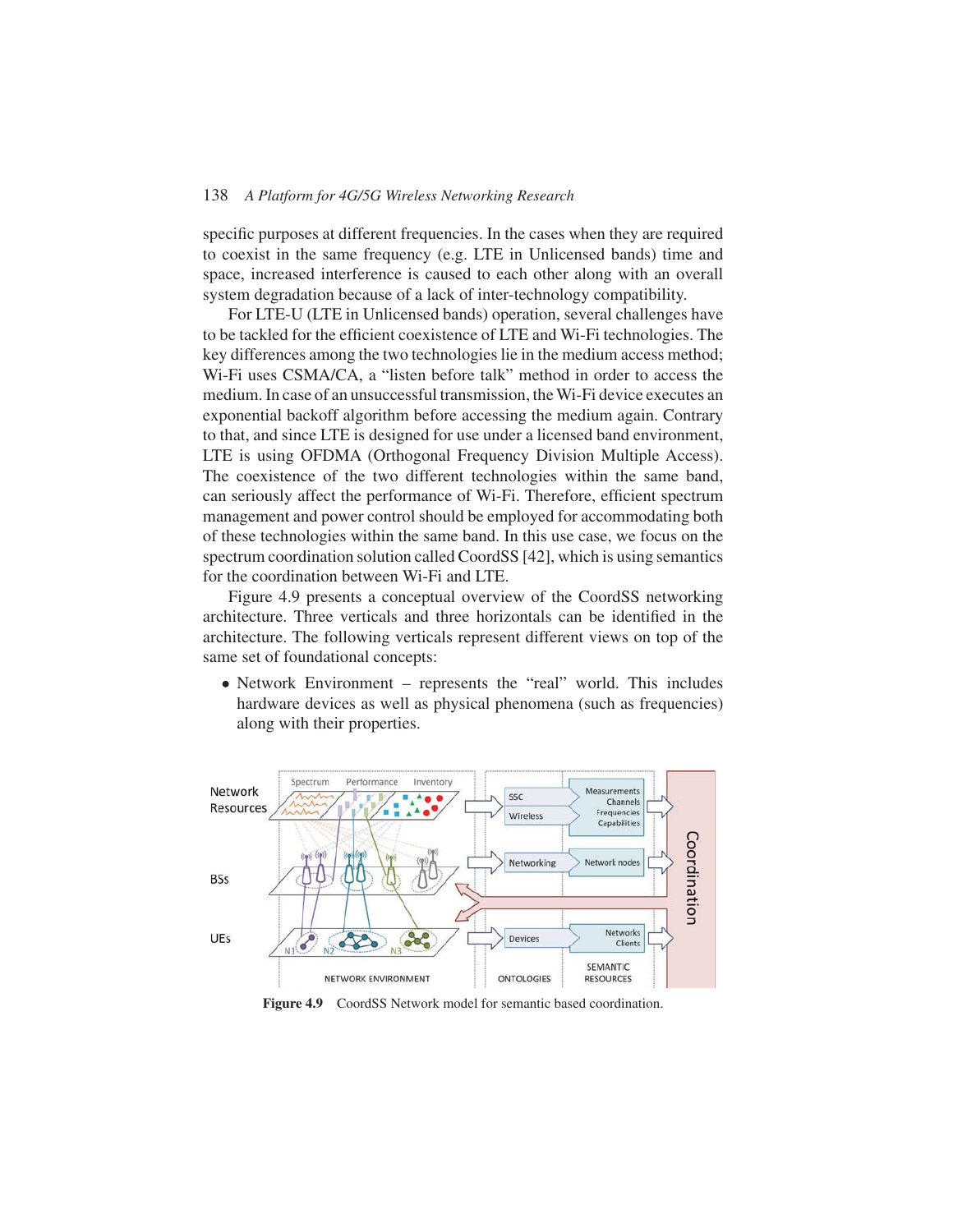- Ontologies are used to formalize domain specific knowledge that is independent of the context. They contain semantic definitions related to the meaning and purpose of the network environment. Ontologies are created by the domain experts and can be viewed, understand and managed by the humans as well as by the machines.
- Semantic resources are the results of a semantic annotation of the network environment by mapping between the environment and ontologies. More precisely, if there is a physical resource that can be understood using the given set of ontologies it becomes the semantic resource.

Horizontals represent the main concepts in our network model. In the coordination algorithm, they play the roles of sources and/or destinations.

- Network resources constitute the state and capabilities of the environment where BSs and UEs are working. They are the primary source of data for reasoning during the coordination. On the networking environment level, we are using spectrum sensing devices (such as Wiser [43]), connection bandwidth monitoring applications (such as *iperf* ) and the inventory repository (Note that FLEX testbeds regularly provide such a service). The ontologies level consists of the Spectrum Sensing Capability (SSC) ontology (for describing spectrum sensing) and the Wireless ontology (for describing frequencies, channels and radio bands). And at last, semantic resources level contains data for FFT analysis of frequencies, connection speed, device parameters and their changes over time.
- BSs nodes that provides access points for UE. They are a backbone for network communication. The OAI [7] ontology is used to describe such devices. The coordination protocol uses a semantic representation of BSs to decide which parameters can be changed to improve networking. Such parameters include their power signals, position (if applicable) and communication channel.
- UEs client nodes that form networks so they can send and receive data among them. We can have multiple networks, and one UE can belong to any number of networks (but we view it as a separate UE for each network). Therefore, each device is identified by a network name to which it wishes to belong to. Semantic resources for UEs contain client demands for communication.

Coordination is centralized on one machine that is running the CoordSS Coordination server (CCS). The CCS is responsible for running the coordination algorithm, providing client/server communication with the network resources,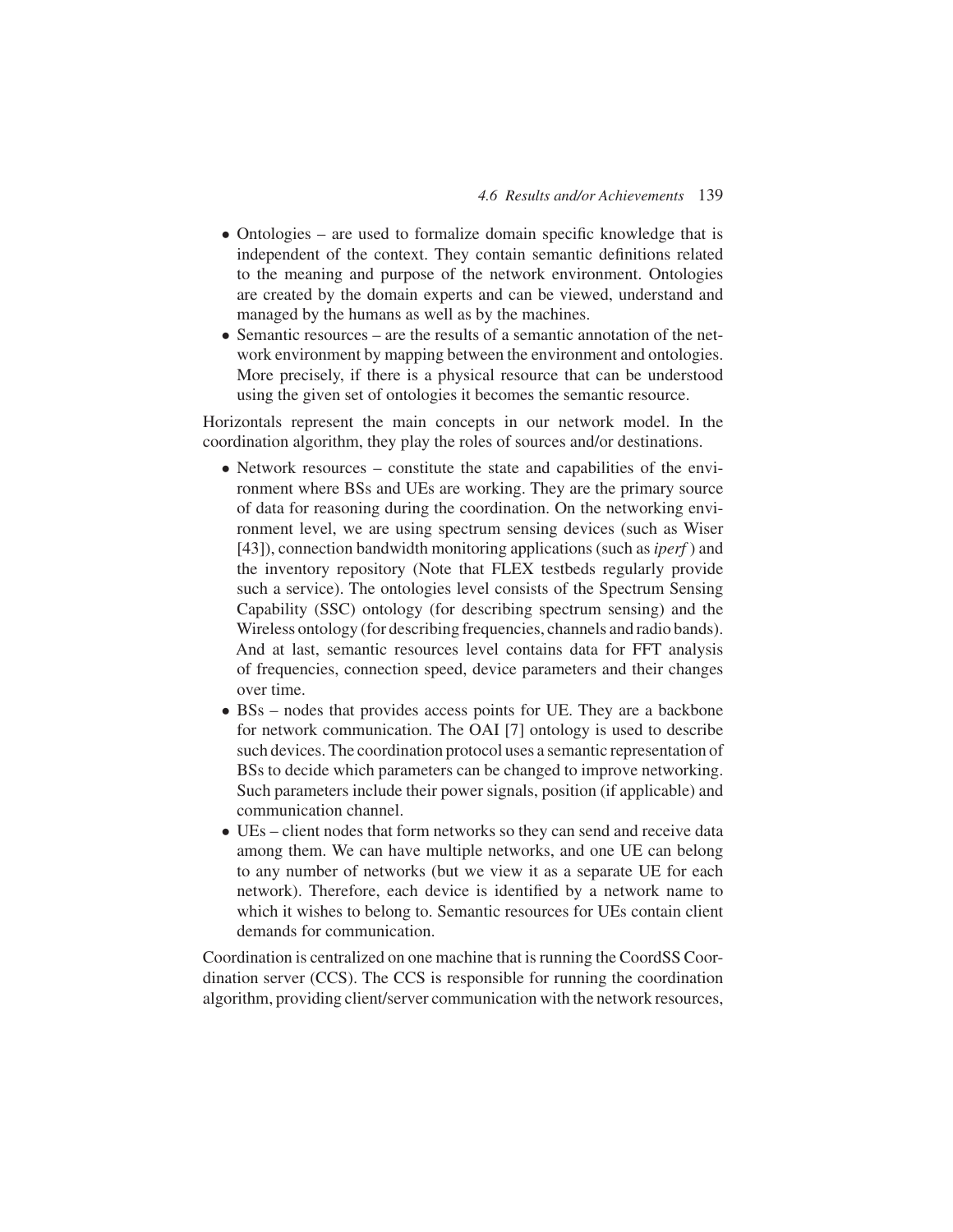mapping network resources to semantic resources, maintaining a semantic store that holds ontologies and semantic resources and executing SPARQL queries. The coordination algorithm is invoked in case the network environment changes, namely when a new BS or UE is introduced or when network resources fluctuate (e.g. changes are observed regarding the performance or spectrum). Clients send their spectrum, performance and node description to the server. This data is in a native format. CCS maps such data to semantic resources and stores them in the semantic store. The semantic store is used for storing and retrieving triplets, basic building blocks of ontologies and semantic resources. SPARQL queries are the standard way for retrieving semantic data, and are used by the coordination algorithm for all reasoning as well.

The main objective of the CoordSS coordination algorithm is to assign radio channels to the networks that are under its control. Any network that participates in our algorithm must have all of its nodes (UEs and BSs) registered to the CCS. Registered nodes send data to the CCS and also receive control messages from it. In our case, only channel allocation control commands are sent, but more elaborated control is also possible. When the algorithm decides to assign a channel to a network, commands are sent to all the nodes belonging to that network to switch to the new channel configuration.

There are two possible scenarios that we consider:

- 1. (S1) The network is part of the network environment and all of its nodes are aware of the CCS. This network does not have a channel assigned to it, but the coordination algorithm is responsible to provide one.
- 2. (S2) An uncoordinated network appears in the network environment (LTE or Wi-Fi network). This network uses its own algorithm for channel assignment. This network can interfere with existing coordinated networks. Our algorithm detects such a situation and resolves any interference by re-assign channels of the coordinated networks.

For the experimental evaluation of the proposed algorithm, we employ the NITOS testbed of the FLEX federation. The rich environment that NITOS is offering is utilized in order to configure the suitable environment for the experimental evaluation in real world settings of the CoordSS framework. To this aim, we employ the following testbed components:

- A pair of USRP B210 models, that will serve as the RF front-end of the deployed LTE network.
- Several Wi-Fi enabled nodes, that will be used as the contending traffic in the unlicensed under study bands.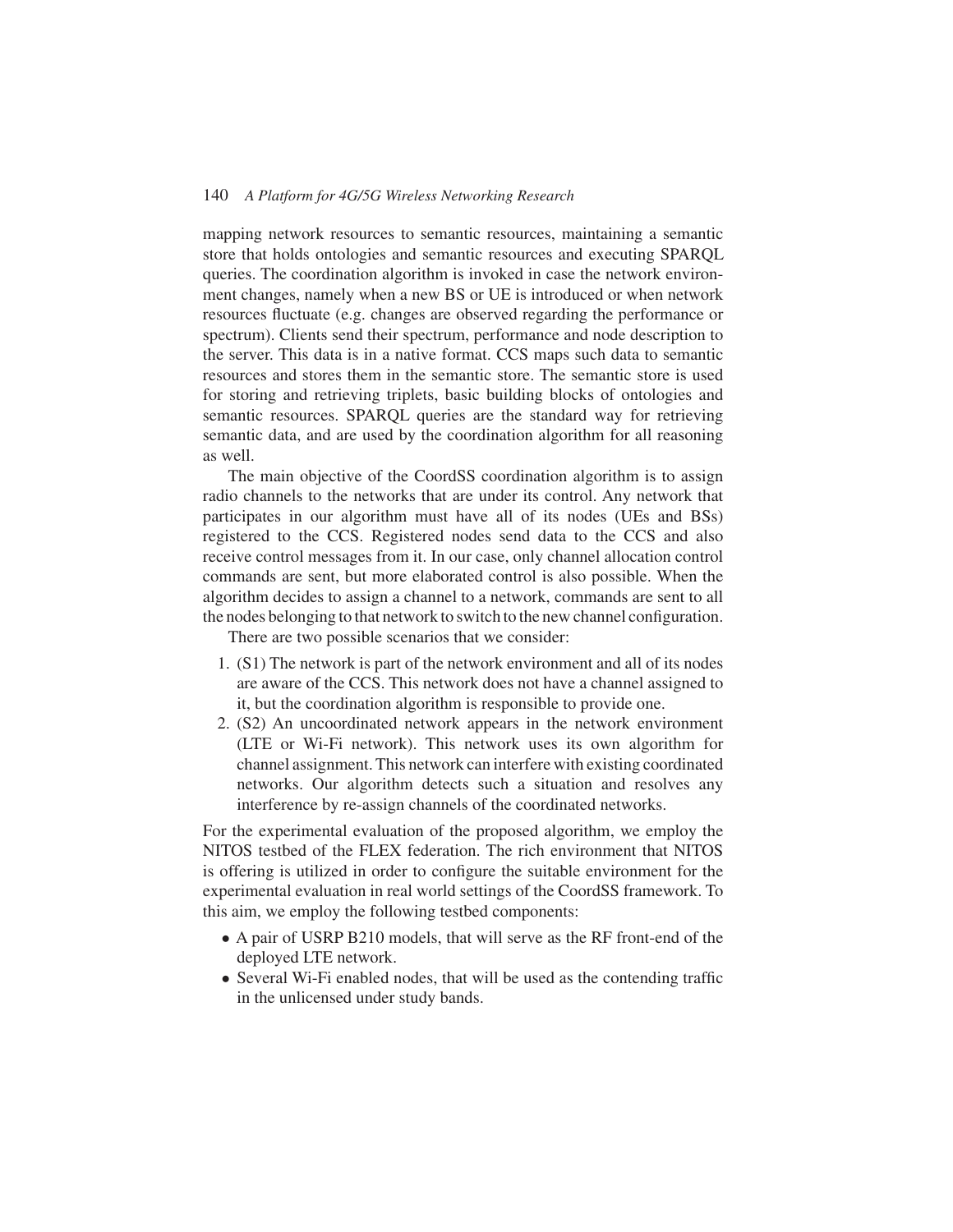• The OpenAirInterface (OAI) platform, that provides the execution of a 3GPP EUTRAN over commodity hardware, with the appropriate RF front-end. The OAI platform has been extended in order to allow its operation in the unlicensed bands.

The experiment topology is shown in Figure 4.10. The following methodology was used during the experiment. At first, only Wi-Fi stations were involved. Each Wi-Fi network would randomly choose a channel, and the resulting throughput was measured. This procedure was repeated 100 times and the average throughput was calculated.After that, wireless node 1 randomly chose a channel, wireless node 2 received a channel from CoordSS server, and the throughput was measured. The results are shown in Table 4.1. The second part of the experiment, besides the coordinated Wi-Fi networks, involved the LTE eNB, with and without coordination. A similar procedure, was applied. The results are shown in Table 4.2.

The results show the importance of the coordinated spectrum usage. Due to a relatively low number of the involved nodes, the average throughput is not very much improved by the coordination. However, the coordinated network has more stable throughput than the uncoordinated one, i.e. the difference between the lowest and the highest throughput is rather large in uncoordinated network.We should also have in mind that the output power of the USRPB210 is relatively low (10 dBm). Therefore, the influence of the dedicated LTE eNB on Wi-Fi would be much higher.



**Figure 4.10** CoordSS experimental setup.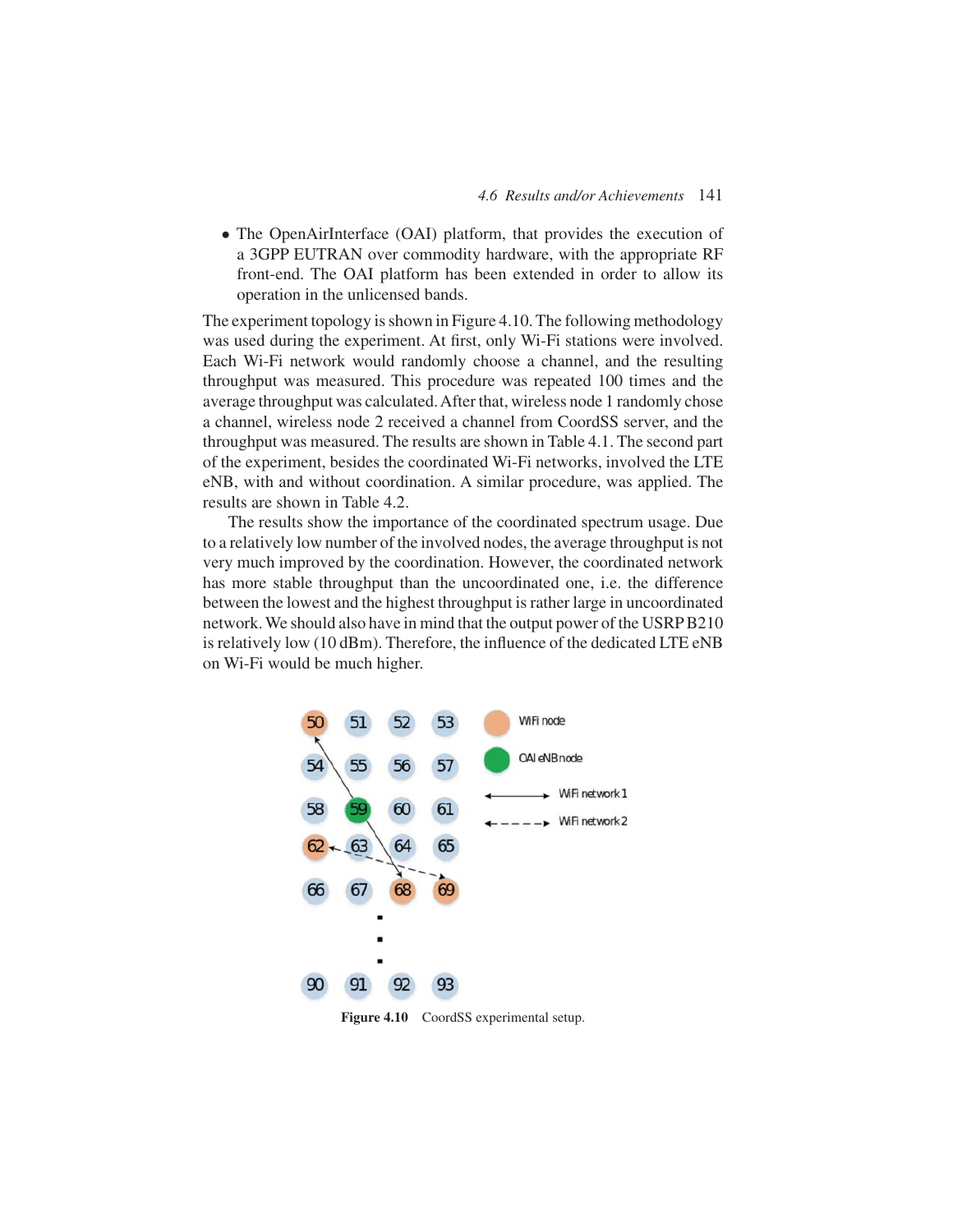|               | Wi-Fi Throughput (Mb/s) |         |      |  |
|---------------|-------------------------|---------|------|--|
|               | Min                     | Average | Max  |  |
| Uncoordinated | 11.5                    | 19.6    | 22.8 |  |
| Coordinated   | 22 S                    | 22.8    | 22 S |  |

**Table 4.1** Coordinated and uncoordinated shared spectrum access with Wi-Fi stations

Table 4.2 Shared spectrum access with coordinated Wi-Fi networks and (un)coordinated LTE eNodeBs

|               | Wi-Fi Throughput (Mb/s) |         |      |  |
|---------------|-------------------------|---------|------|--|
|               | Min                     | Average | Max  |  |
| Uncoordinated | 10.6                    | 16.7    | 22.8 |  |
| Coordinated   | 22.8                    | 22 S    | 22 S |  |

### **4.6.2 FLOW LTE to Wi-Fi Offloading Experiments**

As the explosion of Internet and mobile data traffic has placed significant pressure on cellular networks, data offloading to complementary networks (e.g. Wi-Fi) seems to be the most viable solution. For the operators, in contrast to network planning strategies for upgrading, expanding and building up new infrastructure, which means extra capital and operational costs (CAPEX and OPEX), offloading can offer a sufficient and low cost solution for cellular load decongestion. Mobile Data Offloading is also significantly important for the mobile users, who can further benefit from short-range links so as to achieve better performance and experience better quality of communication by shifting to complementary networks. FLOW architecture aspires to address the challenges that offloading brings and create an open and applicable framework for implementing advanced offloading techniques in heterogeneous networks (LTE & Wi-Fi).

The FLOW experiment is realizing LTE to Wi-Fi offloading techniques over the FLEX testbeds (Figure 4.11). The components that have been developed during FLOW have been described in detail in [44]. Nevertheless, we provide a brief description of the components needed for the execution of the offloading framework:

1. **Wi-Fi Access Gateway (WAG)**: WAG is serving the role of the the actual gateway of the Wi-Fi mesh network that is used for offloading the LTE clients. Although the implementation of such a device would seem straightforward, in the FLOW framework we differentiate the traffic that is exchanged from the offloaded clients in order to meet some minimum requirements paved by the SLAthat they have with the network provider. To this aim, and as we have described, we employ the Linux traffic queues for traffic shaping services.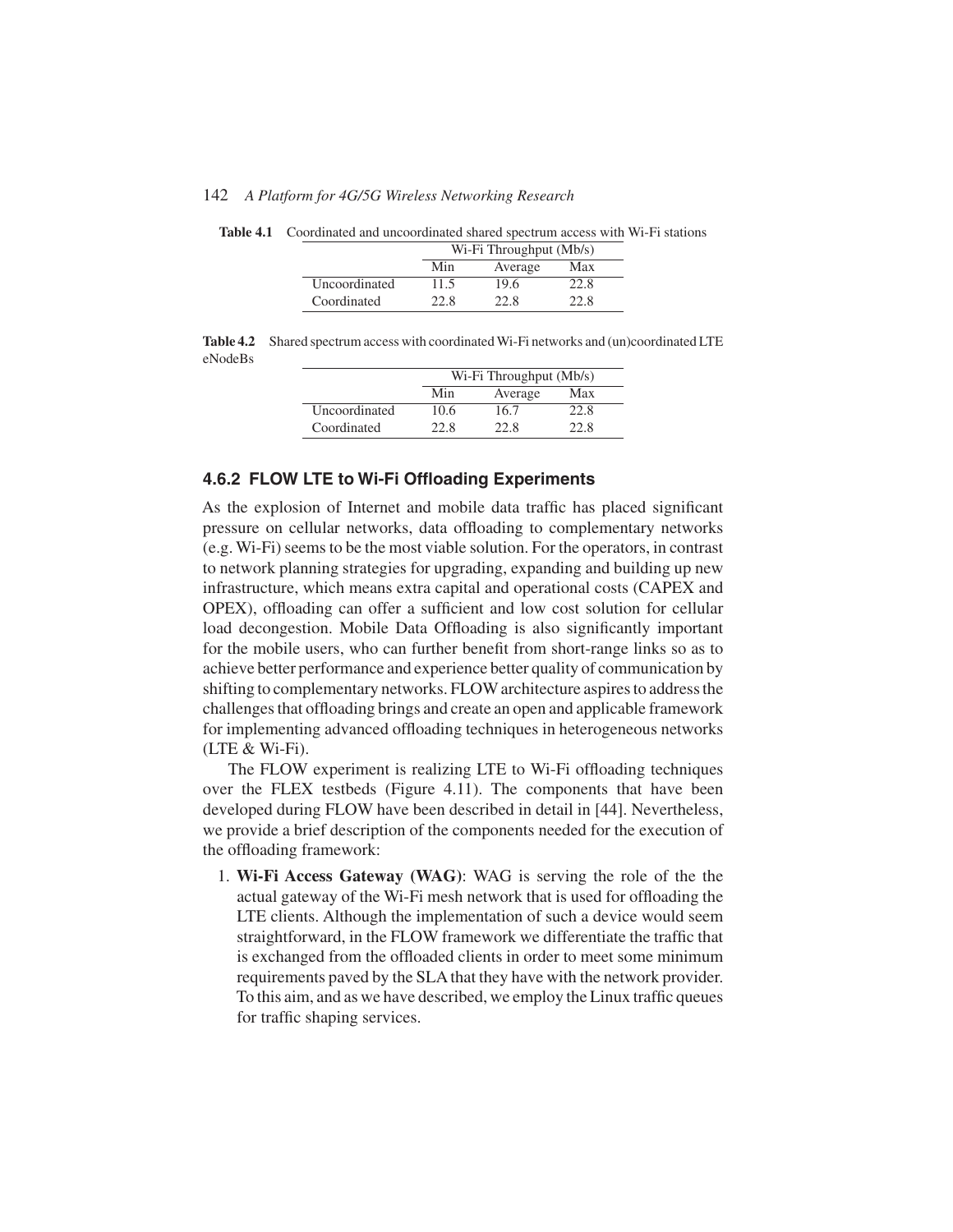

**Figure 4.11** FLOW offloading framework.

- 2. **PDN Gateway (PGW)**: The LTE PGW interface is in-charge of terminating the SGi interface towards the PDN. In the case of multiple PDNs, more than one PGW will be available for the UE of the network, depending on the Access Point Names (APNs) used for the network. With FLOW we extend the functionality of the PGW in order to enable the operation of our offloading scheme. We implement an Open-vSwitch [35] bridge that enables the dynamic bridging of two different entities, Wi-Fi mesh network and the LTE network, and attaches the FLOW framework to take care of the low level network functions that have to be employed for the proper operation and routing of packets to the Internet.
- 3. **FLOW offloading framework**: The FLOW offloading framework has been designed in order to coordinate the interaction among the WAG and PGW elements. By employing a Software Defined Networking manner, we bridge the heterogeneous RANs and through a controller service we are able to select the respective RAN from the network provider's perspective. The policies that we implement for the offloading process are based on the load that each femtocell can provide and some predefined SLAs that each client has contracted with the provider. Moreover, based on the QCI parameters per UE in LTE, we allocate each of the offloaded clients to the respective traffic queue, upon which we schedule the transmissions of the respective data to the WAG and then the rest of the Wi-Fi mesh network.
- 4. **PCC (Policy Control & Charging)**: The PCC unit is in charge of applying the proper control of the policies and charging of the clients per subscriber basis, and based on the QoS class that they belong. As FLEX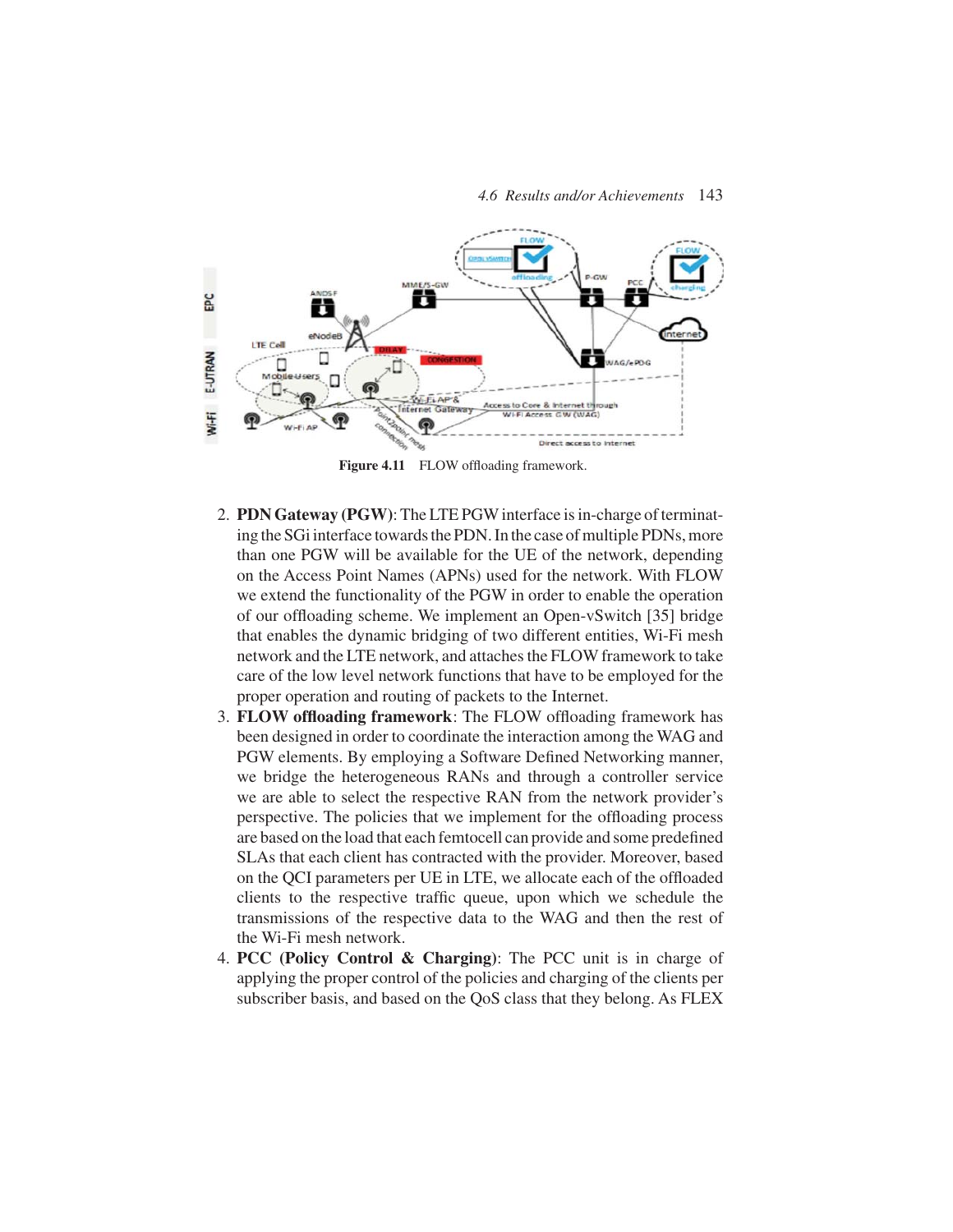components do not include a PCRF component, we have implemented it over the FLOW network to allow monitoring of each client. We are able to both monitor the data that a UE exchanges over the LTE or the Wi-Fi network, and is relying and interacting with the aforementioned schemes (FLOW, PGW, WAG).

For the setup of the FLOW offloading experiment, we employ the IEEE 802.11s extensions that are available in the NITOS testbed images. They are used for forming a multi-hop Wi-Fi mesh network for offloading the LTE clients. As in the NITOS indoor testbed all the nodes are able to "see" each other, we isolate the access nodes by adding specific next hop neighbours in order for the traffic that we send to use at least 2-hop paths before reaching the WAG gateway. The WAG component is also located in the NITOS testbed and is connected via a 1 Gbps connection to the EPC server that we use.

Regarding the WAG configuration, we use a tap-based tunnel for the communication of the EPC and the WAG components (Figure 4.12). We choose this type of connection as the PDN-GW is also represented a tap interface. On the node that is playing the WAG role, we use Open-vSwitch on the node in order to bridge the two interfaces (tap and Wi-Fi mesh). Based on a predefined set of IP addresses that we use for the Wi-Fi clients, sharing the same IP range with the LTE ones, we allocate them to a different traffic queue inside Open-vSwitch. Using external applications, such as the "tc" [45] traffic control service, we are able to throttle appropriately the traffic that is delivered to each client, based on the delivery IP address of each client. For the application of the different QoS profiles that each UE is using, we utilize the functionality that SiRRAN's LTEnet is offering, allowing us to setup different subscriber groups with multiple subscribers. Based on this configuration and groups, the EPC is able to throttle the traffic either on the DL or on the UL



**Figure 4.12** FLOW PGW extensions for FLEX.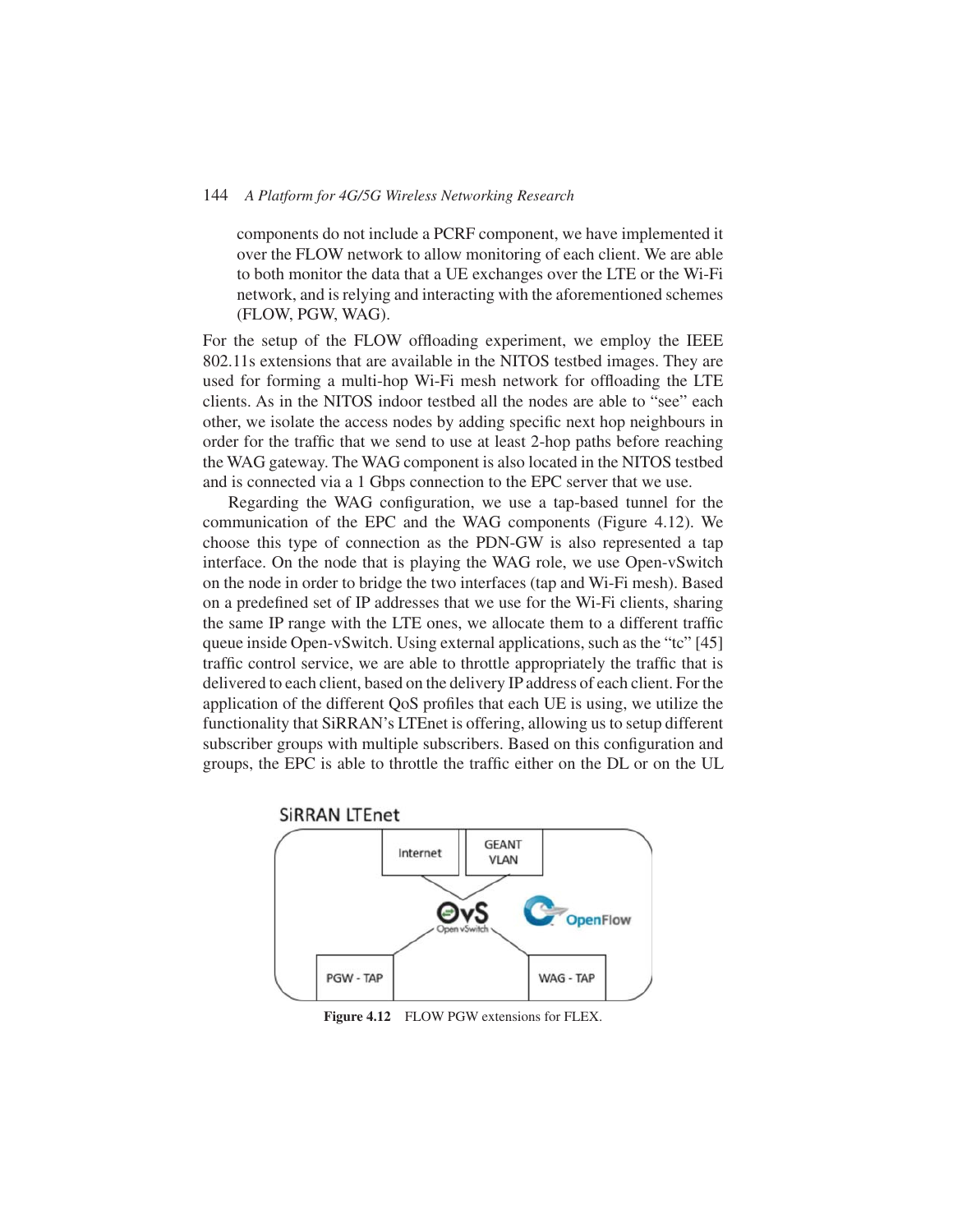that they exchange over the EPC network. This already supported functionality alleviates the employment of similar traffic throttling solutions for the LTE network, contrary to what happens for the Wi-Fi mesh network.

As within LTEnet the traffic that is delivered to the PGW interface is represented as an Ethernet tap interface, we used an altered version of the default "GÉANT" datapath that is available in NITOS as our starting point. This "GÉANT" datapath [29] is enabling the bridging of the PGW interface (that is reflecting an APN inside the network) and the GÉANT VLAN termination point in NITOS. The architecture that we have employed is depicted in Figure 4.13.

The cornerstone of the FLOW offloading management framework relies on the operation of the controller managing and establishing flows on the Open-vSwitch bridge on the LTEnet installation. For our initial tests and the experimental evaluation of the offloading frameworks, we developed a framework based on some predefined SLAs for all the involved clients.

The FLOW controller is in charge of the following actions:

- 1. Based on the first packet that it receives from the LTE client, checks whether the client's SLA can be met from the current capacity and bearer allocation at the LTE network.
- 2. Decides whether to offload the client or not.
- 3. In case that the client will not be offloaded, the controller establishes the proper flows that allow the communication of a client from the PGW interface to the Internet or the GÉANT network.
- 4. If the client will get offloaded the following actions are triggered:
	- a. The controller triggers an assisting FLOW application running at the EPC which communicates the offloading message via the testbed control network to the UE. Another similar application that is installed on the testbed node, handles the message and instructs the wireless network interface to connect to the Wi-Fi mesh network. From now on, the offloaded UE will use the Wi-Fi network as the default gateway for sending traffic.
	- b. The controller Is communicating a similar message to the WAG component. The WAG, based on the SLA for network capacity, allocates the node on the proper HTB queue of the system, thus scheduling appropriately and shaping the DL traffic that the client will receive over the Wi-Fi network. Finally, the controller establishes the appropriate flows on the Open-vSwitch bridge of the EPC network to use the WAG-tap interface as the default interface for the specific UE.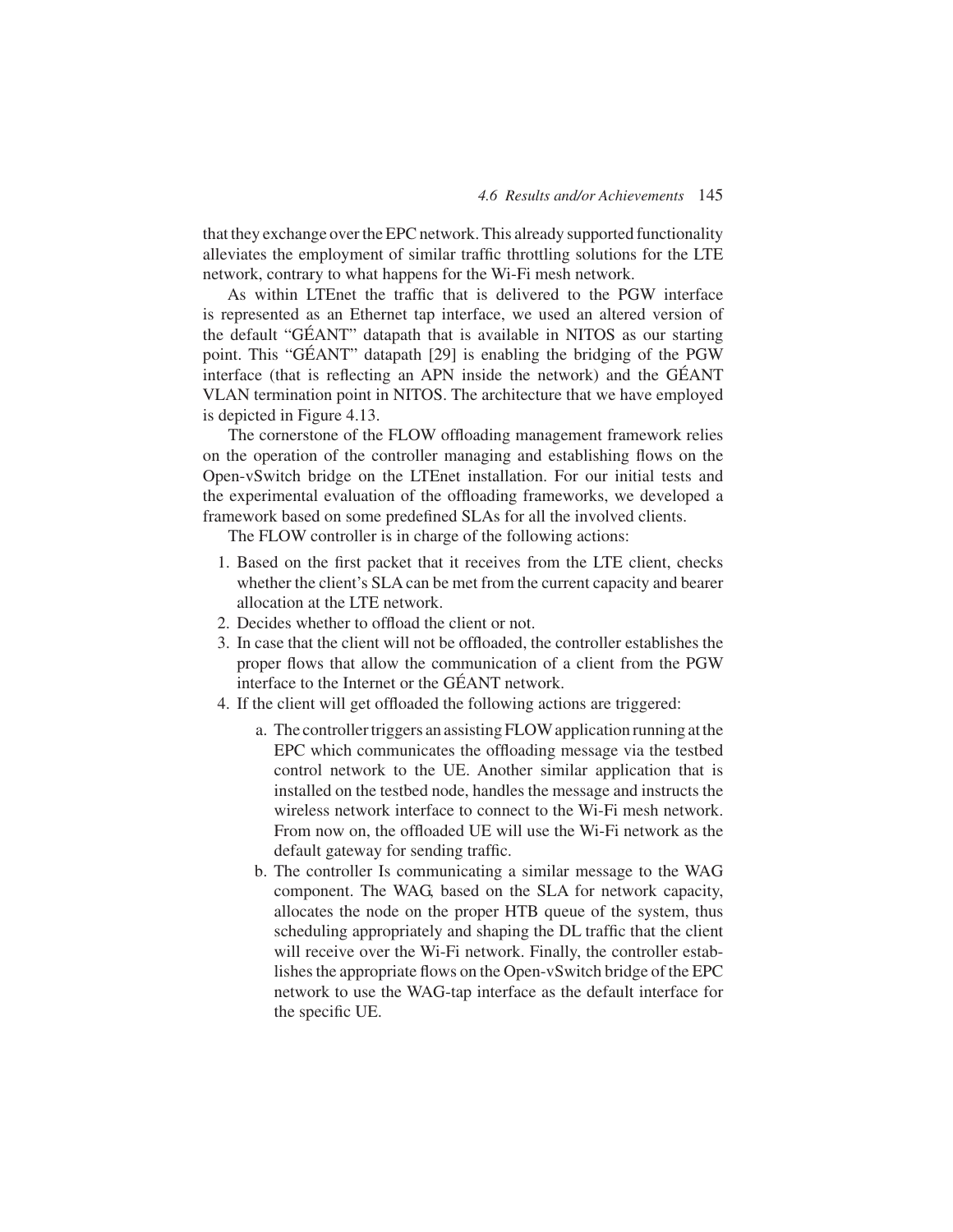- 5. Continues monitoring the environment conditions, through similar messages received from the Wi-Fi mesh. In case that a client has left the LTE network, and the SLA of an offloaded client can be met from the LTE network, it reinstructs the client to connect to the LTE network, following a similar procedure like the one described in step 2.
- 6. Monitors the traffic load that each client has sent over the WAG/PGW interface in order to apply the pricing and charging functions.

The overall architecture that we adopted for an initial setup at the NITOS testbed is depicted in Figure 4.13. The setup at this point has been mapped over the NITOS testbed.

For the evaluation of the FLOW experiment, we performed offloading based on some pre-defined SLAs for the LTE network. The SLAs that we used for each LTE node are summarized in Table 4.3.



**Figure 4.13** FLOW experiment setup.

| <b>NITOS LTE Node</b> | <b>SLA</b> for DL Bandwidth |
|-----------------------|-----------------------------|
| Node054               | 15 Mbps                     |
| Node058               | 20 Mbps                     |
| Node074               | 10 Mbps                     |
| Node076               | 30 Mbps                     |
| Node077               | 7.5 Mbps                    |
| Node083               | 5 Mbps                      |

|  |  | <b>Table 4.3</b> SLA setup for the FLOW offloading experiment |  |  |
|--|--|---------------------------------------------------------------|--|--|
|--|--|---------------------------------------------------------------|--|--|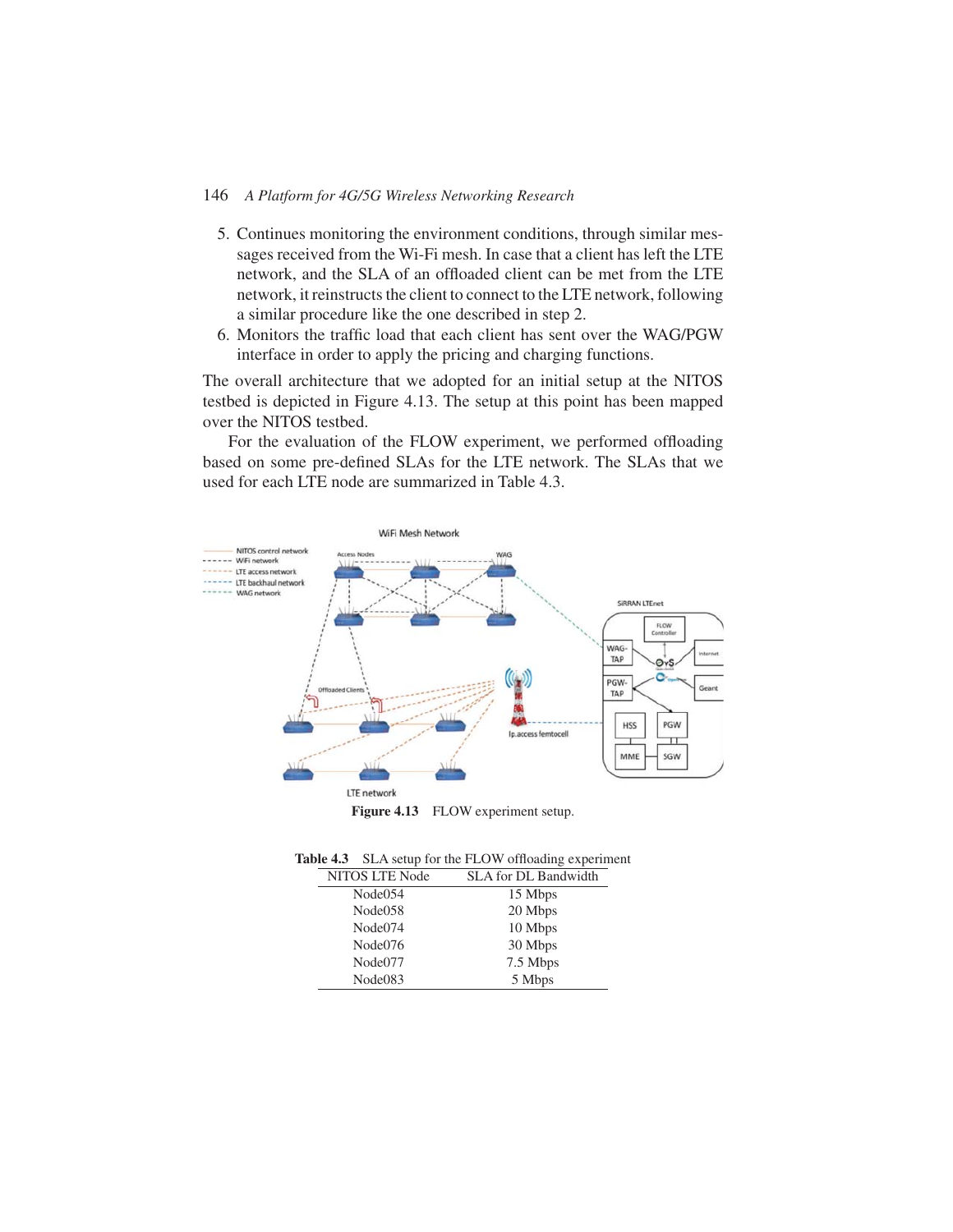The total capacity of the LTE network that the NITOS testbed is serving per femtocell is approx. 70 Mbps for the DL channel. Similarly, the total throughput (meaning the measured throughput from a client application) that the Wi-Fi mesh is achieving when using 2 hops is approx. 18 Mbps. Based on these given facts, and on the qualitative results that we expect to get from the theoretical framework that we have applied, always the client that is has the highest demand on DL bandwidth will be offloaded to the Wi-Fi mesh network. If his/her demand cannot be met by the Wi-Fi network, the second highest in demand client will be selected to be offloaded, or else the third, etc.

Below we present some first experimental results and how the clients have been reallocated to use the Wi-Fi network, for the given SLAs. As we can see, the experimental analysis (Figure 4.14) matches the theoretical framework expectations. It is worth to mention, that for the validity of our results we used Wi-Fi bands in the 5 GHz band, so that there is no external noise or no overlapping with the rest of the 802.11 frequencies.

This experiment is depicting an example run from the FLOW offloading over the NITOS testbed. The clients are admitted to the LTE network every 10 seconds, and the FLOW framework is handling these requests for offloading them to the Wi-Fi network. For this experiment run, node054 and node058 are using the LTE channel for the first 20 seconds.



Figure 4.14 Throughput per each (offloaded) client.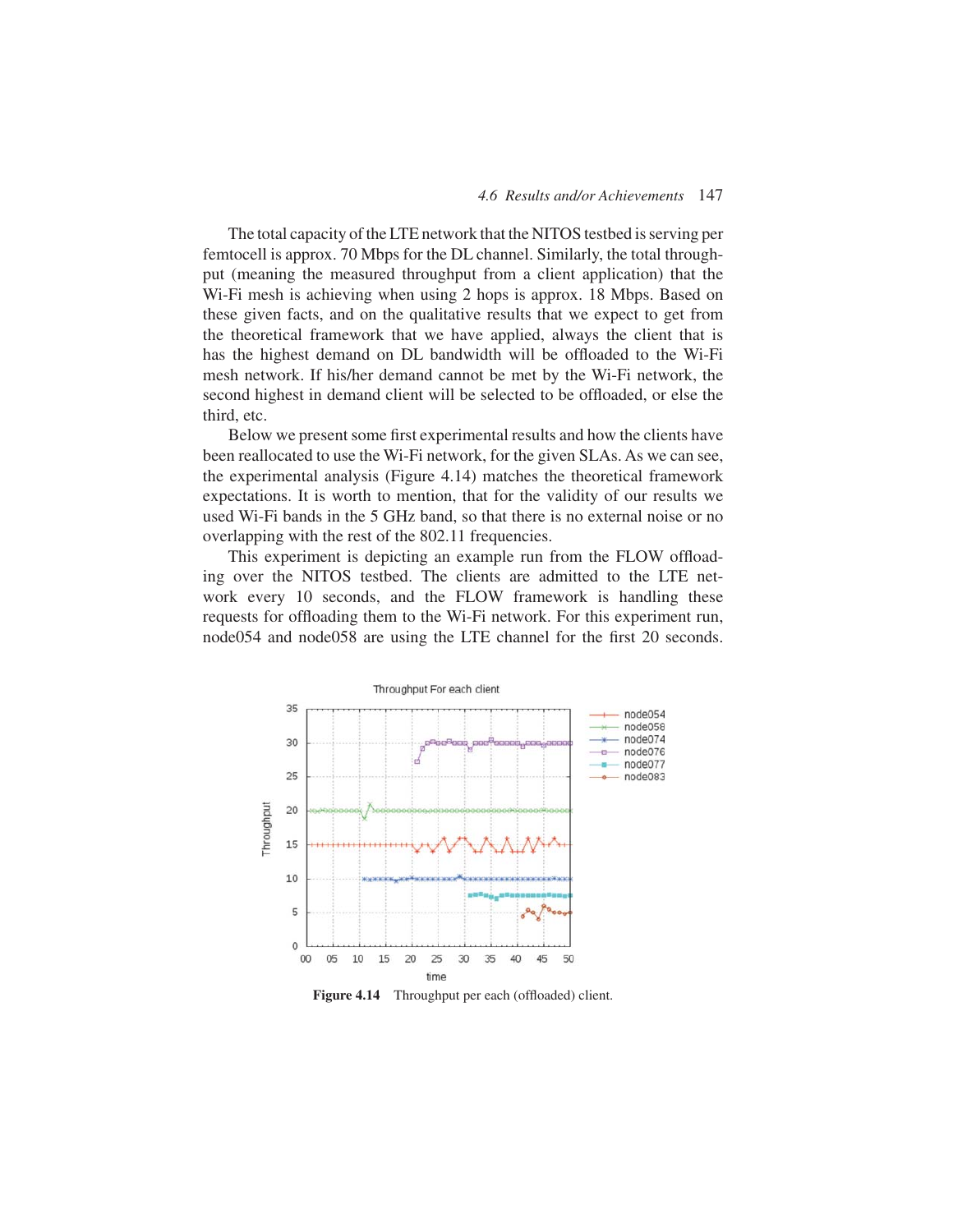When node074 is admitted to the network, the framework checks whether the node can be served by the Wi-Fi mesh network. However, the request for 30 Mbps DL traffic cannot be met by the Wi-Fi network and therefore the framework selects the second highest demanding client, which is node054. Similarly, when the rest of the clients are admitted to the LTE network, their total demand does not exceed the total LTE channel capacity. When the last client (node083) is admitted to the LTE network, the requested capacity will exceed the one that can be provided by the LTE channel. Therefore, the framework selects the most demanding client that is already served by the LTE network to offload to the Wi-Fi mesh. Nevertheless, the SLAs must be met at the Wi-Fi mesh network as well. Therefore, the choice that will make the best utilization of the network is the node083 itself, as it will be able to both get the remaining capacity of the mesh network and meet its demand for bandwidth.

## **Discussion**

The potential of the FLEX federation of 4G and beyond testbeds has been demonstrated through the execution of some example experiments over the infrastructure. Yet, these are only a small portion of the experimentation capabilities of the platform, as several more have been proposed and are currently under execution. These include aspects regarding contemporary 4G network deployments, for either providing network measurements under a completely controlled environment, or developing new products designed for 4G and beyond applications, as well as aspects that will be addressed by the upcoming LTE releases and ultimately the 5G protocols, like for example narrow-band LTE development, Device-to-Device communications, NFV/VNF applications for the EPC, software defined backhauling for cellular networks, and even the development of software-defined base stations.

The platforms that are built through FLEX include high configurable equipment that is used for both development and evaluation of technologies for contemporary mobile networks, as well as for setting the cornerstone for the development of the first 5G pilots over the testbeds, using the open source software. Examples of such cases are also the experimental evaluation of functional splits for LTE over FLEX, the development of duplex schemes for wireless communications and others.

The high programmability of the platform and the vast potential that it has provides the community with the unprecedented chance to experimentally evaluate aspects for 5G networks using the existing infrastructure.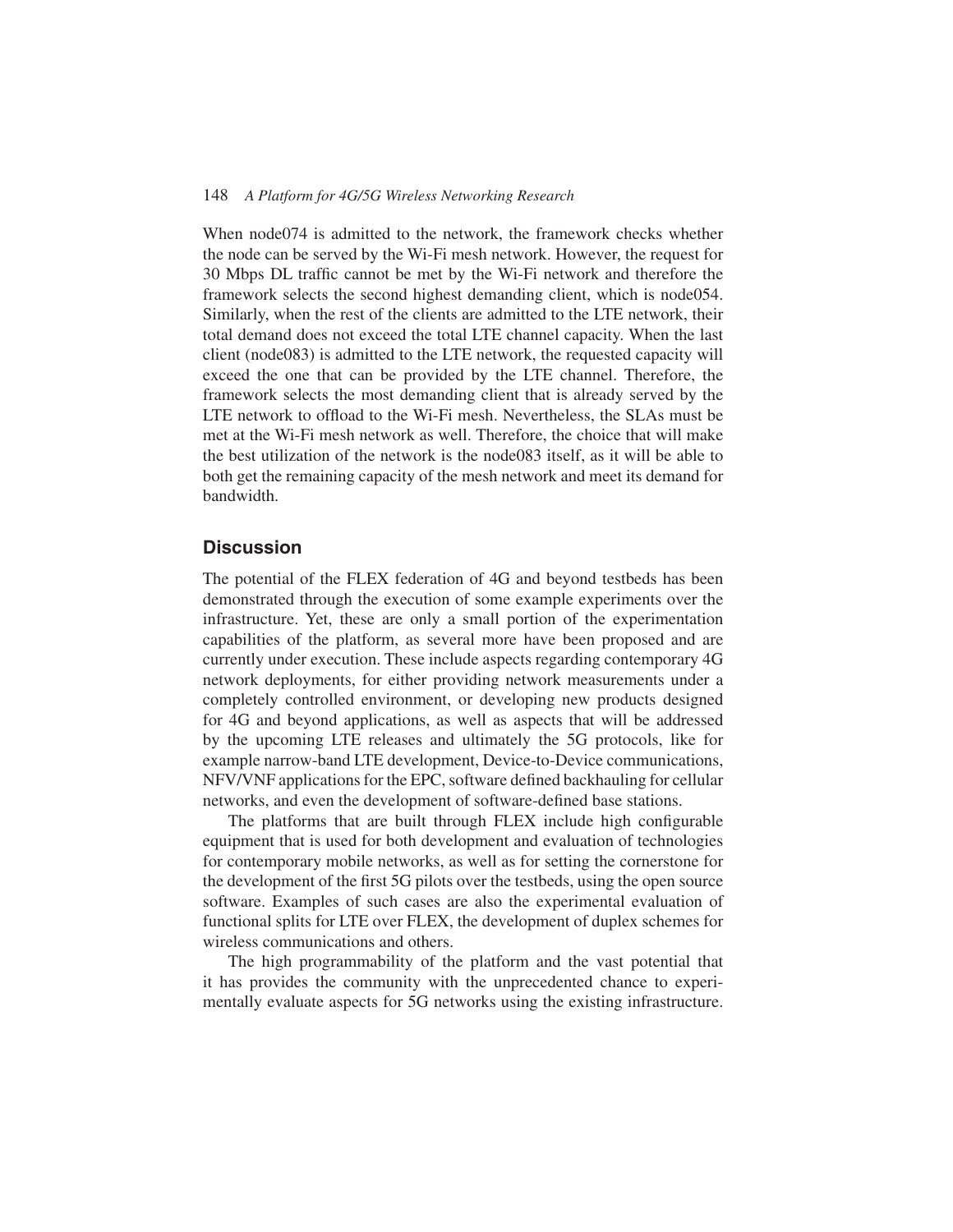Moreover, the measurements that are provided by the testbeds, are given through open access to the community, thus enabling the implementation of algorithms regarding Big Data analysis, data mining techniques, etc.

# **Conclusions**

FLEX is providing the infrastructure and platforms for the experimentally driven evaluation of scenarios including mobile broadband and potentially 5G networks. FLEX is filling a crucial gap in the existing infrastructures for the development of the Future Internet platforms, as it is the first pilot project that enhances FIRE's resource pool with cellular technologies.

In this chapter, we have presented briefly the FLEX platforms, and described the tools that have been developed in order to enable meaningful experiments to be executed over FLEX. These include tools for conducting federated experiments across the FLEX testbeds, always in line with the existing Fed4FIRE efforts in Europe, as well as for the user-friendly experimentation with the underlying equipment. Finally, some indicative use cases that take advantage of the infrastructure and platforms have been presented, as a means to demonstrate the potential of the platform. These include some crucial issues that are considered by the research community, such as the Wi-Fi and LTE coexistence in an unlicensed environment, as well as the Wi-Fi to LTE offloading process.

# **References**

- [1] "3GPP global initiative for mobile broadband standards", [online] Available: http://3gpp.org
- [2] "Future internet research & experimentation", [online] Available: http://ict-fire.eu
- [3] "FIRE LTE Testbeds for Open Experimentation", [online] Available: http://flex-project.eu
- [4] Fdida, Serge, Timur Friedman, and Thierry Parmentelat. "OneLab: An open federated facility for experimentally driven future internet research." In *New Network Architectures*, pp. 141–152. Springer Berlin Heidelberg, 2010.
- [5] "Federation for FIRE testbeds Fed4Fire", [online] Available: http://fed4fire.eu
- [6] "GEANT Pan-European network", [online] Available: http://geant.org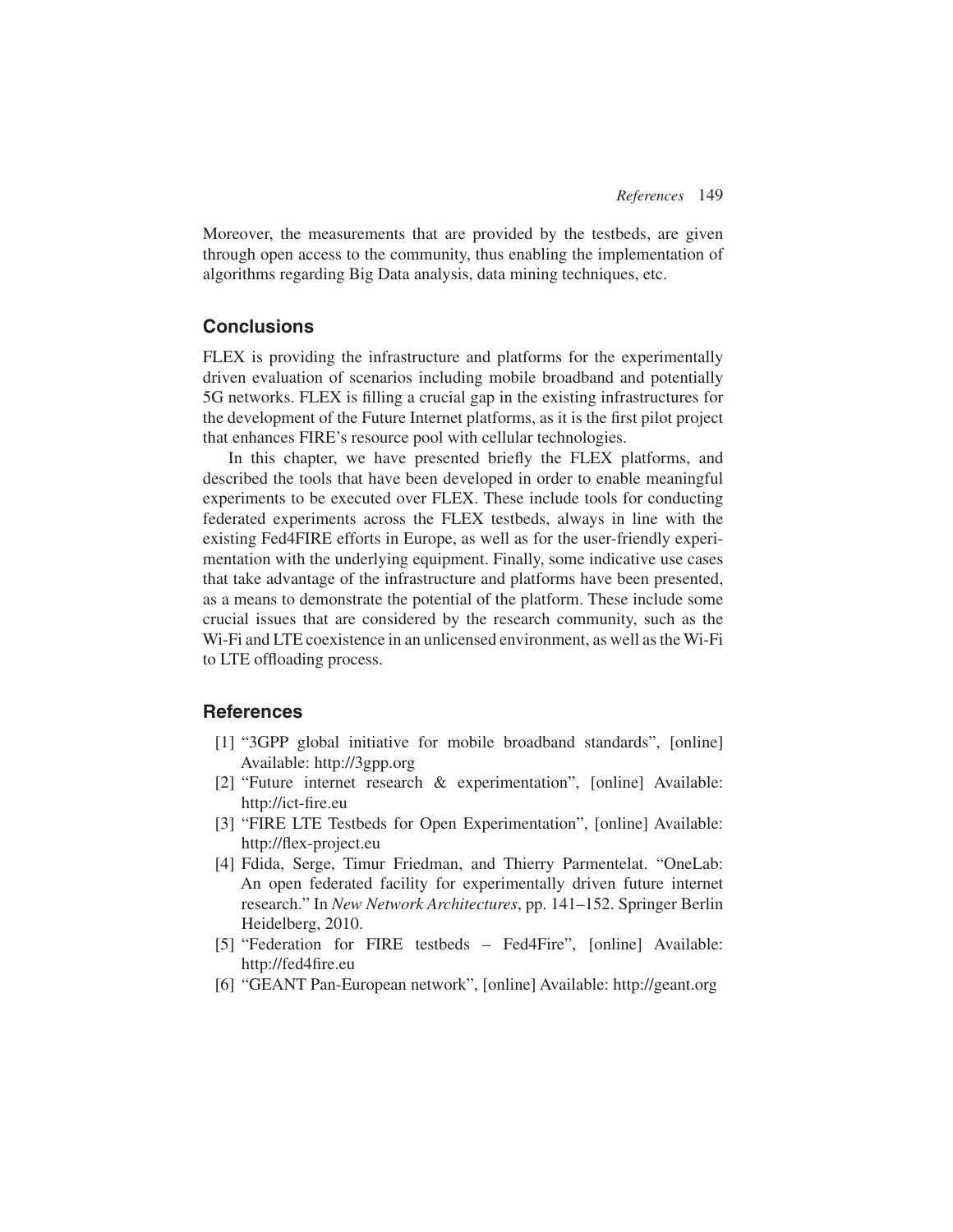- [7] Nikaein, Navid, Mahesh K. Marina, Saravana Manickam,Alex Dawson, Raymond Knopp, and Christian Bonnet. "OpenAirInterface: A flexible platform for 5G research." *ACM SIGCOMM Computer Communication Review* 44, no. 5 (2014): 33–38.
- [8] "NITOS Network Implementation Testbed using Open Source platforms", [online] Available: http://nitlab.inf.uth.gr
- [9] Bouckaert, Stefan, Wim Vandenberghe, Bart Jooris, Ingrid Moerman, and Piet Demeester. "The w-iLab. t testbed." In *International Conference on Testbeds and Research Infrastructures*, pp. 145–154. Springer: Berlin, Heidelberg, 2010.
- [10] Maglogiannis, Vasilis, Dries Naudts, Ingrid Moerman, Nikos Makris, and Thanasis Korakis. "Demo: Real LTE Experimentation in a Controlled Environment." In *Proceedings of the 16th ACM International Symposium on Mobile Ad Hoc Networking and Computing*, pp. 413–414. ACM, 2015.
- [11] "OpenAirInterface Testbed", [online] Available: https://oailab.eurecom. fr/oai-testbed
- [12] Sefraoui, Omar, Mohammed Aissaoui, and Mohsine Eleuldj. "Open-Stack: toward an open-source solution for cloud computing." *International Journal of Computer Applications* 55, no. 3 (2012).
- [13] "JuJu Service Modeling", [online] Available: http://www.ubuntu.com/ cloud/juju
- [14] "PerformNetworks testbed", [online] Available: http://morse.uma.es/ performnetworks
- [15] Merino-Gómez, Pedro. "PerformLTE: A Testbed for LTE Testing in the Future Internet." In *Wired/Wireless Internet Communications: 13th International Conference, WWIC 2015*, Malaga, Spain, May 25–27, 2015, Revised Selected Papers, vol. 9071, p. 46. Springer, 2015.
- [16] "Polaris Networks, EPC Emulators Test Tools", [online] Available: http://www.polarisnetworks.net/epc-emulators.html
- [17] "FUSECO Playground", [online] Available: https://www.fokus.fraun hofer.de/go/en/fokus\_testbeds/fuseco\_playground
- [18] Peterson, L., R. Ricci, A. Falk, and J. Chase. "Slice-based federation architecture (SFA)." *Working draft, version* 2 (2010).
- [19] "jFed tool." [Online]. Available: http://jfed.iminds.be/
- [20] Augé, Jordan, Loïc Baron, Timur Friedman, and Serge Fdida. "Supporting the experiment lifecycle with MySlice." In *Invited talk@ GENI Engineering Conference, GEC15-Oct*, pp. 23–25. 2012.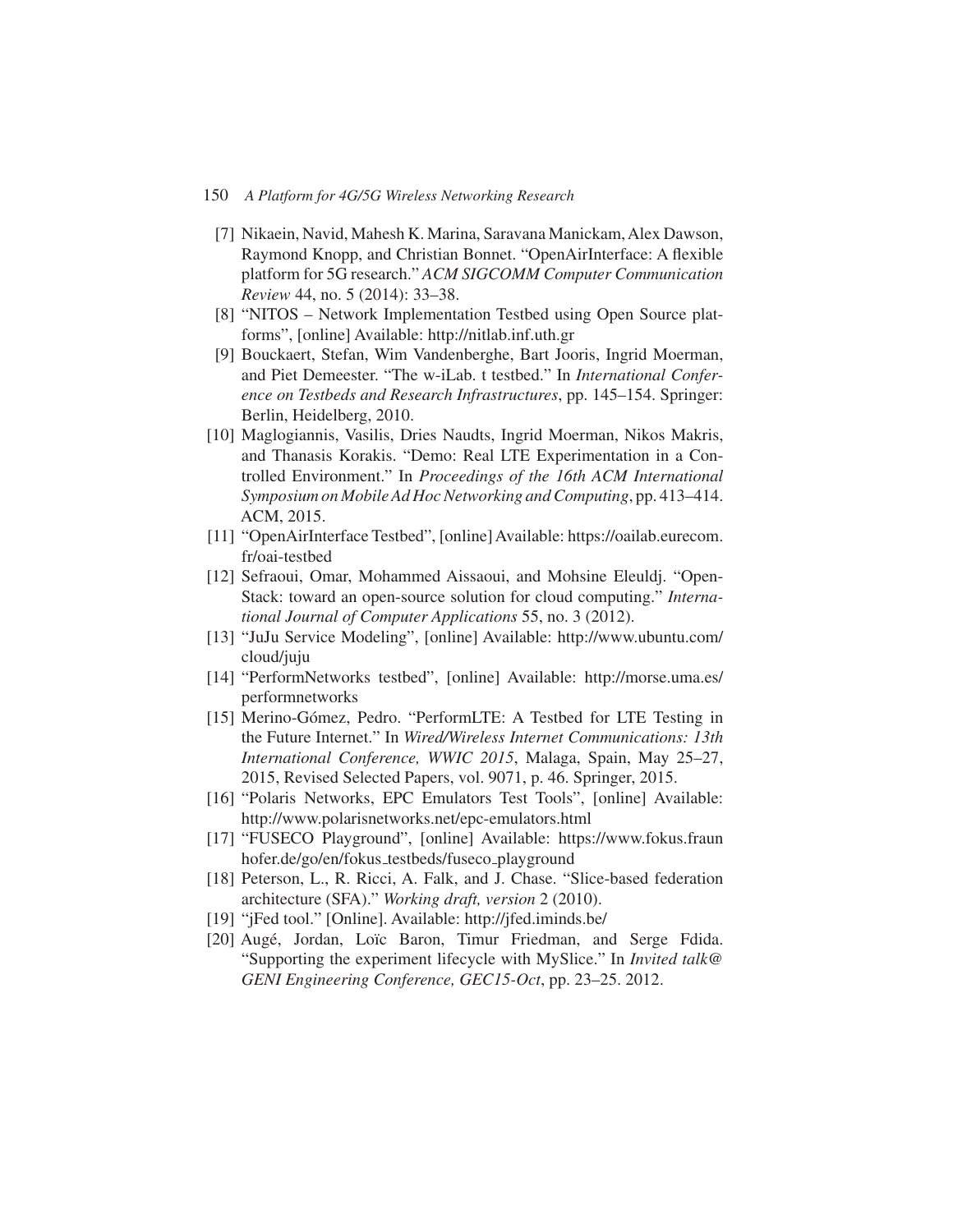- [21] Mitchell, Tom. "GENI aggregate manager API." In *Geni Engineering Conference 2010 (8th GEC)*, pp. 1998–2001. 2010.
- [22] Rakotoarivelo, Thierry, Maximilian Ott, Guillaume Jourjon, and Ivan Seskar. "OMF: a control and management framework for networking testbeds." *ACM SIGOPS Operating Systems Review* 43, no. 4 (2010): 54–59.
- [23] Vandenberghe, Wim, Brecht Vermeulen, Piet Demeester, Alexander Willner, Symeon Papavassiliou, Anastasius Gavras, Michael Sioutis et al. "Architecture for the heterogeneous federation of future internet experimentation facilities." In *Future Network and Mobile Summit (FutureNetworkSummit), 2013*, pp. 1–11. IEEE, 2013.
- [24] Singh, Manpreet, Maximilian Ott, Ivan Seskar, and Pandurang Kamat. "ORBIT Measurements framework and library (OML): motivations, implementation and features." In *First International Conference on Testbeds and Research Infrastructures for the DEvelopment of NeTworks and COMmunities*, pp. 146–152. IEEE, 2005.
- [25] Stavropoulos, Donatos, Aris Dadoukis, Thierry Rakotoarivelo, Max Ott, Thanasis Korakis, and Leandros Tassiulas. "Design, architecture and implementation of a resource discovery, reservation and provisioning framework for testbeds." In *Modeling and Optimization in Mobile, Ad Hoc, and Wireless Networks (WiOpt), 2015 13th International Symposium on*, pp. 48–53. IEEE, 2015.
- [26] Hibler, Mike, Robert Ricci, Leigh Stoller, Jonathon Duerig, Shashi Guruprasad, Tim Stack, Kirk Webb, and Jay Lepreau. "Large-scale Virtualization in the Emulab Network Testbed." In *USENIX Annual Technical Conference*, pp. 113–128. 2008.
- [27] "NITOS Scheduler for NITOS-like testbed", [Online]. Available: https://github.com/NitLab/NITOS-Scheduler
- [28] "SFI command line SFA tool", [Online], Available: http://www.fed4fire. eu/sfi/
- [29] Makris, Nikos, Christos Zarafetas, Spyros Kechagias, Thanasis Korakis, Ivan Seskar, and Leandros Tassiulas. "Enabling open access to LTE network components; the NITOS testbed paradigm." In *Network Softwarization (NetSoft), 2015 1st IEEE Conference on*, pp. 1–6. IEEE, 2015.
- [30] "ETSI TS 127 007 v 10.3.0, Digital cellular telecommunications system (Phase 2+); Universal Mobile Telecommunications System (UMTS); LTE; AT command set for User Equipment (UE) (3GPP TS 27.007 version 10.3.0 Release 10)".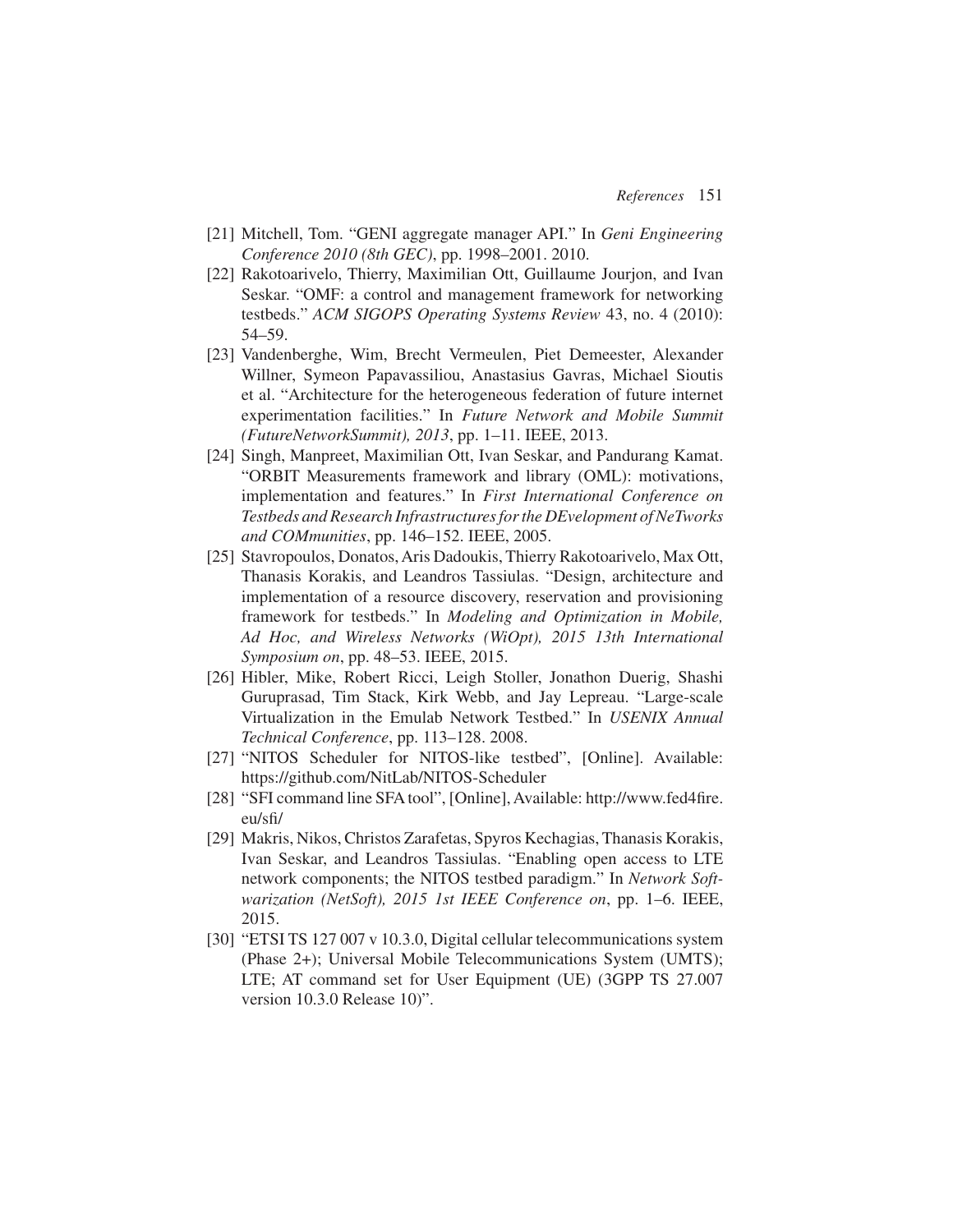- [31] Alexandris, Konstantinos, Navid Nikaein, Raymond Knopp, and Christian Bonnet. "Analyzing X2 Handover in LTE/LTE-A." In *WINMEE 2016, Wireless Networks: Measurements and Experimentation*, May 9, 2016, Arizona State University, Tempe, Arizona, USA.
- [32] Alexandris, Konstantinos, Nikolaos Sapountzis, Navid Nikaein, and Thrasyvoulos Spyropoulos. "Load-aware Handover DecisionAlgorithm in Next-generation HetNets." In *WCNC 2016, IEEE Wireless Communications and Networking Conference*, 3–6 April 2016, Doha, Qatar. 2016.
- [33] McKeown, Nick, Tom Anderson, Hari Balakrishnan, Guru Parulkar, Larry Peterson, Jennifer Rexford, Scott Shenker, and Jonathan Turner. "OpenFlow: enabling innovation in campus networks." *ACM SIG-COMM Computer Communication Review* 38, no. 2 (2008): 69–74.
- [34] Makris, Nikos, Kostas Choumas, Christos Zarafetas, Thanasis Korakis, and Leandros Tassiulas. "Forging Client Mobility with OpenFlow: an experimental study." In *WCNC 2016, IEEE Wireless Communications and Networking Conference*, 3–6 April 2016, Doha, Qatar. 2016.
- [35] "Open vSwitch, An Open Virtual Switch", [Online]. Available: http://openvswitch.org/
- [36] Thomas Dietz. "Trema Tutorial." (2012).
- [37] Rappaport, Theodore S. *Wireless communications: principles and practice*. Vol. 2. New Jersey: Prentice Hall PTR, 1996.
- [38] Cichon, Dieter J., and Thomas Kurner. "Propagation prediction models." *COST 231 final report* (1999): 134.
- [39] Erceg, Vinko, K. V. S. Hari, M. S. Smith, Daniel S. Baum, K. P. Sheikh, C. Tappenden, J. M. Costa et al. "Channel models for fixed wireless applications." (2001).
- [40] Shellhammer, Steve. "Overview of ITU-R P. 1238–1, Propagation Data and Prediction Methods for Planning of Indoor Radiocommunication Systems and Radio LAN in the Frequency Band 900 MHz to 100 GHz." *doc.: IEEE802* (2000): 15–00.
- [41] Passas, Virgilios, Nikos Makris, Stratos Keranidis, Thanasis Korakis, and Leandros Tassiulas. "Towards the efficient performance of LTE-A systems: Implementing a cell planning framework based on cognitive sensing." In *1st International Workshop on Cognitive Cellular Systems (CCS)*, pp. 1–5. IEEE, 2014.
- [42] Milorad Tosic, Valentina Nejkovic, Filip Jelenkovic, Nenad Milosevic, Zorica Nikolic, Nikos Makris, and Thanasis Korakis. "Semantic Coordination Protocol for LTE and Wi-Fi Coexistence"*. In European*